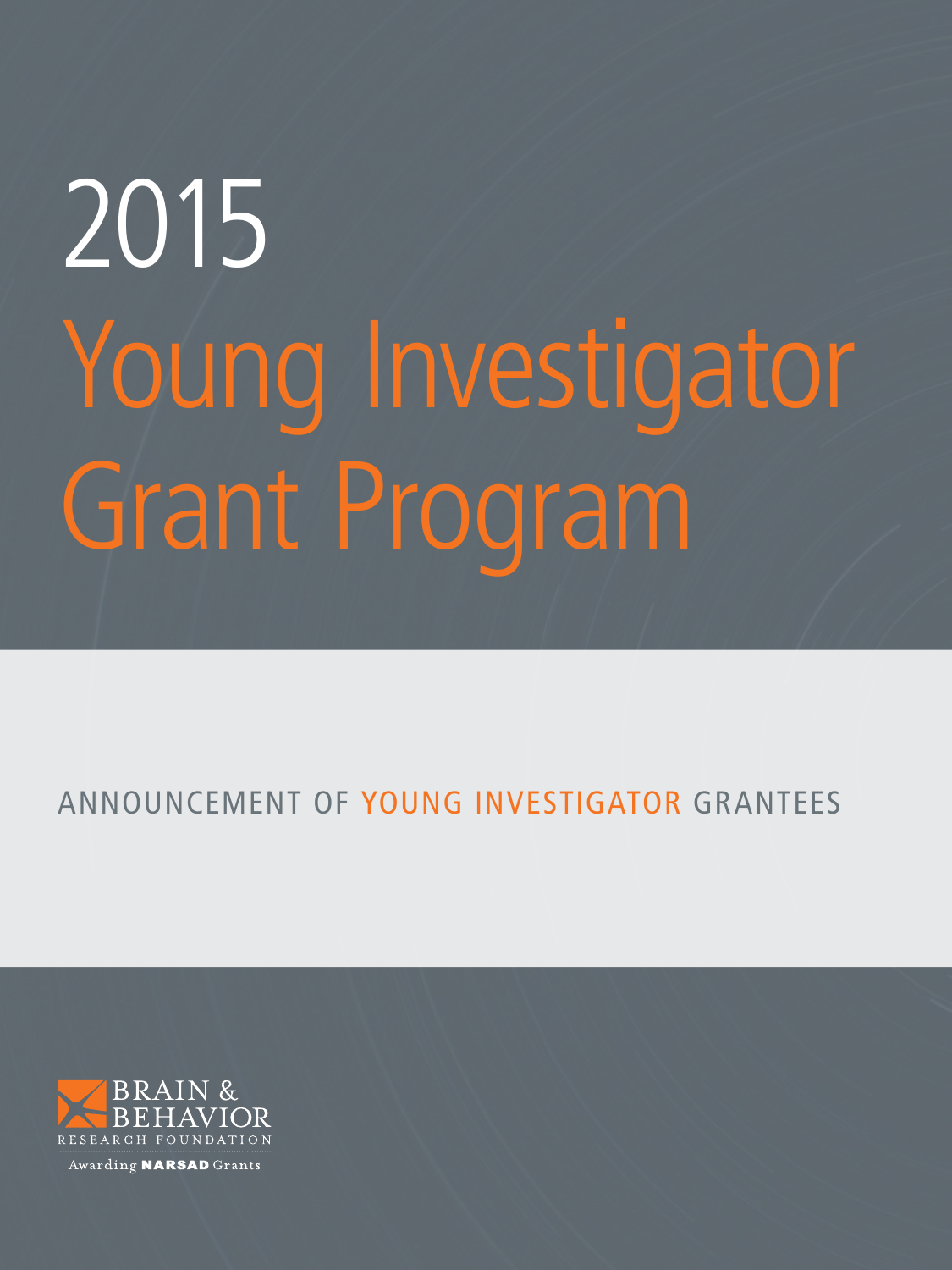#### **SUMMARY OF 2015 YI GRANTS BY ILLNESS**

| 7  |
|----|
| 16 |
| 15 |
| 2  |
| 43 |
|    |
| 28 |
| 3  |
| 11 |
| 3  |
| 50 |
|    |
| 1  |
| 3  |
| 1  |
|    |
|    |
|    |

#### **RESEARCH CATEGORIES**

| Basic Research   | 117 |
|------------------|-----|
| Next Generation  |     |
| Therapies        | 60  |
| New Technologies | 14  |

#### ABOUT THE YOUNG INVESTIGATOR GRANT PROGRAM

Initiated in 1987 the Young Investigator Grants help researchers launch careers in neuroscience and psychiatry and gather pilot data to apply for larger federal and university grants.

The Foundation's NARSAD Young Investigator Grant provides support for the most promising young scientists conducting neurobiological research. This program is intended to facilitate innovative research opportunities and supports basic science, as well as translational and/or clinical investigators. All research must be relevant to our understanding, treatment and prevention of serious brain and behavior disorders such as schizophrenia, mood disorders, anxiety disorders or child and adolescent mental illnesses.

#### HOW THE YOUNG INVESTIGATOR GRANT PROGRAM IS UNIQUE

- Research projects to be funded are selected by the best in the field: our world-renowned Scientific Council comprised of leading researchers across disciplines in brain and behavior research make all grant recommendations
- Only innovative, cutting-edge projects get funded
- Two-year awards up to \$70,000, or \$35,000 per year are provided to enable promising investigators to either extend research fellowship training or begin careers as independent research faculty
- Every Young Investigator gets support and guidance from a scientific mentor designated by the Scientific Council
- The grants have proven to be catalytic—our survey shows they have led to subsequent grant funding on average 11–19 times the original grant amount

#### **SINCE 1987**

- Awarded 3,888 YI Grants
- More Than \$230 Million Funded
- Resulting In More Than \$2.3 Billion In Subsequent Research Funding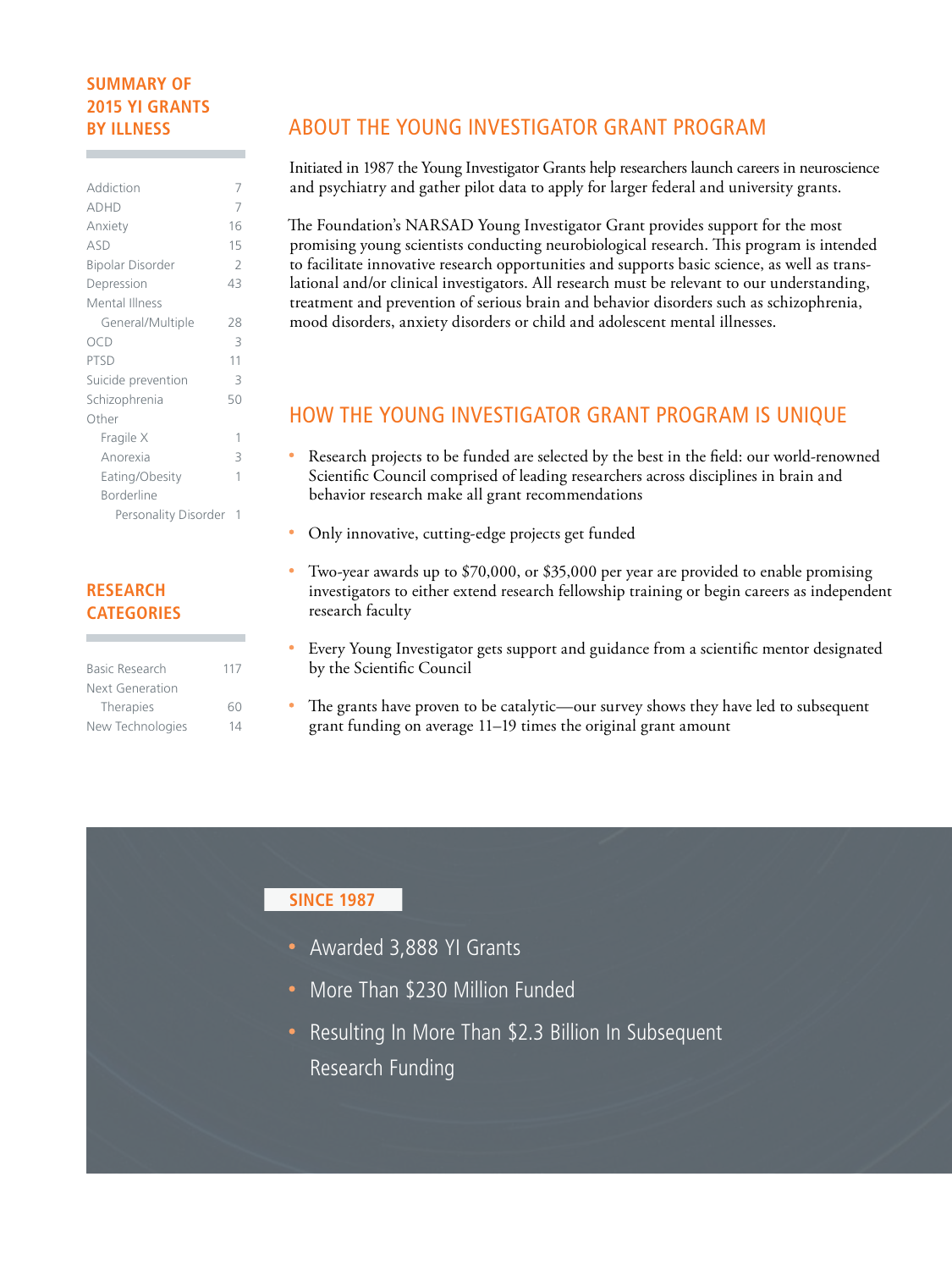The Foundation is pleased to announce \$13 million in 191 new two-year grant awards to support the work of promising young scientists with innovative ideas in mental health research. The grants for 2015 address outstanding research questions across diagnostic categories, from schizophrenia and depression to anxiety, PTSD, autism spectrum disorder, and ADHD, among others. About 60 percent of the projects funded are basic research, the wellspring of innovation in brain research as in all sciences.

Covering a broad spectrum of mental illnesses, these NARSAD Young Investigator Grants function as catalysts to get new ideas off the ground that may not otherwise be supported. We are very grateful to all of our donors for making these important awards possible.

On the following pages you will find our 2015 Grantees and their area of research listed under these categories:

Basic Research to understand what happens in the brain to cause mental illness

New Technologies to advance or create new ways of studying and understanding the brain

Next Generation Therapies to reduce symptoms of mental illness and ultimately cure and prevent brain and behavior disorders

- About one-third of the 2015 grants fund projects that specifically aim to develop next-generation therapies.
- About 10 percent fund the development of new technologies that will power both basic  $\bullet$ research and new developments in the clinic.
- $\bullet$ About 80 percent of grantees are from the United States. The remaining grantees come from 15 other nations including: Canada, Holland, Italy, Australia, Germany, Israel, Ireland, Spain, the UK, Argentina, Austria, Finland, Japan, South Korea and Switzerland.

#### **IN 2015**

- 712 Applications
- 191 Grants Awarded
- \$13 Million Funded

#### **BOARD OF DIRECTORS**

**OFFICERS Chairman** Stephen A. Lieber

**Vice President** Suzanne Golden

**Secretary** John B. Hollister

**Treasurer** Arthur Radin, CPA

#### **DIRECTORS**

Anne E. Abramson Mark H. Alcott, Esq. Donald M. Boardman J. Anthony Boeckh Susan Lasker Brody Paul T. Burke Bonnie D. Hammerschlag John Kennedy Harrison II Carole Mallement Milton Maltz Marc R. Rappaport Virginia M. Silver Barbara K. Streicker Barbara Toll Robert Weisman, Esq.

#### **EX-OFFICIO**

**President & CEO** Jeffrey Borenstein, M.D.

**President, Scientific Council** Herbert Pardes, M.D.

**President Emerita** Constance E. Lieber

#### **PUBLICATION CREDITS**

**Writers** Anthony Ciacci Elena Gooray Jennifer Michalowski Peter Tarr, Ph.D.

**Editor** Lauren Duran Randi Londer Gould

**Design** Kim Howie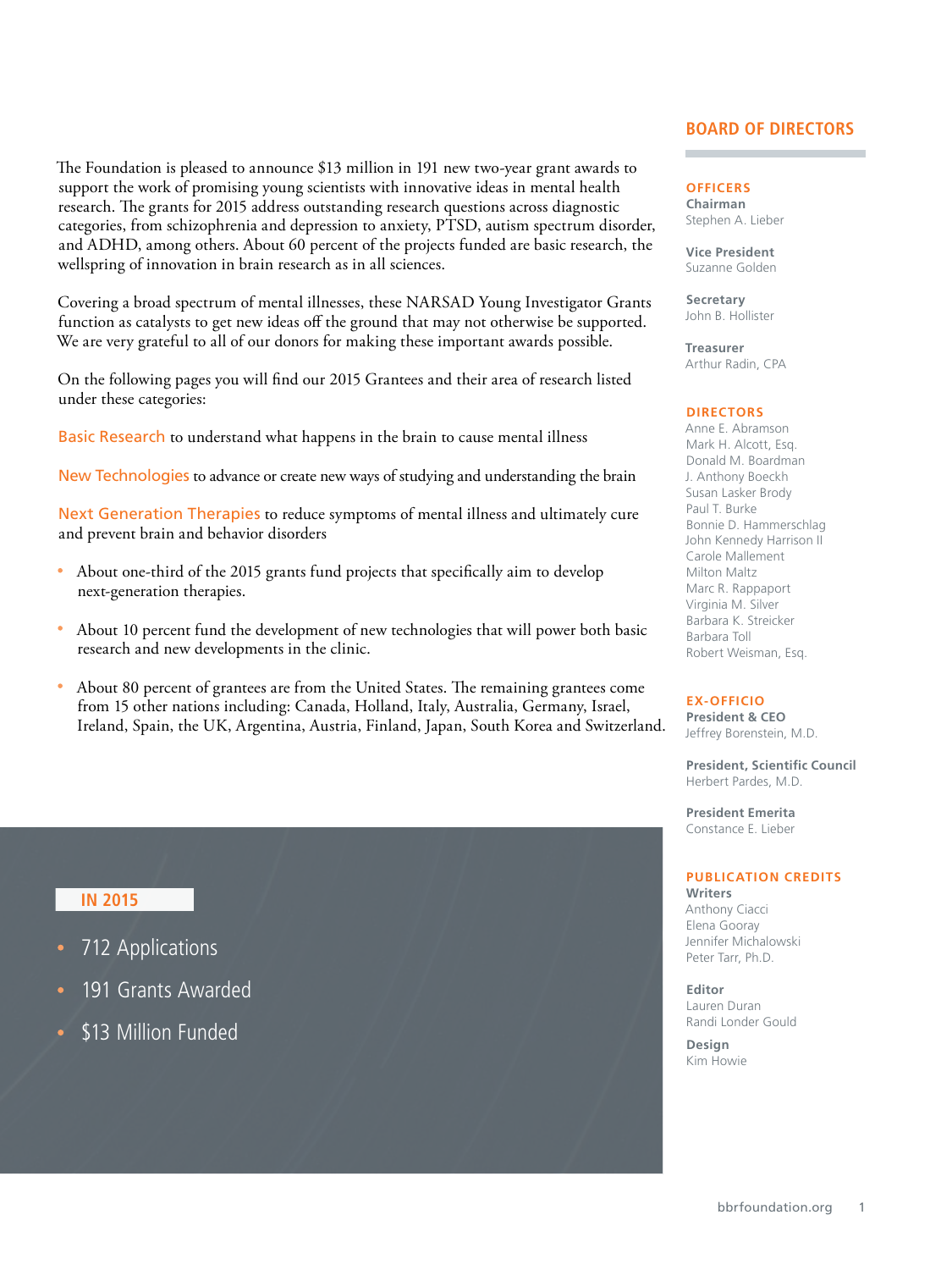## Honoring Herbert Y. Meltzer, M.D. for 28 Years of Service as the Chairman of the Young Investigator Grant Selection Committee



### Herbert Y. Meltzer, M.D.

Professor of Psychiatry and Behavioral Sciences and of Physiology Northwestern University, Feinberg School of Medicine

Founding Member of the Scientific Council Chair, Young Investigator Grant Selection Committee Foundation Scientific Council

#### Dr. Meltzer has reviewed 14,784 grant applications since 1987

NARSAD Grants: Distinguished Investigator 1988, 1994, 2000 and 2007 Prizes: 1992 Lieber Prize for Outstanding Achievement in Schizophrenia Research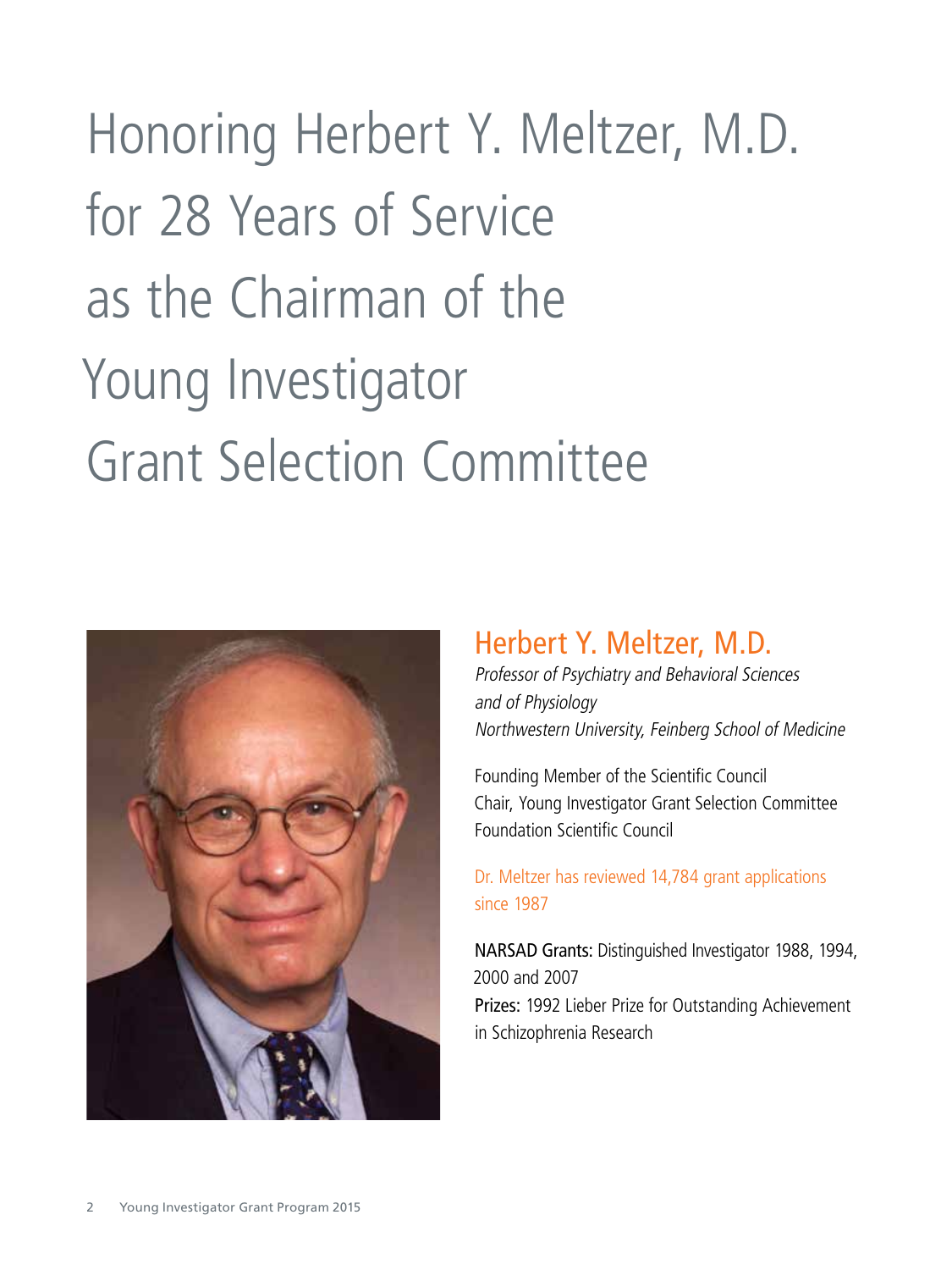"In addition to a significant base of grants for basic brain research to understand what happens in the brain to cause mental illness, we also see an uptick in the number of grants focused on the development of next generation treatments and therapies. There is also an increasing trend in the number of investigators utilizing cutting-edge technologies to better study the brain."

**DR. MELTZER**

Dr. Meltzer is an active clinician who directs a multifaceted research program in schizophrenia and bipolar disorder which is devoted to developing more effective treatments. He is one of a few clinical researchers also heavily engaged in basic research. He is particularly renowned for having been the principal investigator of the seminal trials that led to the approval of clozapine for treatment-resistant schizophrenia (1988) and patients who are at high risk for suicide (2003). He also is credited with articulating the theory that atypical antipsychotics such as clozapine owe much of their advantage over typical drugs to the balance between serotonin and dopamine receptor blockade (1989).

Dr. Meltzer's research interests span clinical, basic, and translational topics. The focus of his clinical research is the development of novel treatments for schizophrenia, particularly treatment resistant schizophrenia, optimizing the efficacy and minimizing the side effects of approved antipsychotic drugs, developing treatments to overcome the cognitive deficit of schizophrenia and understanding the cognitive effects of psychotropic drugs, and pharmacogenomic research to identify risk genes for psychotic disorders and genetic biomarkers to guide choice of treatments for psychosis. His basic research emphasizes clarifying the mechanism of action of antipsychotic drugs, animal models of cognitive impairment in schizophrenia, and illuminating the roles of glutamate, GABA, dopamine, serotonin, and acetylcholine in psychosis and cognition models. Dr. Meltzer's clinical work is directed towards the evaluation and treatment of patients with psychotic spectrum disorders, which includes schizophrenia and bipolar disorder.

Prior to joining Northwestern, Dr. Meltzer taught at Vanderbilt University, where he also directed the psychosis program. Beyond his various leadership positions at each stop in his career, Dr. Meltzer has served as president of the American College of Neuropsychopharmacology (ACNP) and the Collegium International Neuro-psychopharmacologicum (CINP). He has also been an editorial board member at numerous scientific journals.



"We all want to join in thanking Herb Meltzer for an outstanding job as head of our review committee for Young Investigators. Countless hours of hard work are necessary to read the thousands of applications and develop consensus and agreement from various reviewers on the grant awardees. This is and has been an enormously challenging task. Herb has always done this with knowledge, diplomacy and focus on how to do the best for our researchers. The Brain & Behavior Research Foundation is enormously appreciative of all his fine efforts<sup>"</sup>

#### **HERBERT PARDES, M.D.**

President of the Scientific Council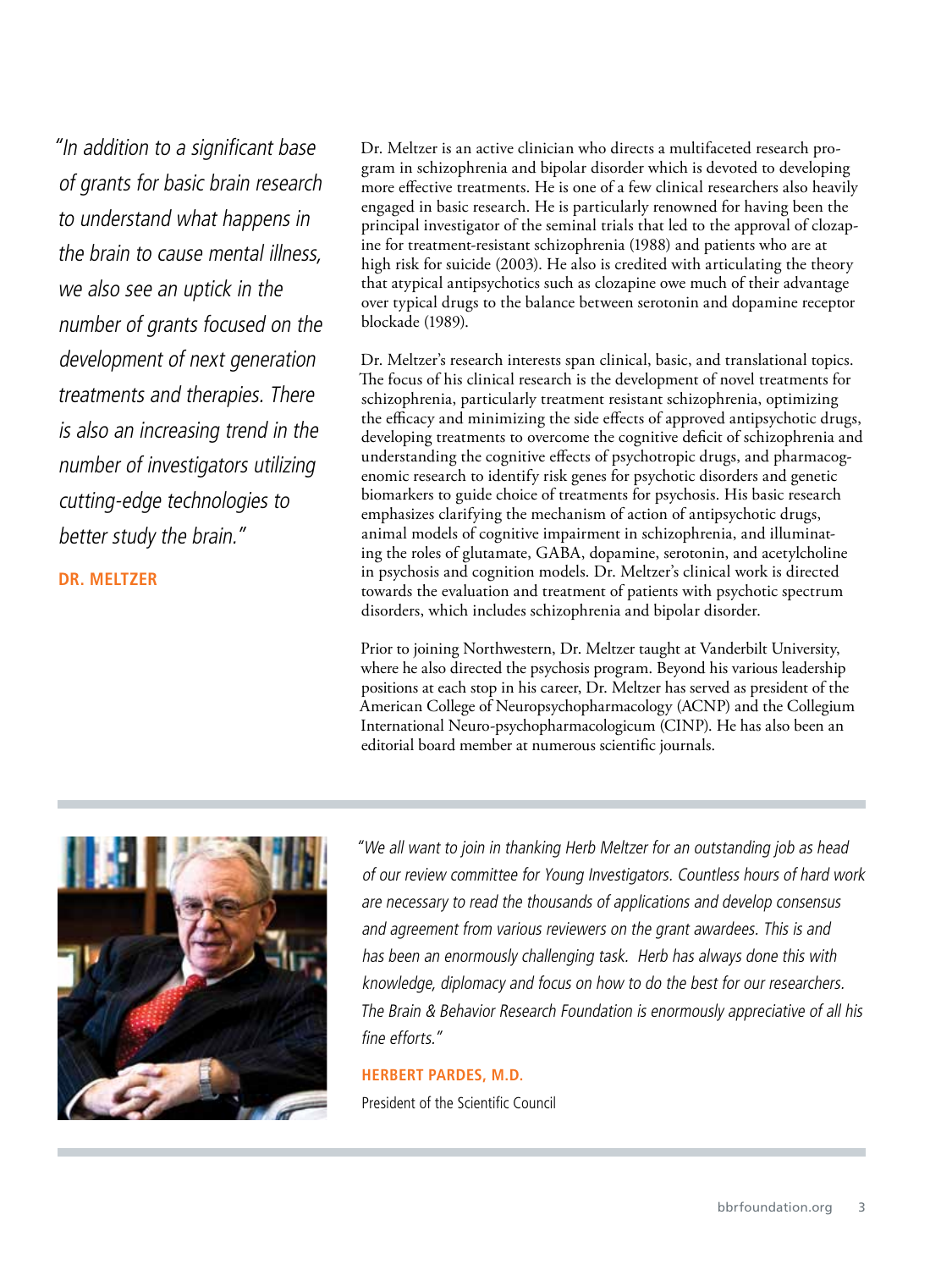## BASIC RESEARCH

#### ADDICTION / SUBSTANCE ABUSE

**Amit Agarwal, Ph.D.,** at Johns Hopkins University seeks to explore the effects of THC, the main active ingredient of marijuana, on the long-term cognitive development of adolescents. Dr. Agarwal will investigate THC's effects on astrocytes, a neural cell type. Using transgenic mice bred without signaling molecules called IP3 receptors, which allow astrocytes to regulate activity throughout the brain, Dr. Agarwal aims to show that THC dysregulates astrocyte activity, leaving adolescents vulnerable to long-term cognitive impairments.

**Stephan Lammel, Ph.D.,** of the University of California, Berkeley will work to identify specific connections in the brain that can be altered by drug use. Drugs of abuse elicit long-lasting changes in the brain's reward system that is thought to contribute to the development of addiction. By identifying specific drug-induced changes within the brain's reward circuits, Dr. Lammel hopes to enable the development of new interventions to reduce drug use and relapse. BR ADD

**Jocelyn Margaret Richard, Ph.D.,** of Johns Hopkins University, hopes to reveal mechanisms that drive relapse in addiction. Relapse is especially likely during times of stress. Dr. Richard and colleagues will investigate the brain region of the ventral pallidum as a potential center for interaction between environmental triggers and stress that contributes to relapse. Neurons in the ventral pallidum are excited by environmental cues that promise reward. Looking at individuals struggling with addiction, the team expects to show

that these neurons renew their previously strong response to alcohol when people are under stress; that these neurons' activity predicts alcohol-seeking; and that targeting inputs to the ventral palladium may reverse this activity. These results may hold a key to improved treatments.

**Benjamin Thomas Saunders, Ph.D.,** of Johns Hopkins University will identify how different brain circuits contribute to reward-related behavior, which is distorted in conditions ranging from addiction and overeating to depression. Neurons orchestrate the reward system by releasing the neurotransmitter dopamine and so motivating behavior. In previous research, Dr. Saunders and colleagues found that different groups of dopamine neurons are responsible for distinct facets of reward, such as attraction to cues in the environment or positive reinforcement. To understand these facets, this project will use imaging techniques to monitor dopamine neurons during drug seeking and relapse, and will also manipulate some of those neurons to see how reward behavior is affected.

**Lucas Sjulson, M.D., Ph.D.,** of New York University, will study brain activity in an animal model of cocaine addiction. In the cocaine conditioned place preference model (CPP), an animal exploring a multi-chamber space spends more time in the chamber where it previously received cocaine. CPP has been used extensively to demonstrate the rewarding properties of cocaine and to assess the potential therapeutic effects of different therapies. Yet the neural mechanisms underlying CPP are not clearly understood. This project will test the hypothesis that CPP involves the strengthening of particular connections between the hippocampus and the nucleus accumbens.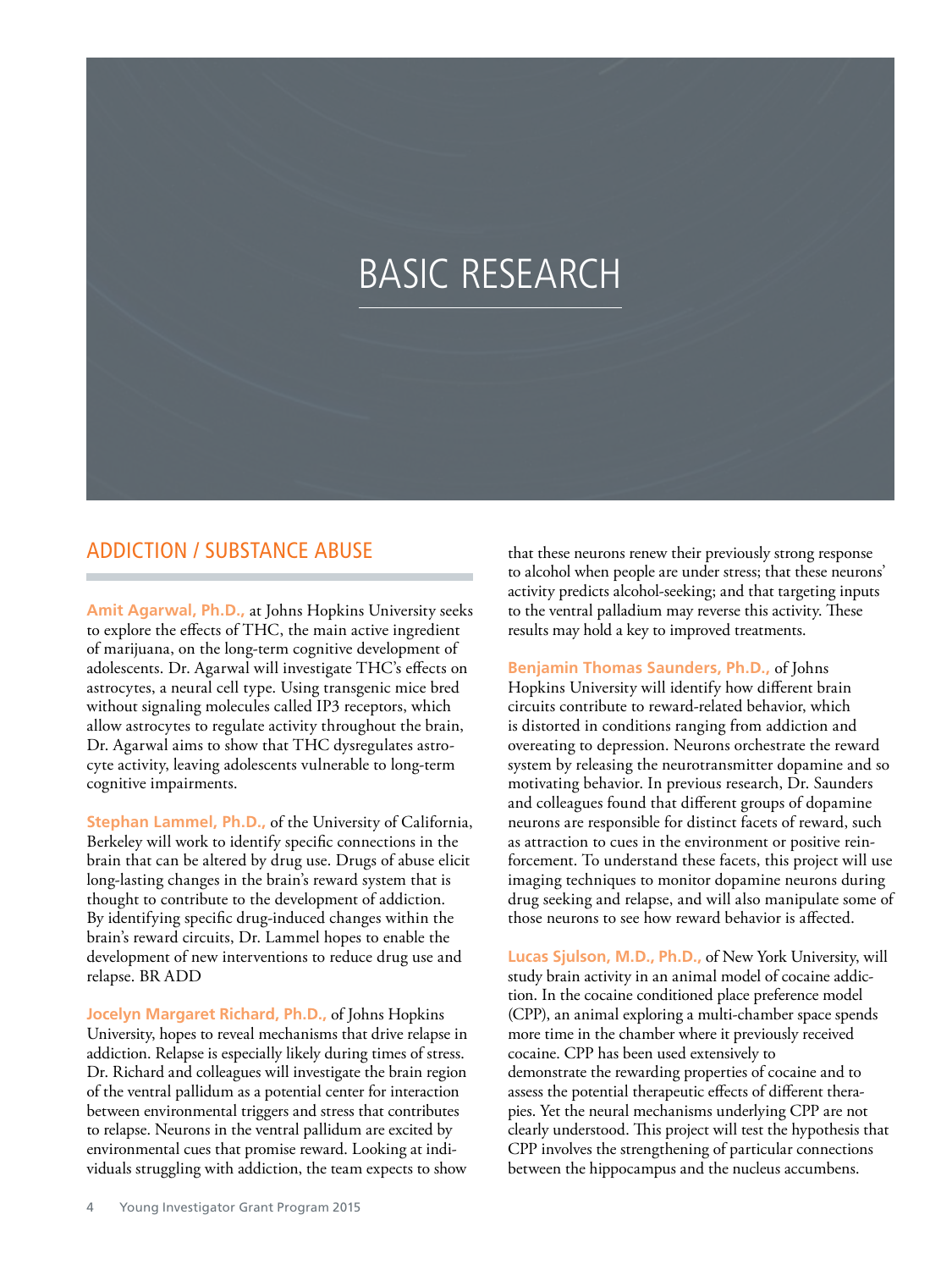#### ATTENTION-DEFICIT HYPERACTIVITY DISORDER (ADHD)

**Lisa Anne Briand, Ph.D.,** at Temple University will investigate the role of GRIP, a protein important in glutamate signaling, in the development of ADHD. Preliminary evidence suggests that disrupting GRIP function within the prefrontal cortex leads to impaired learning in mice. To further GRIP research, Briand will knock out GRIP in mice and will use a more comprehensive behavioral paradigm that assesses measures of cognitive flexibility such as strategy shifting and reversal learning. Dr. Briand seeks to determine how disruption of glutamate signaling in the prefrontal cortex, through deletion of GRIP, alters cognitive function and synaptic plasticity.

**Joseph Stephen Ralker, Ph.D.,** of Florida International University, aims to improve our understanding of ADHD by assessing a system for distinguishing between, and differently treating, separate symptoms of the condition. ADHD involves different symptoms linked to neurocognitive deficits, including failures of working memory and inhibition of impulsive behavior. Dr. Ralker and colleagues plan to replicate previous findings that children with ADHD are more or less impaired across different symptoms. They will then, for the first time, evaluate whether those subgroups help predict the effects of methylphenidate, commonly known as Ritalin and prescribed to treat ADHD.

**Shona Lee Ray-Griffith, M.D.,** of the University of Arkansas for Medical Sciences, will expand on research suggesting that children exposed in utero to acetaminophen (e.g., Tylenol) may be more at risk for developing ADHD. The risk is more pronounced for the children of women with psychiatric disorders, who typically use more nonprescription medications in pregnancy. Dr. Ray-Griffith's team will test whether greater exposure to acetaminophen in the womb corresponds with higher rates of psychiatric illness among mothers, greater exposure to medications as a whole, and ultimately higher rates of attention disorders. New findings could serve to refine treatment guidelines for pregnant women with neuropsychiatric illnesses.

**Karen E. Seymour, Ph.D.,** of the Johns Hopkins University School of Medicine, will study disruptions in the regulation of emotions among children with ADHD. This research aims to identify the clinical features and brain regions involved in low frustration tolerance. Dr. Seymour's team will compare children with ADHD to children without the condition, testing their ability to tolerate frustration and their corresponding symptoms, such as difficulty focusing or anxiety and depression. Then they will use neuroimaging to probe the underlying brain circuits. They will also extend their study to children with ADHD and other psychiatric disorders.

**Robert Whelan, Ph.D.,** University College Dublin, Ireland, studies impulsivity, a key feature of attention deficit hyperactivity disorder (ADHD). It can be measured using tests of "response inhibition," requiring a person to try and stop an already-started response. Individuals with ADHD tend to perform worse on such tests than controls. Dr. Whelan will recruit patients from an existing study of ADHD and anxiety. Using EEG he will evaluate the effects of emotion on response inhibition. By examining the timing of the resulting brain activity when participants either succeed or fail in inhibiting their responses, he hopes to gain insight into underlying neurocognitive processes.

#### ANXIETY

**Jiook Cha Ph.D.,** at Columbia University will carry out a neuroimaging study in children with clinical anxiety. The long-term goal is to develop a neurobehavioral biomarker of anxiety. Dr. Cha will evaluate fear generalization, or the propensity to react with fear to stimuli bearing perceptual similarities to a conditioned stimulus, in anxious children. Dr. Cha will investigate the relationship between this disrupted functional mechanism and anxiety symptom severity in children using fMRI and physiological responses within a fear generalization task.

**Jacek Debiec, M.D.,** Ph.D., at the University of Michigan will investigate mechanisms underlying maladaptive anxiety observed in children with anxiety disorders. Emotional trauma is one of the best known environmental risk factors for anxiety disorders. Dr. Debiec will use one of the most commonly used experimental models of emotional trauma, fear conditioning, with rodents to study the mechanisms of fear learning in infancy. He aims to contribute to the development of early preventive and therapeutic interventions that will diminish the impact of maladaptive anxiety in childhood.

**Edward Korzus, Ph.D.,** of the Neuropsychiatric Institute & Hospital at the University of California, Los Angeles will investigate neurons in the brain's prefrontal cortex that may help prevent an animal from developing fear of harmless stimuli. He will develop new methods of studying the activity and roles of specific populations of prefrontal cortex cells during discriminative fear learning, working toward understanding the mechanisms that control the fear memory accuracy.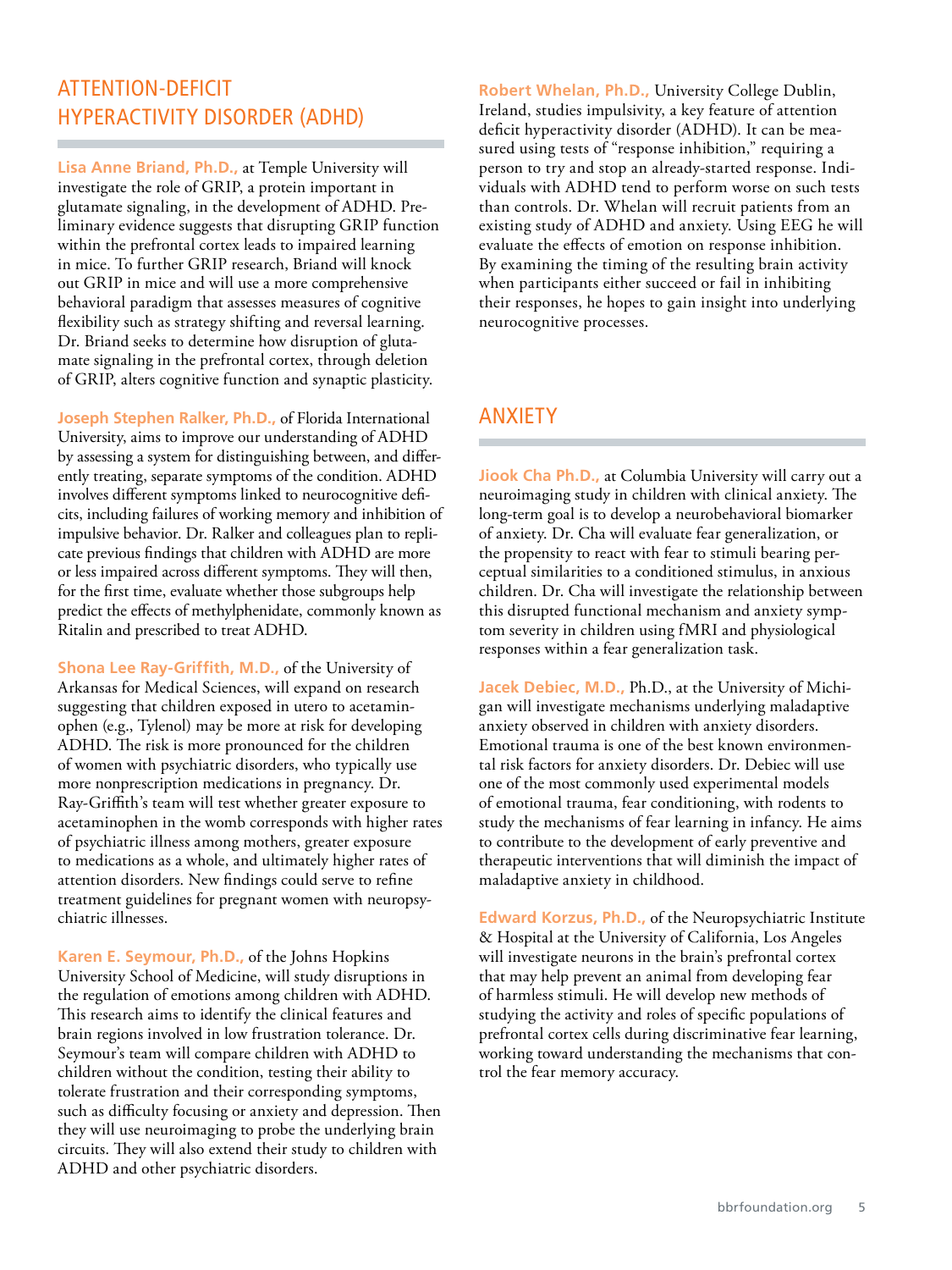**Sabine Krabbe, Ph.D.,** of the Friedrich Miescher Institute, Switzerland, will study the impact of local interneurons on sensory processing and the acquisition of fear. About 20 percent of the neurons in the brain are interneurons, which tightly control the signaling of other cells. Dr. Krabbe will investigate the actions of one class of interneurons in the brain's basal lateral amygdala, those that express vasoactive intestinal peptide, on other interneurons in fear learning circuits.

**Ekaterina Likhtik, Ph.D.,** of Columbia University will investigate the neural circuitry that evaluates and responds to safety and threats, focusing on communication between the brain's prefrontal cortex and the amygdala, an important structure for processing threats. In experiments with mice, she will investigate whether boosting communication between the prefrontal cortex and the amygdala before fear learning or during recall of fear memories can improve animals' ability to discriminate between threatening and non-threatening stimuli. By better understanding these neural circuits, Dr. Likhtik hopes to identify new strategies for treating anxiety disorders.

**Dean Mobbs, Ph.D.,** of Columbia University, will study how the brain responds to, learns to avoid, and gauges threat, with implication for anxiety disorders. Employing behavioral and imaging techniques Dr. Mobbs and colleagues will track the activity of emotional circuits involved in threat response and attempt to identify crucial points in brain circuits that can translate a normal threat response into symptoms of anxiety. The developed model will then be tested on anxiety patients to verify this study's efficacy in helping to characterize anxiety disorder, which manifests with a diverse range of symptoms.

**Ilya E. Monosov, Ph.D.,** of Washington University, will investigate circuits in the brain underlying perceptions of uncertainty, which are implicated in a wide range of clinical disorders of mood and motivation. Dr. Monosov previously studied a brain region that processes and transits information about outcome uncertainty while contributing to anxiety and depression. This study will test whether signals communicating uncertainty affect emotion and behavior through connections between the anterior brain and medial forebrain. Results may reveal neural mechanisms underlying excessively negative expectations of the future, resulting from uncertainty. This has implications for disorders like anxiety and depression that involve pessimism.

#### AUTISM SPECTRUM DISORDER

**Brendon M. Nacewicz, M.D.,** Ph.D., of the University of Wisconsin-Madison, will characterize neurotransmitter release in the amygdala, a brain region associated with emotional response to social interactions and implicated in psychiatric disorders that include autism and anxiety. Using a novel functional imaging technique, Dr. Nacewicz and colleagues will track these neurochemical responses to stress in relation to heart rate and pupil dilation. Their goal is to use amygdala activation to identify possible targets in the brain signaling high stress for pharmacological treatment.

**Kimberly Lynn Hills Carpenter, Ph.D.,** at Duke University Medical Center will investigate the relationship between anxiety and a phenomenon called sensory over-responsivity (SOR). SOR is characterized by heightened and unusual reactivity to sensory stimuli, such as touch and sound. Carpenter hypothesizes that SOR reflects dysregulation in the brain systems linking sensory processing to threat appraisal and that this dysregulation is moderated by a diminished ability to (1) reduce one's response to repeated or irrelevant sensory stimuli and (2) shift attention away from sensory stimuli. Dr. Carpenter will explore this hypothesis by assessing preschool aged children with and without ASD using parental report, child observation, and EEG measures.

**Daniel H Ebert, M.D.,** Ph.D., at Johns Hopkins University School of Medicine will investigate a genetic mutation that causes Rett syndrome, a disorder with features of autism. Major gaps in knowledge remain in understanding how this mutation regulates gene expression in the brain and how dysfunction of this gene leads to neuropsychiatric disorders. Dr. Ebert will explore a hypothesized interaction between this gene and a molecular system in the brain called the NCoR co-repressor complex. He hopes findings from this study will advance understanding of molecular mechanisms that contribute to the development of a range of neuropsychiatric disorders including autism.

**Min Fu, Ph.D.,** at Duke University will investigate core symptoms of autism spectrum disorder: social interaction and social communication deficits. Studies have shown that the prefrontal cortex (PFC) plays a crucial role in social cognition. How PFC neurons mediate social recognition and regulate social behaviors remains largely unknown, however. Dr. Fu will record large populations of PFC neurons using a brain imaging system that allows mice to move freely (required for social interaction behaviors). Results may provide novel insights into neural substrates underlying social recognition, and how this process might be abnormally altered in mouse models of autism.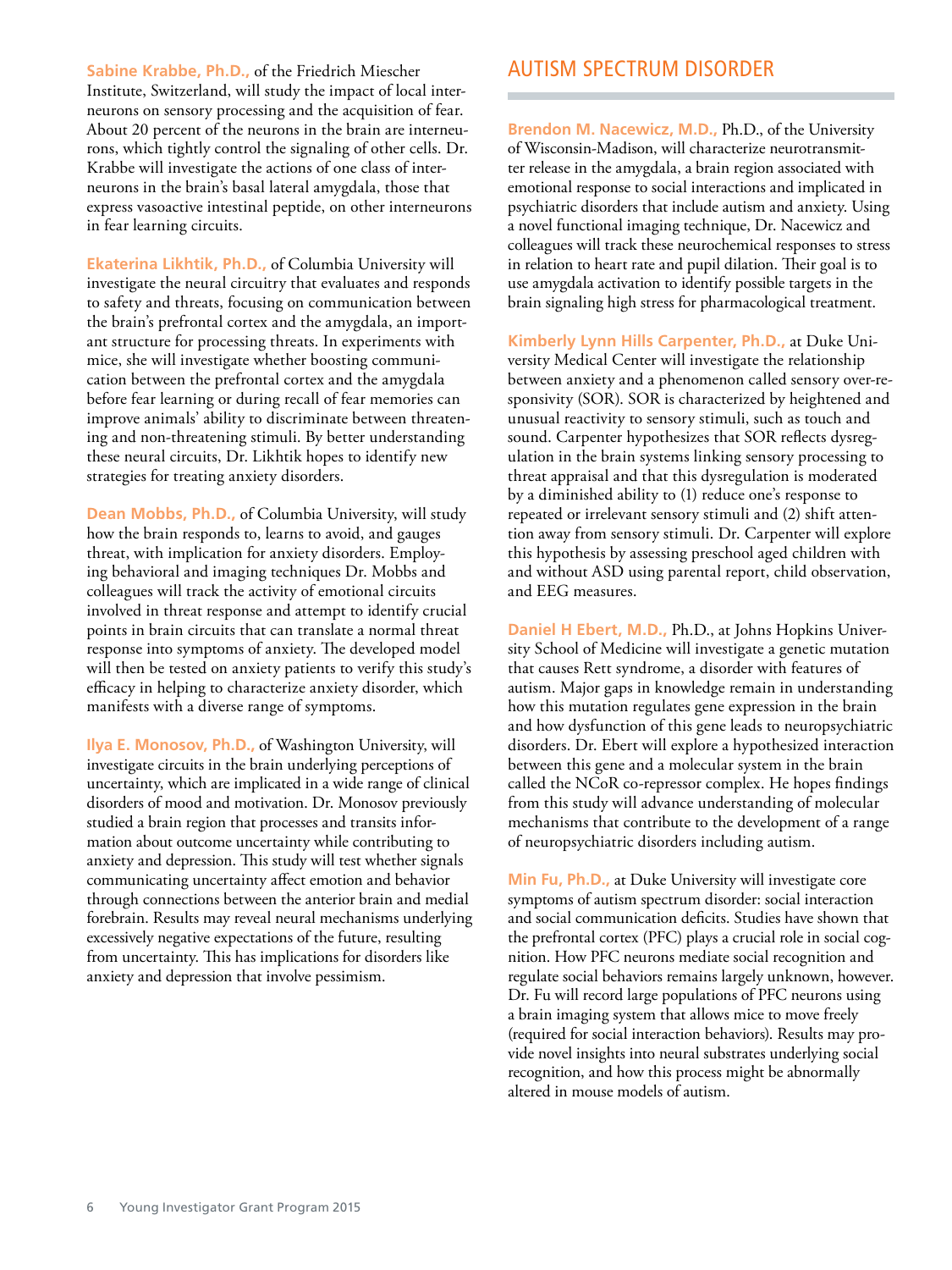**Theofanis Karayannis, Ph.D.,** of New York University will explore the role of the CASPR4 gene, which is often present in abnormal amounts in people with autism. He will study mice lacking one copy of the gene, as well as mice that lack CASPR4 only in specific cell types in the brain, to determine how these abnormalities affect brain activity and behavior.

**Miranda M. Lim, M.D.,** Ph.D., of Portland VA Medical Center and Oregon Health and Science University will use prairie voles to investigate how sleep disturbances impact brain development and social functioning, to determine whether impaired sleep contributes to the brain pathology of autism spectrum disorder. Prairie voles are highly social and form lifelong pair bonds. Dr. Lim will study whether disrupting the sleep of prairie vole pups during a sensitive developmental period influences their social behavior as juveniles or pups, and evaluate the animals' brains for markers associated with autism.

**Olga Penagarikano, Ph.D.,** of the University of the Basque Country, Spain, will study dysfunction in the release of the neurotransmitter oxytocin, which is associated with social deficits in autism and other psychiatric disorders. This project will expand on past findings revealing the social effects of oxytocin to probe how oxytocin interacts with two other neurotransmitters extensively linked to social behavior: dopamine and serotonin. Looking at brain activity in mice, the team will also examine how oxytocin and its interactions with the dopamine and serotonin systems are affected by environmental factors. They hope to help identify candidates for therapeutic intervention early in human development that may improve social deficits.

**Susan B. Perlman, Ph.D.,** of the University of Pittsburgh, will explore the neural correlates of social reciprocity, the capacity for back-and-forth social interaction that is often impaired in autism spectrum disorders. This study will measure the correlation between brain activity in two people interacting with each other. Using the imaging technique of near-infrared spectroscopy, the team will examine activity in the medial prefrontal cortex and temporo-parietal junction—brain regions associated with social reciprocity—while children with autism interact with a parent or experimenter. The amount of speech will also be analyzed as a measure of social interaction. Dr. Perlman hopes this study will introduce new measures of interaction that can be used to test the efficacy of autism treatments, and will also point toward brain-based ASD treatments.

**Tyler K. Perrachione, Ph.D.,** of Boston University, plans to investigate the brain bases of phonological working memory deficits in children with autism spectrum disorder. Phonological working memory refers to the skills that allow for the short-term maintenance of speech sounds in the brain. Deficits in this kind of working memory can severely impair vocabulary growth and speech perception. To investigate the physical roots of these deficits, Dr. Perrachione and colleagues will track brain activity in children with autism while they complete tasks used in the clinical diagnosis of communication impairments.

**Caroline Elizabeth Robertston, Ph.D.,** of the Massachusetts Institute of Technology, will investigate the atypical visual perception that helps define autism. Individuals with autism report exceptionally quick, accurate perception of small details in their environments—which can also cause difficulties in filtering out redundant and conflicting visual information. Dr. Robertson's team will combine imaging and behavioral measures to expand on previous findings of a specific visual deficit in autism: a weakened ability to inhibit conflicting information perceived across both eyes. The team will test whether this deficit is linked to levels of the neurotransmitter GABA.

**Stephan J. Sanders, BMBS,** Ph.D., of the University of California, San Francisco, hopes to detect subtle changes in the location and size of cells during brain development to track the effects of genes that contribute to autism spectrum disorder. Genes associated with autism are present throughout the brain, shape all stages of brain development, and perform a wide range of biological functions. Dr. Sanders' team will test new methods for assessing cells affected by autism-related genes and changes to those cells throughout development. They will then use this method to study how cell location and size change in response to mutations in autism-linked genes. The team hopes to enrich our understanding of autism's causes.

**Nasim Vasli, Ph.D.,** Centre for Addiction and Mental Health, University of Toronto, Canada, will assess 100 Iranian patients with autism spectrum disorder (ASD) and their parents, all from related-by-blood (consanguineous) marriages, in order to probe genetic causes of their disorder and to detect new autosomal recessive (AR) genes via whole-genome sequencing. In autosomal recessive diseases, two copies of an abnormal gene must be present for a disease or trait to develop. The team will attempt to further validate any AR genes in a cohort of 200 other ASD cases and their parents, to assess which of the genes are most frequently disrupted.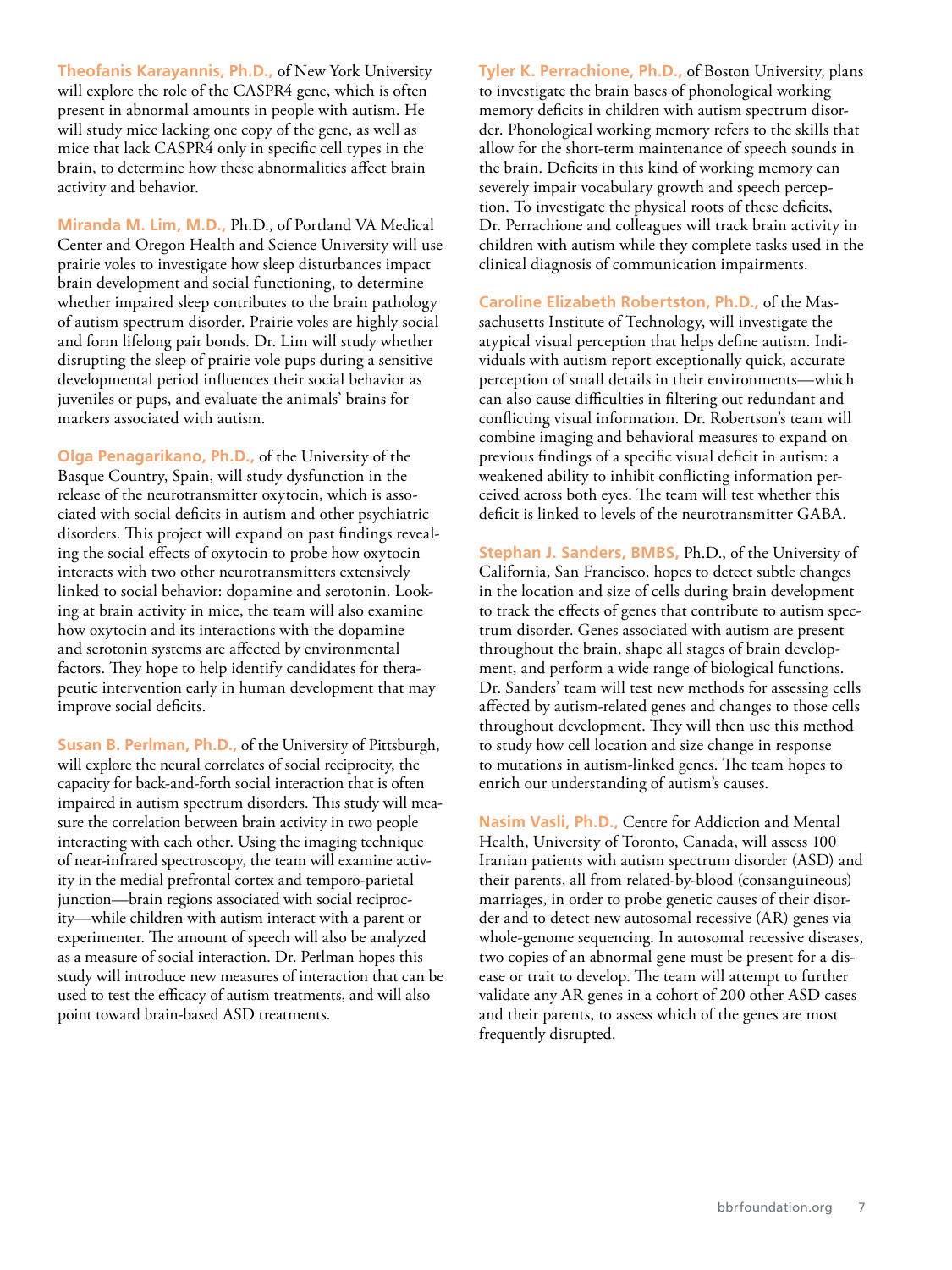#### BIPOLAR DISORDER

**Ezra Wegbreit, Ph.D.,** Brown University, notes that fMRI imaging studies have shown that adults with bipolar disorder (BD) have altered neural activity and connectivity compared to healthy controls in a prefrontal cortex-amygdala-striatal circuit during facial emotion perception, which is a crucial social skill. Young people with BD also show consistent neural alterations in this circuit. Dr. Wegbreit will directly compared brain behavioral alterations in BD-youths to those in BD-adults. The goal is to advance models of the developmental trajectory of BD, potentially leading to improved assessment, diagnosis, and treatment of youths and adults.

#### **DEPRESSION**

**Agustin Anastasia, Ph.D.,** at Weill Cornell Medical College will investigate the underlying brain circuitry contributing to mood disorders observed in patients with Parkinson's Disease (PD). A certain polymorphism, or gene variation called Val66Met is thought to be associated with a higher risk of various mood disorders, such as depression and anxiety. Dr. Anastasia will examine the effects of this alteration within the brains of transgenic mice bred with this polymorphism. He hopes to show that this polymorphism leaves a person with PD more susceptible to psychiatric symptoms such as depression or anxiety.

**David Bulkin, Ph.D.,** at Cornell University will investigate the neural underpinnings of depression with the latest optical technology to manipulate neurons. Pairing experimental molecules called calcium indicators with a lens implanted deep into the brain, Dr. Bulkin can measure the activity of neurons optically with a miniature microscope. He will focus on a brain region implicated in depression called the lateral habenula. The experiments aim to provide new insight into depression physiology.

**Ramesh Chandra, Ph.D.,** at the University of Maryland will investigate energy homeostasis and its role in the development of depression. Previous studies demonstrate that stress, which can lead to depression, alters energy metabolism in certain brain areas. Dr. Chandra will study energy metabolism in a mouse model of depression called the chronic social defeat stress model, in which mice are either susceptible to stress and display depression-like behaviors or are resilient to stress and display no depression-like behaviors. Based on this work Dr. Chandra seeks to better understand how mitochondrial functioning is differentially altered between the two mouse models.

#### **Revathy U. Chottekalapanda, Ph.D.,** at the

Rockefeller University will investigate the cellular and molecular mechanisms that contribute to depression and to responsiveness to pharmacological treatments for depression. Cellular responses to antidepressants are complex and involve many distinct cell types in multiple brain regions. Cytokines are one such cell type, whose role in influencing the response to antidepressants is unknown. The research aims to better understand cytokine functioning in response to chronic antidepressant treatment, to look for cytokines that interact with known biomarkers of depression, and to validate the role of cytokines in depressive-like behavior and antidepressant responses.

**Esther M. Berrocoso, Ph.D.,** at the University of Cadiz, Spain, will study neural mechanisms behind the relationship between chronic pain and the development of mental disorders. She will investigate a pathway between brain regions called the locus coeruleus (LC) and the anterior cingulate cortex (ACC), which is thought to be responsible for modulating chronic pain. Using a rat model of neuropathic pain, a type of chronic pain, Dr. Berrocoso aims to show that pain-induced depression can cause the functional reorganization of neuronal networks. The project also will attempt to determine whether the sensory component of pain is functionally disconnected from its psychological components.

**George Dragoi, M.D.,** Ph.D., at Yale University's School of Medicine will investigate brain circuitry underlying a cognitive process altered in patients with depression – one by which we generate internal representations. The hippocampus is the primary brain structure involved in this process, and Dr. Dragoi has recently discovered that preconfigured hippocampal network activity called 'preplay' indicates that internal representations are integrated within a network of pre-existing knowledge. Using rats, he will investigate how these patterns are shaped by positive and negative early-life experiences and how they are affected by the experimental antidepressant, ketamine.

**Fernando S. Goes, M.D,** at Johns Hopkins University will use genomic sequencing to identify novel rare genetic variants that lead to depression. There have been comparatively few studies of rare genetic variation in MDD. In this study, Dr. Goes will perform genome sequencing in 40 individuals selected from 10 families with early onset, recurrent MDD. The study could identify important targets for future drug development and may stimulate larger-scale efforts aimed at identifying rare variation associated with major depression.

**Olivia Engmann, Ph.D.,** at Mount Sinai's Icahn School of Medicine will investigate the effects of caffeine on the circadian system called CLOCK that regulates sleep. Because sleep disturbances are often observed in those with depression, the CLOCK system is also thought to play in role in modulating depression. Dr. Engmann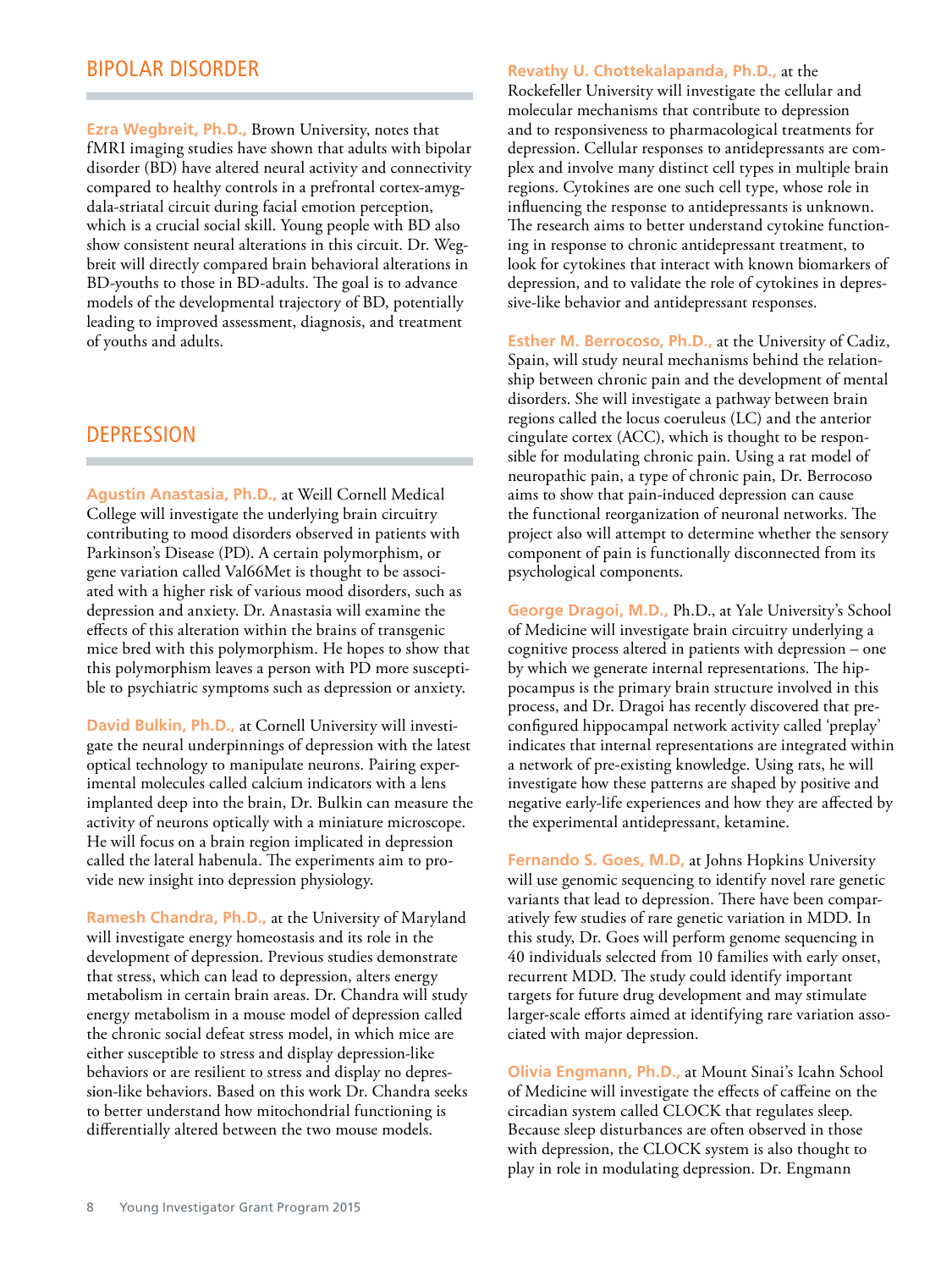seeks to establish significant interactions between the caffeine-CLOCK pathway using genetic sequencing and other molecular techniques to identify new candidate molecules to target in future treatments.

**Liisa Hantsoo, Ph.D.,** of the University of Pennsylvania will investigate how hormonal changes associated with the menstrual cycle can affect stress and reactivity to arousing stimuli in women with premenstrual dysphoric disorder. She will also investigate how treatment with selective serotonin reuptake inhibitors (SSRIs) mitigates these effects.

**Poornima A. Kumar, Ph.D.,** of McLean Hospital and Harvard University will investigate how major depression affects the brain's ability to learn about rewards and punishments. Reduced reward learning and increased punishment learning may contribute to many of the symptoms of depression, including depressed mood, inability to feel pleasure, inability to make decisions, and excessive guilt. Dr. Kumar will investigate the neurological basis for these learning deficits with molecular and functional imaging of two brain regions involved in reinforcement learning, the basal ganglia and the lateral habenula, in individuals with and without major depression.

**Tara Anne LeGates, Ph.D.,** of the University of Maryland School of Medicine will investigate how stress alters brain circuitry and increases the risk of depression. Dr. LeGates hypothesizes that stress weakens connections in the brain's reward circuitry and that restoring these connections is a critical for effective antidepressant therapy. She will examine how connections between two regions of the brain, the hippocampus and the nucleus accumbens, change in response to chronic stress and whether antidepressant medications strengthen those connections.

**Kathryn M. Lenz, Ph.D.,** of Ohio State University will explore the relationship between stress in early life, brain development, and the immune system. Early life stress can trigger robust activation of mast cells—immune cells that synthesize a variety of compounds that contribute to brain development and play a role in mood disorders, including serotonin, histamine, and inflammatory cytokines. Dr. Lenz will investigate whether mast cells mediate the impact of early-life stressors on later-life vulnerability to mood disorders by regulating the permeability of the blood brain barrier and thereby altering brain development.

**Byungkook Lim, Ph.D.,** of the University of California, San Diego will investigate the neural circuits that mediate depression-like behaviors in mice following exposure to stress. Dr. Lim will examine the anatomy and function of circuits in the ventral pallidum, a major component of the brain's reward circuitry, and evaluate how these circuits are affected by the stress of repeated social defeat. This type of stress causes behavioral changes in rodents that resemble symptoms of major depressive disorder, including impaired social interaction, lack of motivation, helplessness, and

inability to feel pleasure. Understanding how stress changes the brain's neural circuits to produce these behavioral effects could help researchers develop better treatments and diagnostic tools for major depression.

**Brittany Leigh Mason, Ph.D.,** of the University of Texas Southwestern Medical Center at Dallas, will compare how the presence of gut bacteria affects anxiety and depression. Many individuals with mood disorders show gastrointestinal and appetite disturbances. This study will examine the relationship between gut bacteria and mood across people showing only anxiety symptoms, only depression symptoms, and symptoms of both conditions. Blood samples will be collected to test for immune factors, which are regulated by bacteria. Initial results suggest that people with depression and anxiety symptoms show a unique pattern of gut bacteria.

**Bradley Ress Miller, M.D.,** Ph.D., of Columbia University, will use an imaging study to test the role of serotonin in emotional behavior, with implications for anxiety and depression. Serotonin levels have long been theorized to contribute to major depression, which often occurs with symptoms of anxiety. Imaging the brains of mice, this project will use imaging to track the activity of neurons that produce serotonin during emotional behavior. The team will also selectively limit the activity of these neurons. Dr. Miller expects to show that serotonin neurons are necessary for healthy emotional behavior and that stress triggers depression and anxiety by changing these neurons' activity

**Veronica Musante, Ph.D.,** of Yale University, will expand findings on dopamine transmission in brain in mechanisms implicated in major depressive disorder. Dopamine plays a major role in reward, motor and pleasure signaling and is emanates from the striatum. Dr. Musante and colleagues will study mice to investigate a particular version of a gene that affects dopamine pathways in the striatum. They hope their project will reveal the specific role of this gene, in particular its regulators and interactions, in driving major depressive disorder.

**Sarah Ordaz, Ph.D.,** Stanford University, will assess how levels of a mother's warmth to her child may reduce depressive episodes among adolescent girls. Dr. Ordaz's team will interview girls ages 13 to 16 for their depressive symptoms and experiences of warmth from their mothers, supplementing this information with interviews of the mothers. Over a five-month period, they will continue to track depressive symptoms while also conducting imaging scans of the teenagers' brains. These methods will allow the team to gauge how maternal warmth can mitigate depression, and whether these effects stems from activity in brain regions involved in executive control, rumination and processing the relevance of stimuli. Understanding the biological mechanisms of maternal warmth as treatment may identify biomarkers for measuring this treatment's effects and also support its overall efficacy.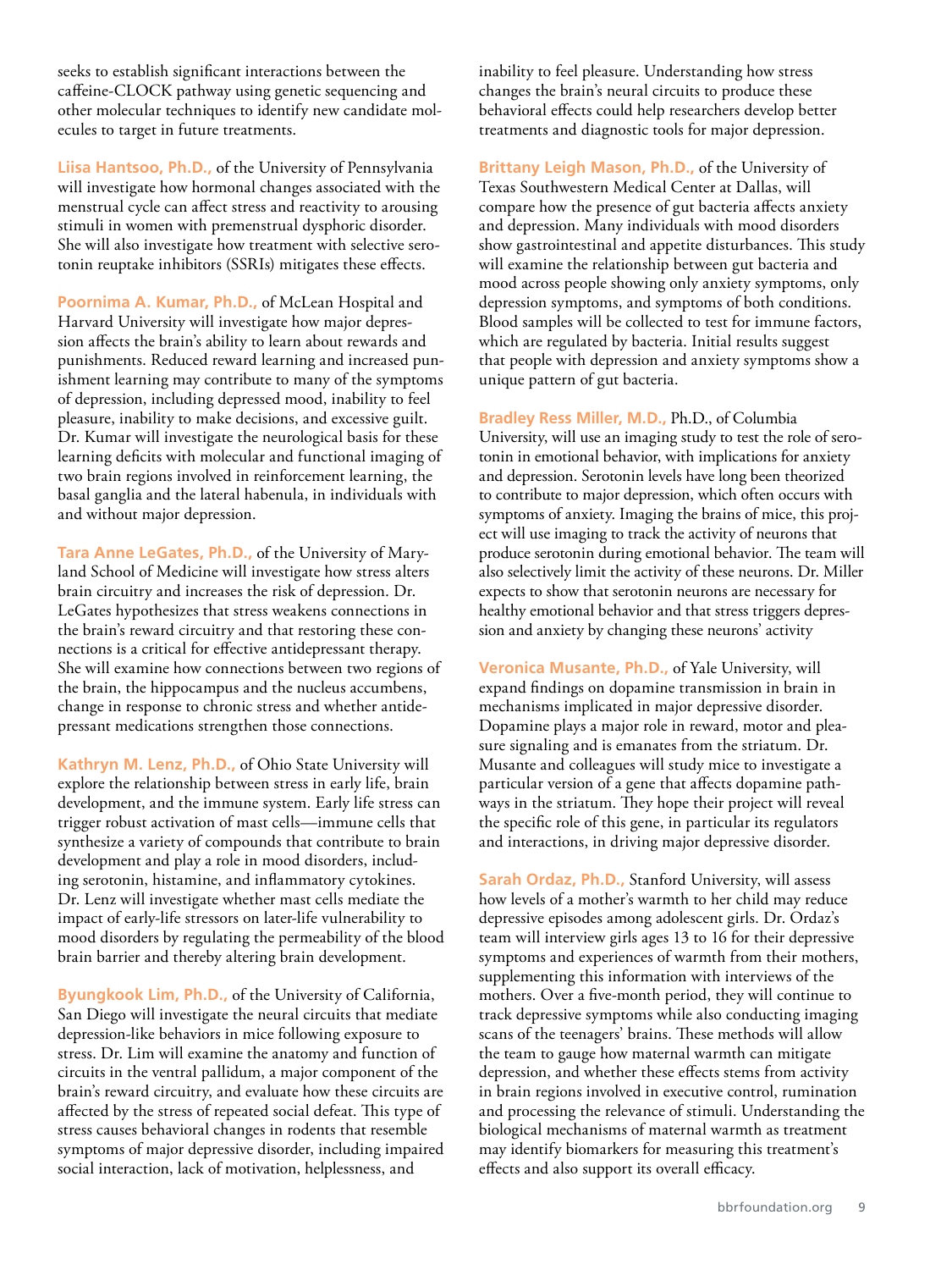**Jodi Lynn Pawluski, Ph.D.,** of the University of Rennes, will expand on recent work suggesting that the use of SSRI antidepressants during pregnancy may negatively affect children in utero. Pregnant rats will be treated with the commonly prescribed SSRI fluoxetine (Prozac) and their offspring tested for any resulting impact on their behavior and brain activity. Some rats will be subjected to stress, to help identify the impact on offspring of a stressful environment in mothers who take fluoxetine. The researchers expect to characterize any long-term effects of SSRI exposure in utero.

**Marta Pecina, M.D.,** Ph.D., of the University of Michigan, will investigate the neural bases of the placebo effects in depression. Many studies have found that people's symptoms of depression can improve after they use the equivalent of sugar pills. Understanding the causes of these improvements will shed light on brain chemistry that can give rise to depression symptoms, with potential impact for treatment. In this study, Dr. Pecina and colleagues will test their hypothesis that the release of opioids—chemicals with anesthetic effects—drive the placebo effect by acting on emotion centers in the brain, such as anterior cingulate cortex.

**Joaquin Piriz, Ph.D.,** of the National Scientific and Technical Research Council (CONICET), Argentina, will test approaches to altering activity in the brain's so-called "disappointment center," with promise for treating major depressive disorder. Depression has been tied to the brain's lateral habenula (LHb), linked with disappointment because it helps assign negative value to stimuli and actions and shows increased activity when an outcome is worse than expected. LHb hyperactivity may lead to strong pessimism in depression. Dr. Piriz's team hopes to unpack LHb activity by studying its unusual function, releasing opposite kinds of neurotransmitter—one that promotes communication and another that limits it. Understanding these communication points will help in targeting LHb for novel depression treatments.

**Peter Rudebeck, Ph.D.,** of the Icahn School of Medicine at Mount Sinai, will explore a new method for treating anhedonia, the inability to experience pleasure that is common in depression. Dr. Rudebeck and colleagues will investigate the unique brain characteristics that may give rise to anhedonia in individuals whose depression has not responded to standard treatments. They will examine the connections between part of the anterior cingulate cortex, a brain region associated with anhedonia, and two other brain regions that connect to anterior cingulate cortex. Understanding how these regions communicate to shape the experience of positive emotion may shed light on how anhedonia is reduced by deep brain stimulation.

**Jonathan B. Savitz, Ph.D.,** of the Laureate Institute for Brain Research, will investigate whether the flu vaccine is less effective among young people with major depressive

disorder. The flu vaccine is known to be less protective among the elderly, especially those experiencing psychological distress, and in some studies has also been shown less effective in stressed college students. Dr. Savitz and colleagues believe that an immune system strained by depression has trouble producing antibodies against the flu. Their team will compare stress levels, antibodies produced in response to the flu vaccine and behavioral symptoms between 40 women with depression and 40 women without the disorder. Only women will be studied because they respond more to the flu vaccine than do men. The results will help determine whether younger people with depression should forego the vaccine.

**Neil Schwartz, Ph.D.,** of the University of California, San Francisco, will investigate brain mechanisms that control responses to negative stimuli in the environment and how they are disrupted in depression. These mechanisms are largely directed in the nucleus accumbens, a brain region that helps translate motivation into action. Dr. Schwartz and colleagues will plant electrodes in the nucleus accumbens of rats to measure the region's activity during a task with negative feedback. They will then see how activity changes as the rats learn to avoid the negative feedback. Dr. Schwartz hopes this work will lead to more targeted depression treatments.

**Desiree Rosa Maria Seib, Ph.D.,** of the University of British Columbia, Canada, will examine how new neurons formed in the brain contribute to the ability to work for future rewards, an ability hindered by depression. To study this, the team will halt the formation of new neurons in rats. The rats will then be tested during a task in which they can either get a smaller reward immediately or a larger reward after a short delay. Preliminary results suggest that rats lacking new neurons are more likely to settle for smaller rewards. Dr. Seib's team will also test how the rats lacking new neurons cope with negative feedback and whether the addition of neurons directly contributes to motivation to work.

**Marisa S.P. Toups, M.D.,** University of Texas Southwestern Medical Center at Dallas, seeks to untangle the relationship between stress, inflammation, tryptophan metabolism, and depression. Tryptophan metabolism is regulated by inflammatory molecules called cytokines as well as by cortisol. Dr. Toups will conduct a computerized stressor task in adults with depression. Her team will measure tryptophan, its metabolites, and other factors, before and after the stressor. They hypothesize that subjects who do not complete the stressful tasks will show greater overall activation of tryptophan metabolism than subjects who tolerate the stress. They also predict that those intolerant of the stressor will show greater increase in inflammatory cytokines and increase of downstream tryptophan metabolites thought to contribute to depression through neurotoxicity. If true, tailored therapy for a subset of depressed patients may be achieved by developing methods to alter tryptophan metabolism.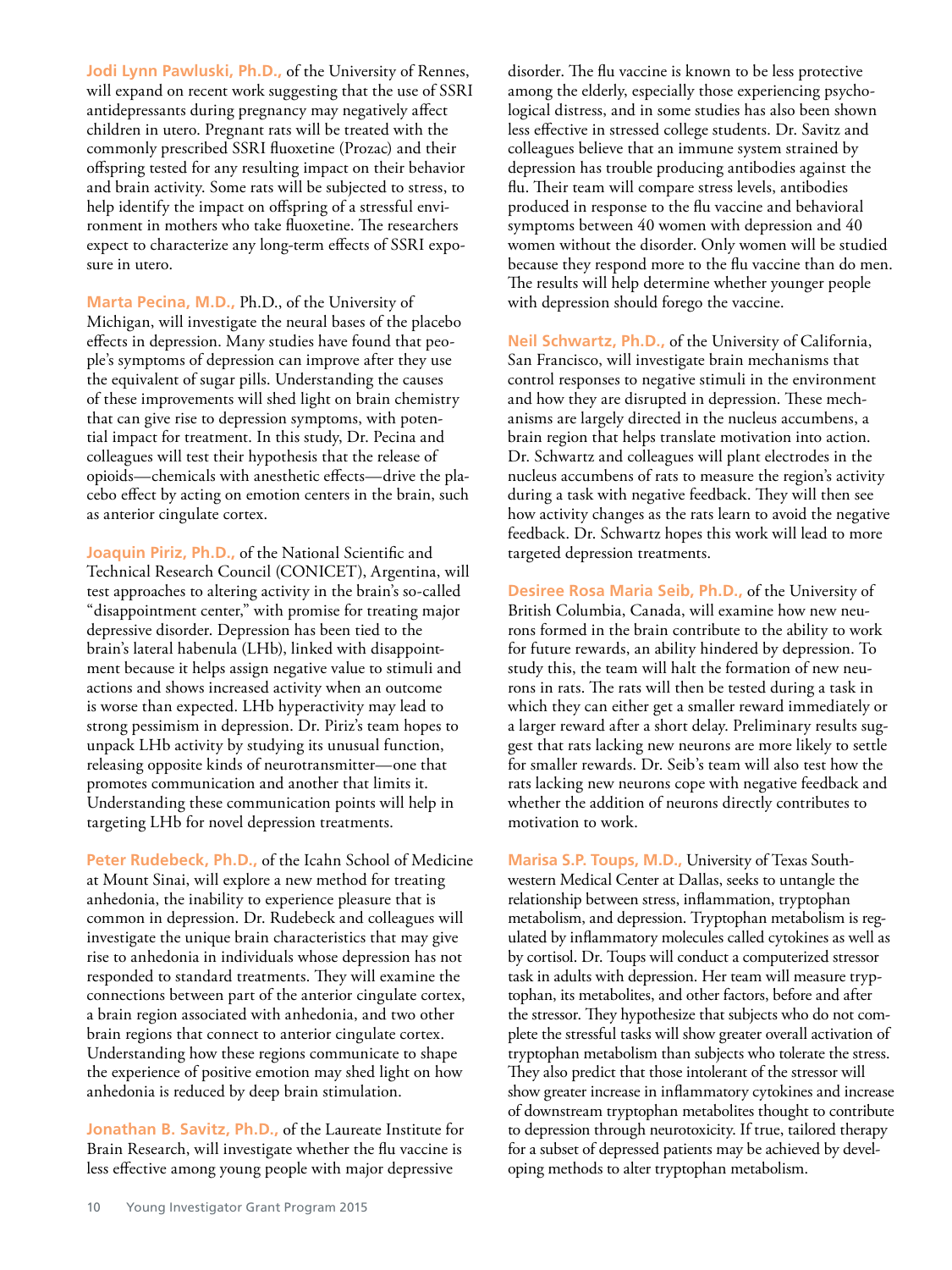#### MULTIPLE DISORDERS

**Todd Hancock Ahern, Ph.D.,** at Quinnipiac University will investigate gene-environment interactions that could result in marked differences in social behaviors. He hypothesizes that early environmental factors, such as differences in family structure, can influence the genes responsible for shaping adult social behaviors. Using prairie voles, a well-established animal model for studying sociability, Dr. Ahern aims to demonstrate how early environmental conditions affect the genes that encode oxytocin and vasopressin receptors, two molecules involved in chemical signaling systems that regulate sociality.

**Samuel Alan Barnes, Ph.D.,** at University of California, San Diego will investigate the mechanisms underlying reward processing, which is often dysfunctional in patients with psychiatric disorders. Dr. Barnes will use optogenetics to manipulate the neuronal activity of rats while they perform a task that evaluates their reward processing skills. Dr. Barnes will manipulate activity in certain brain regions, such as the nucleus accumbens and the amygdala, which are thought to be involved in reward processing.

**Anna Verena Beyeler Ph.D.,** at Massachusetts Institute of Technology will investigate the neural circuits responsible for encoding emotion. When predicting a certain outcome, different parts of the brain are activated depending on what kind of outcome is anticipated. For example, Dr. Beyeler has found that amygdala neurons connected to the nucleus accumbens are selectively excited during cues predicting positive outcomes whereas neurons connecting to the central part of the amygdala are excited by cues during negative outcomes. She seeks to further characterize the circuitry within the amygdala as well as study the emotional circuitry of the hippocampus.

**Gwendolyn Gabrielle Calhoon, Ph.D.,** at Massachusetts Institute of Technology will investigate brain circuitry responsible for the ability to associate environmental cues with their outcomes and to then assign emotional value to those cues. A region of the brain called the basolateral amygdala complex (BLA) contains two separate populations of neurons responsible for encoding positive and negative values to environmental outcomes. Using optogenetics as well as electrophysiological and anatomical brain slice techniques, Dr. Calhoon seeks to explore these neuronal populations to determine how they interact with one another and neurons elsewhere to which they are connected.

**Daniel Cavanaugh, Ph.D.,** at the University of Pennsylvania will study the circadian system and its relation to psychiatric disorders. Previous research has suggested that circadian disruption can have severe consequences, and Dr. Cavanaugh hypothesizes that this may occur in part through aberrant control of stress responses. To better understand the connection between circadian disruption, stress responses, and psychiatric disorders, Dr. Cavanaugh will determine the genes, molecules, and neuronal circuits that couple the circadian clock to behavioral outputs such as sleep and wakefulness in fruit fly models.

**Catherine Christian, Ph.D.,** at the University of Illinois will investigate molecules that may have similar effect to benzodiazepines but are naturally occurring in the brain. Peptides called diazepam binding inhibitors (DBI) have been shown to work like benzodiazepines in some parts of the brain but not in others. Dr. Christian will use mice lacking DBI to infer the role of DBI in modulating the hippocampus, a brain structure that plays a key role in learning and cognition and that is affected in many psychiatric disorders.

**Joanna Molly Dragich, Ph.D.,** at Columbia University will investigate how biological pathways govern the formation of white matter axonal tracts. The goal is to deepen understanding of how genes can impact cognitive function. Dr. Dragich will study genetic mutations with a gene called WDFY3 that have appeared in patients with schizophrenia and in one patient with ASD. Studying mice carrying these mutations, she hopes to elucidate the mutations' impact on brain signaling, specifically in white matter.

**Monica Dus, Ph.D.,** at the University of Michigan will investigate how abnormal behaviors may contribute to the establishment of chronic disease. She aims to describe the molecular and neural steps involved in transforming initial abnormal behavior into a chronic maladaptive condition by studying rats' overconsumption of palatable food in the absence of hunger. The results of these experiments may reveal fundamental properties of how abnormal behavioral patterns can affect the activity of neuronal circuits and the regulated behaviors they control.

**Christina Marie Gremel, Ph.D.,** at the University of California in San Diego will investigate the neural mechanisms behind commonly observed difficulties with decision making in people with psychiatric disorders. Patients often have difficulties making judgments about their actions and the associated consequences. Dr. Gremel aims to study the role of neurons in a brain region called the orbital frontal cortex (OFC) in goal-directed behavior in mice. Using a behavioral task that can differentiate between mice acting in a habitual or goal-directed manner, she will explore the hypothesis that increased activity in OFC neurons is necessary for goal-directed actions and that certain molecular systems can inhibit this activity.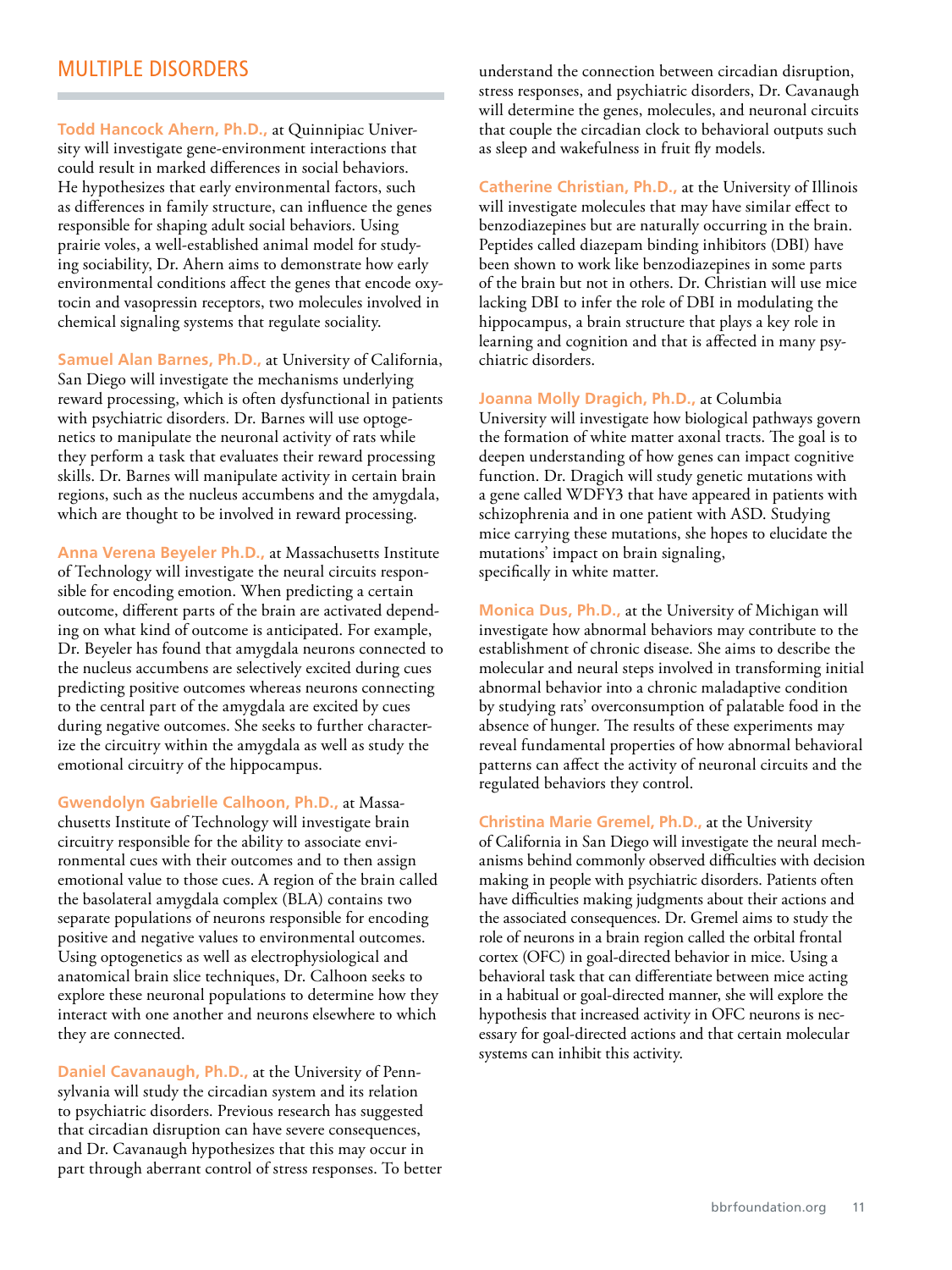**Michael M. Halassa, M.D.,** Ph.D., of New York University wants to find targeted ways to treat sleep problems in people with neurodevelopmental disorders. Inadequate sleep is detrimental to mental functioning; but medications that artificially put the brain to sleep cannot enhance mental function when sleep problems are caused by brain circuit abnormalities, as they are in schizophrenia, autism, and ADHD. To better understand and treat such disorders, Dr. Halassa will investigate brain circuits that control the flow of sensory input during both sleep and waking attention.

**Gretchen L. Hermes, M.D.,** Ph.D., of Yale University will explore the relationship between mitochondrial dysregulation and abnormal glutamate and glutamine signaling in the brain. Transmission and cycling of the neurotransmitters GABA and glutamate, processes that are implicated in a wide variety of neuropsychiatric illness, are major consumers of energy in the brain. Mitochondria support neuronal activity as suppliers of cellular energy. Dr. Hermes will use a mouse model in which mitochondrial responses to energy demands are impaired to test the hypothesis that mitochondrial dysregulation is an important cause of glutamate/ glutamine signaling abnormalities in psychiatric disease.

**Kathryn Leigh Humphreys, Ph.D.,** of Tulane University will investigate potential mechanisms through which stress in early life increases the risk of mental and physical health problems. There is evidence that high stress levels can accelerate the shortening of the protective caps at the ends of chromosomes called telomeres, a process associated with aging. Dr. Humphreys will examine the associations between early life stress and telomere length in children, and correlate these to both irritability—a common characteristic of several psychiatric disorders and physical health.

**Katherine M. Nautiyal, Ph.D.,** of Columbia University, hopes to delineate the roots of impulsive aggression, a key feature of psychiatric disorders such as schizophrenia, bipolar disorder, post-traumatic stress disorder, attention deficit hyperactivity disorder, and conduct disorder. A better understanding of the development of aggressive behaviour and the underlying neural circuits will promote interventions and targeted treatments for excessive aggression found in psychiatric disorders. Dr. Nautiyal proposes to study the effects of receptors for serotonin, implicated in many mood disorders. Looking at a novel model of serotonin signaling in mice, her team will map circuits involved in aggressive behaviour and contributing to a critical period in the lifespan when aggression is likely to develop.

**Ramin Pashale, Ph.D.,** of University of Wisconsin-Milwaukee, will examine how the activity of brain cells relates to blood flow in the brain. Blood flow within the brain is disrupted in illnesses such as stroke, hypertension and Alzheimer's disease. Using the latest technology in optical brain imaging, electrophysiology, and molecular

genetics, this project will focus on a possible mediator between blood flow and neuronal activity: astrocytes, the most abundant non-neuronal brain cells. The team will investigate astrocyte activity in relation to the brain's blood flow and related changes in neuronal activity.

**Robert Mark Richardson, M.D.,** Ph.D., of the University of Pittsburgh, will study how connections in the brain allow expectations of reward or punishment to influence planned movements in ways that affect motivation. Motivation is significantly reduced in Parkinson's, a disorder that affects motion, as well as in apathy, one of Parkinson's most common symptoms. Researchers have had success treating motor symptoms in Parkinson's with deep brain stimulation (DBS). In this study, individuals with Parkinson's will be tested to see whether DBS can alter the brain activity associated with both motivated and unmotivated movements. The team also will test individuals with latelife depression that resists treatment.

**Nicolas W. Simon, Ph.D.,** of the University of Pittsburgh, will examine the brain circuits underlying motivation in behavior, both the seeking of reward and the avoidance of predicted negative outcomes. Disruptions to motivation are found in a range of psychiatric disorders. Dr. Simon's team will investigate whether motivation is shaped by neurons that produce dopamine in the brain's ventral tegmental area (VTA), implicated in depression, schizophrenia and substance abuse. They predict that connections between the VTA and nucleus accumbens, which helps translate motivation into action, control the processing of rewarding stimuli. The processing of negative stimuli is expected to result from VTA projections to prefrontal cortex, which regulates our emotions and impulses.

**Nien-Pei Tsai, Ph.D.,** University of Illinois at Urbana-Champaign, studies hyperexcitable brain circuit, a neurological abnormality observed in patients with various psychiatric and neurodevelopmental disorders. It is linked with clinical symptoms such as hypersensitivity to sensory stimuli, anxiety and seizures. Dr. Tsai seeks to better understand the mechanisms by which neurons fine-tune their excitability in order to develop new routes to control hyperexcitability in serious psychiatric disorders. The focus will be on an enzyme called Mdm2 and its substrate, the tumor suppressor p53, which are involved in a mechanism through which neurons reduce their excitability when they are chronically challenged by higher activities. This work has the potential to impact pharmaceutical development.

**Taehong Yang, Ph.D.,** University of California, San Francisco, wants to know what is responsible for the striking sex differences in incidence, prevalence and outcome of many mental illnesses, including autism spectrum disorder, attention deficit hyperactivity disorder, anxiety, major depression, and PTSD. Dr. Yang looks to sex hormones such as estrogen and testosterone that differ between the sexes, which are critical for development and activation of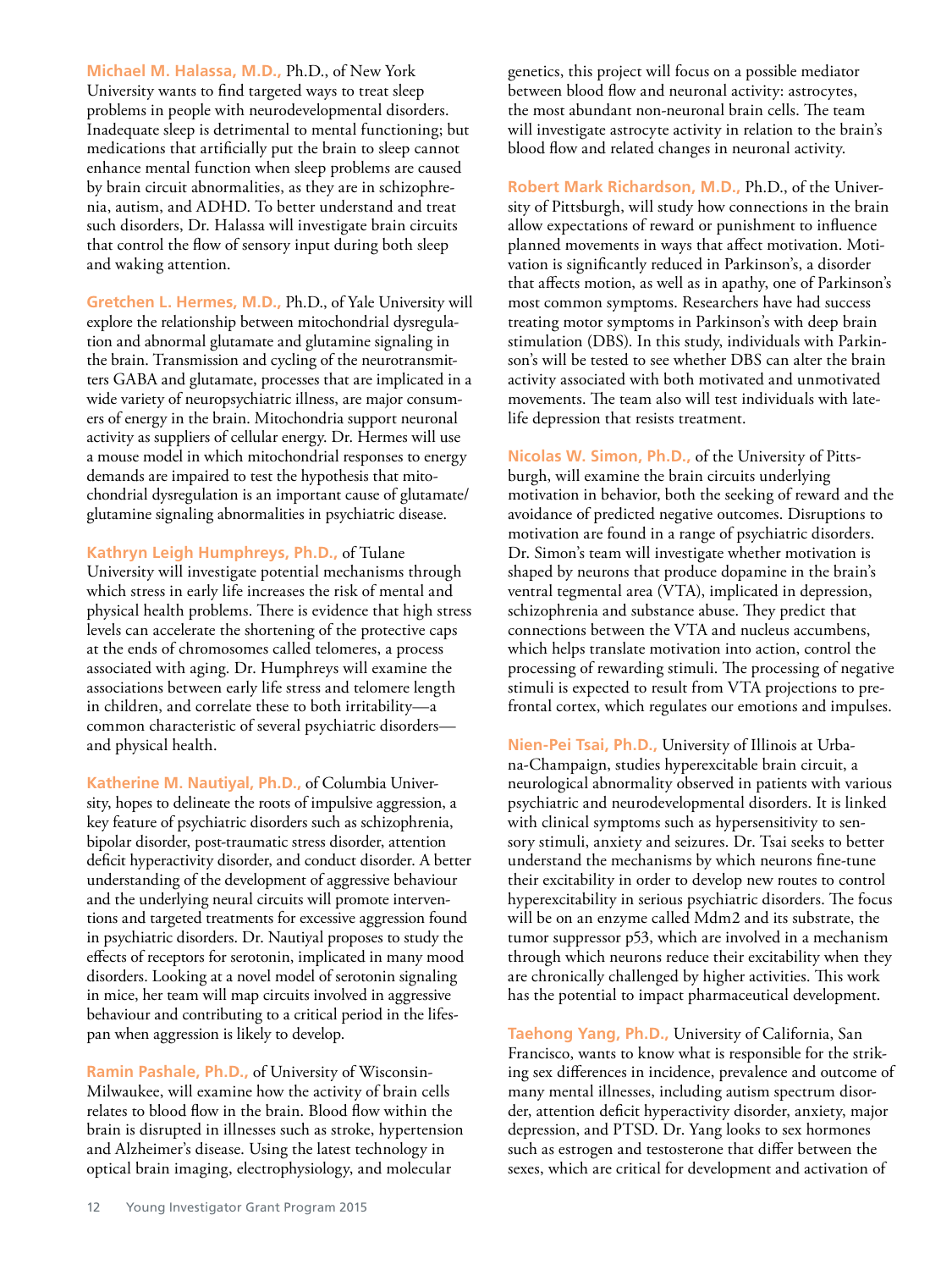neural circuits underlying social interactions. This study will dissect the molecular and neural circuit control of female social interactions by estrogen. Using genetic techniques, the team will study relevant gene activity with the hope of obtaining molecular insights into how estrogen exerts control over distinct social behaviors.

**Erika Yeh, Ph.D.,** University of California, San Francisco, will study how mutation of a protein called BRAF affects the maturation of neurons and the development of synapses, in three neuronal types linked with brain disorders. Mutations in BRAF cause cardio-facio-cutaneous (CFC) syndrome, symptoms of which include increased risk for behavioral disorders. BRAF is involved in cognitive systems, social processes, and arousal regulatory systems, which are all part of the symptomology of the five major psychiatric disorders: ASD, ADHD, bipolar disorder, major depression, and schizophrenia. Results could be useful in screening for these disorders, and in establishing underlying biological linkages between these disorders.

#### OBSESSIVE-COMPULSIVE DISORDER

Patricia A. Gruner, Ph.D., at Yale University will investigate problems with causal reasoning frequently observed in those with obsessive compulsive disorder (OCD). Previous research has shown that during tasks in which an individual is asked to learn causal associations, those with OCD learn them less well than their control counterparts. Gruner will use an fMRI-compatible version of these behavioral tasks to examine causal learning at the behavioral and neural level in individuals with OCD. This project aims to advance understanding of the pathophysiology of OCD and the neural bases of belief formation.

**Joshua L. Plotkin, Ph.D.,** of the State University of New York at Stony Brook, plans to identify links between brain regions that may explain the overlap between obsessive compulsive disorder (OCD) and anxiety. One brain region associated with OCD is the dorsal striatum, crucial for action selection and habit formation, two behaviors that go awry in OCD. The amygdala also plays a major role in mediating anxiety. A direct link between these regions would suggest the possibility that anxiety influences a part of the brain deciding which behaviors to allow and which to suppress. The project will assess how the amygdala functionally connects to the dorsal striatum, and how this connection is altered in a mouse model of OCD.

#### POST-TRAUMATIC STRESS DISORDER

**Mark Paul Brandon, Ph.D.,** at McGill University/Douglas Mental Health University Institute, Canada, will use optogenetics and a behavioral task with mice to determine the role of the nucleus reunions (NR) in spatial map retrieval. Previous behavioral evidence has shown that patients with PTSD have difficulty discriminating between safe and dangerous contexts. The nucleus reunions (NR), a region of the thalamus involved in a neuronal circuit connecting the prefrontal cortex and the hippocampus, is thought to contribute to the ability to discriminate between different contexts. Understanding this circuitry better would provide an important biological explanation for a patient's inability to discriminate between safe and dangerous contexts.

**Nikolaos P. Daskalakis, M.D.,** Ph.D., at Mount Sinai's Icahn School of Medicine will investigate novel biomarkers for identifying brain changes brought about by PTSD. The hypothalamic-pituitary-adrenal axis (HPA axis) is the central coordinator of the neuroendocrine stress response and appears to be dysregulated in PTSD. Dr. Daskalakis aims to identify critical gene networks underlying HPAaxis involvement in PTSD pathophysiology. Using genetic techniques and animal modeling, he hopes to uncover a biomarker for the glucocorticoid stress hormone, which might lead to novel therapeutic targets for treating PTSD.

**Diasynou Fioravante, Ph.D.,** at the University of California's Davis Medical Center will study the cerebellum and its role in fear processing. Fear-related disorders such as PTSD are not yet well understood. Using mouse models and optogenetic techniques, Dr. Fioravante will explore the anatomical and functional relationships between the cerebellum and amygdala-based fear networks to analyze the role of the cerebellum in learned and innate fear.

**Talya Greene, Ph.D.,** at the University of Haifa, Israel, will explore how symptoms that emerge during trauma exposure predict symptoms that persist or emerge after the exposure. Dr. Greene's hypothesis is that ongoing trauma symptoms will predict longer term symptoms in those with and without serious mental illness. Those with serious mental illness may have a different pattern of symptoms. To explore this hypothesis, Dr. Greene will utilize traditional questionnaires as well as data gathered from electronic questionnaires sent twice daily to her subjects people who were exposed to rocket fire between July 8 and August 26, 2014 in fighting between Israel and Hamas.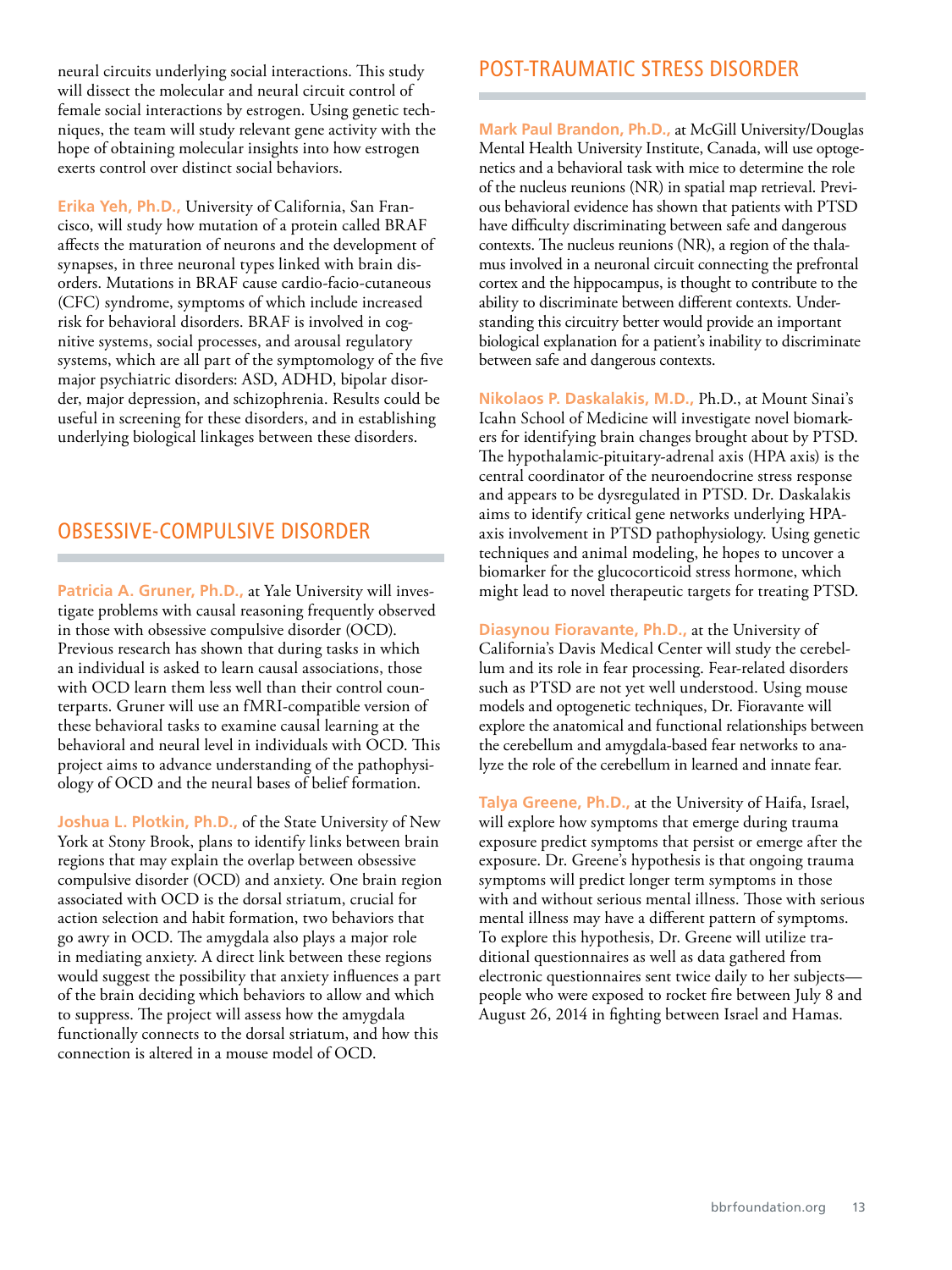**Dmitri Young, Ph.D.,** University of California, San Francisco, will extend an ongoing study that investigates the impact of mutations in a gene called FKBP5 and trauma on PTSD symptoms and abnormalities in the stress system response. In all, 504 adult participants who are acutely traumatized victims of interpersonal violence (e.g. sexual assault, gunshot wounds, stabbings, etc.) and are receiving mental healthcare will be studied. The aim is to further personalize mental healthcare by identifying and using biomarkers in conjunction with standard clinical data to determine treatment approaches.

**Moriel Zelikowsky, Ph.D.,** California Institute of Technology, will use a novel mouse model of PTSD to investigate the neural circuits underlying trauma as well as trauma-induced enhancements in fear learning, elevated aggression, disrupted sexual behavior and resistance to fear extinction. The aim is to elucidate the neural circuitry that controls the fear-sensitized brain. With an estimated 18.1% of Americans afflicted with some form of anxiety disorder, understanding the sensitized brain and the specific neural circuits that control trauma-related behaviors is vital.

#### **SCHIZOPHRENIA**

**Renata Batista-Brito, Ph.D.,** at Yale University will explore the role of regulatory brain cells known as interneurons in the development of schizophrenia. She will use mice that lack a gene that has been linked to schizophrenia, ErbB4. To assess the effects of this absent gene, Dr. Batista-Brito will use a visual task both model mice and humans with schizophrenia respond to similarly. The aim is to determine how changes in the activity of interneurons contribute to schizophrenia.

**Estefania Pilar Bello, Ph.D.,** at Columbia University will investigate brain circuitry alterations thought to contribute to the development of schizophrenia. Previous research has shown that an excess of dopamine in a part of the brain called the striatum is linked to development of the illness. However, studies have also found a reduction of dopamine in a part of the brain called the prefrontal cortex (PFC). Using novel mouse models that have these alterations, Dr. Bello seeks to better understand if and how these opposing changes interact, if one causes the other, and what symptoms each change is responsible for.

**Francois Bourque, M.D.,** at McGill University/Douglas Mental Health University Institute, Canada, will investigate environmental factors thought to contribute to the onset of schizophrenia. Previous research with European migrant populations has demonstrated that migrant and ethnic minority groups are at higher risk for psychotic disorders than native populations in their host country. Dr. Bourque

aims to investigate this finding by studying immigrants in a North American context. This research hopes to identify potentially preventable social and environmental exposures contributing to the development of schizophrenia.

**Michael Edward Cahill, Ph.D.,** at Mount Sinai's Icahn School of Medicine will investigate a brain signaling pathway whose dysfunction is thought to contribute to the development of schizophrenia. Structures called dendritic spines are important for communication of brain signals between neurons; a signaling pathway known as the Rap1-Akt-mTOR pathway may be important for their proper development. Dr. Cahill will study the pathway's influence on dendritic spine development in mice and then examine how this pathway might be altered by the environment in which the mice are raised.

**Alana May Campbell, Ph.D.,**, University of North Carolina at Chapel Hill, is studying interactions between two kinds of symptoms in schizophrenia: problems in interpreting emotional content (affect) and deficits in cognition. Using EEG, her team will characterize neural electrophysiological measures of executive-affective interactions across multiple domains of executive functioning and across both positive and negative emotional responses. The team will relate these to clinical symptoms and their severity in patients, and will analyze the brain circuits underlying these phenomena. The ultimate aim is to devise new and more effective treatment strategies.

**Francesco Errico, Ph.D.,** at Ceinge Biotecnologie Avanzate, Italy, will investigate a novel biomarker of antipsychotic drug activity. Previous research has shown that reduction of D-asparate is linked to impaired brain activity in those with schizophrenia. Dr. Errico has found that an enzyme which breaks down D-asparate, called DDO, is modulated by second-generation antipsychotic medication. Dr. Errico aims to demonstrate antipsychotic-dependent changes in D-aspartate levels in mice that overexpress DDO in order to provide evidence for a novel biomarker of antipsychotic activity.

**Ragy R. Girgis, M.D** at Columbia University will assess the timing of brain changes that occur during a period before the onset of schizophrenia known as clinical high risk (CHR). A large body of evidence suggests that increased dopamine transmission in the associative striatum (AST) is a key pathophysiological phenomenon in schizophrenia. What is unknown is whether dopamine abnormalities outside the striatum co-occur, precede, or follow dopamine dysregulation in the striatum, especially during the CHR. Using PET imaging techniques, Girgis' research will provide insight into this question.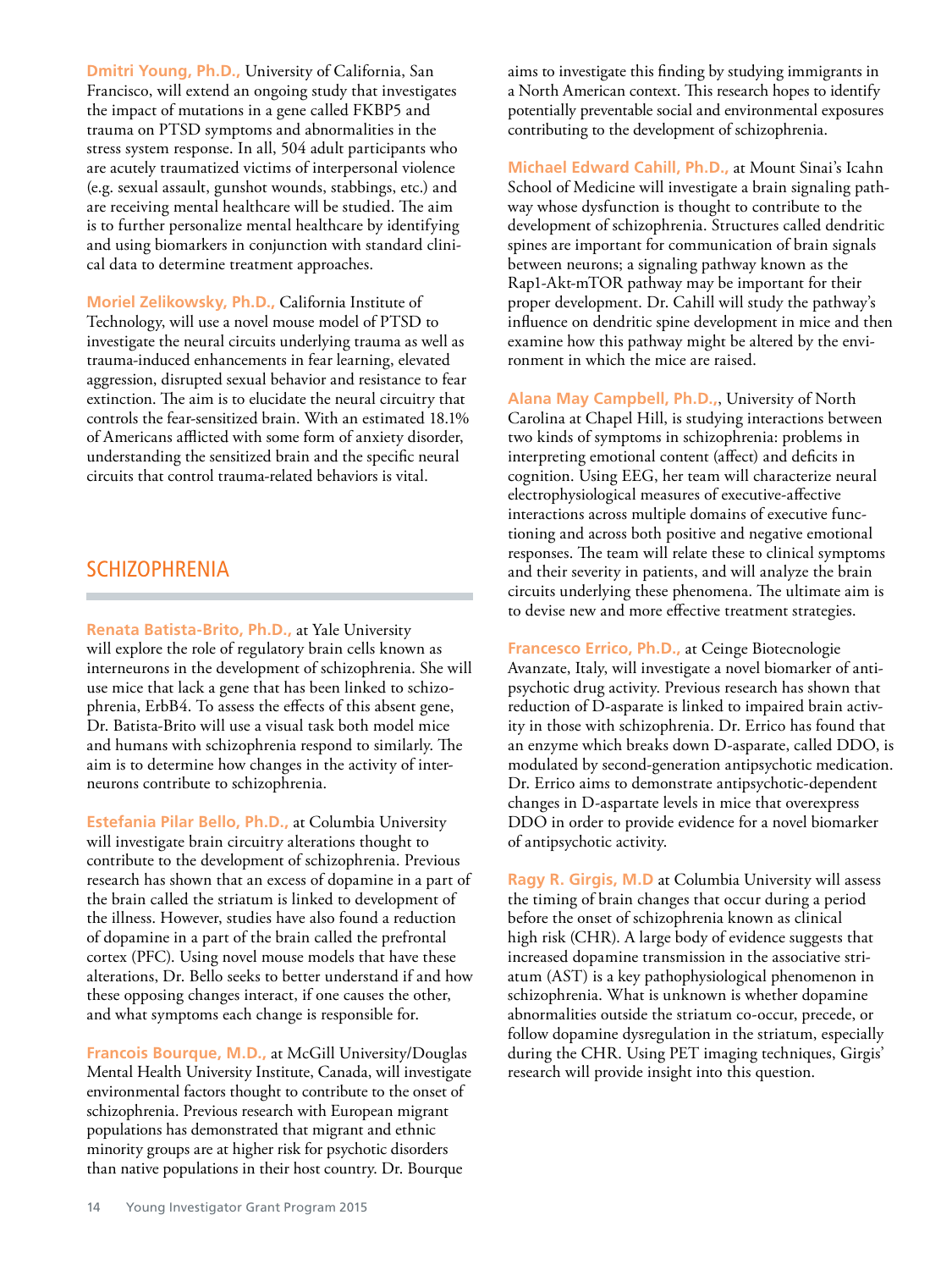**Jill R. Glausier, Ph.D.,** at the University of Pittsburgh will investigate underlying mechanisms of working memory in order to identify novel therapeutic targets for patients with schizophrenia. Working memory is a core cognitive function impaired in schizophrenia that depends upon activation of prefrontal cortex (PFC) circuitry. People with schizophrenia show reduced PFC activation while performing working memory tasks. The underlying cellular and circuitry alterations must be determined in order to identify therapeutic targets. This research focuses on determining whether reduced excitation in a key neural microcircuit for cognitive processes such as working memory contributes to lower PFC activation in schizophrenia.

Jacob Gratten, Ph.D., at the University of Queensland, Australia, will investigate the hypothesis that sex differences in gene expression underlie sex differences in major mental disorders. Based on observations that there are more cases of schizophrenia in men and more cases of depression in women, Dr. Gratten proposes that there may exist male-specific and female-specific genetic risk factors for each disorder. To explore this he will perform statistical analysis on several genomic databases. Elucidating the mechanisms responsible for sex differences in schizophrenia and major depression will improve understanding of disease etiology for these disorders, and may point to general mechanisms that apply to other mental disorders.

**John A. Gray, M.D.,** Ph.D., at the Davis Medical Center of the University of California will investigate the role of two molecules, glycine and D-serine, in glutamate neurotransmission during development in young mice. Abnormalities in glutamate neurotransmission have been implicated in the pathophysiology of schizophrenia, particularly deficiencies in NMDA-type glutamate receptors. Unique to NMDA receptors is the fact that they require glycine or D-serine to activate. By replacing normal NMDA receptors with mutant ones, Dr. Gray seeks insight into the normal function of glycine and D-serine toward the end of developing new therapeutic drugs that target this binding site.

#### **Stephanie Mary Groman, Ph.D.,** at Yale

University's School of Medicine will investigate the neural mechanisms underlying decision-making impairments in schizophrenia. Two types of learning systems, the model-free and model-based systems, are thought to allow for regular decision-making abilities. Dopamine alterations in schizophrenia may disrupt the model-based system, but this hypothesis is difficult to test. To work around limitations, Dr. Groman will use a whole-brain neuroimaging system in a neurodevelopmental animal model of schizophrenia while assessing the animal's model-free and model-based learning abilities.

**Marc Aaron Heiser, M.D.,** Ph.D., of the University of California, Los Angeles will examine a brain network called the mirror neuron system in people who are at increased risk for developing schizophrenia. The mirror neuron system is believed to be important for facilitating social behavior and social emotions such as empathy. Dr. Heiser hypothesizes that diminished mirror neuron activity contributes to social problems that affect people in this high-risk group, as well as people who have been diagnosed with schizophrenia.

**Jonathan D. Hommel, Ph.D.,** of the University of Texas Medical Branch at Galveston will investigate a potential cause of cognitive deficits in schizophrenia. He believes that overactive serotonin receptors in the brain's memory center, the hippocampus, contribute significantly to these symptoms. He will use animal models to determine whether reducing signaling from the 5-HT7 serotonin receptor restores normal levels of neurotransmitters in the hippocampus and improves memory.

**Shantanu P. Jadhav, Ph.D.,** of Brandeis University will investigate the physiological interactions between the brain's hippocampal and prefrontal cortex regions that support learning and memory-guided behavior. The two structures are important for different aspects of memory formation, storage, and retrieval, and impaired hippocampal-prefrontal interactions have been implicated in neurological disorders related to cognition, including memory disorders and schizophrenia.

**Abigail Susan Kalmbach, Ph.D.,** of Columbia University will investigate how changing the firing patterns of dopamine-producing neurons affects how cells release and respond to the neurotransmitter. She will also explore in mice whether dopamine signaling deficits can be reversed in adulthood. Defects in dopamine signaling are a potential cause of cognitive symptoms in patients with schizophrenia, and better understanding those defects could help researchers identify potential avenues for treatment.

**Said Kourrich, Ph.D.,** of the University of Texas Southwestern Medical Center at Dallas will look for cellular and molecular alterations that contribute to psychosis in people with schizophrenia. Some studies have suggested that hyperactivity of cells in the hippocampus, a brain region critically involved in learning and memory, may play a key role in the development of psychosis. Dr. Kourrich will use a mouse model to investigate the physiological consequences of molecular alterations in the hippocampus that are associated with psychosis.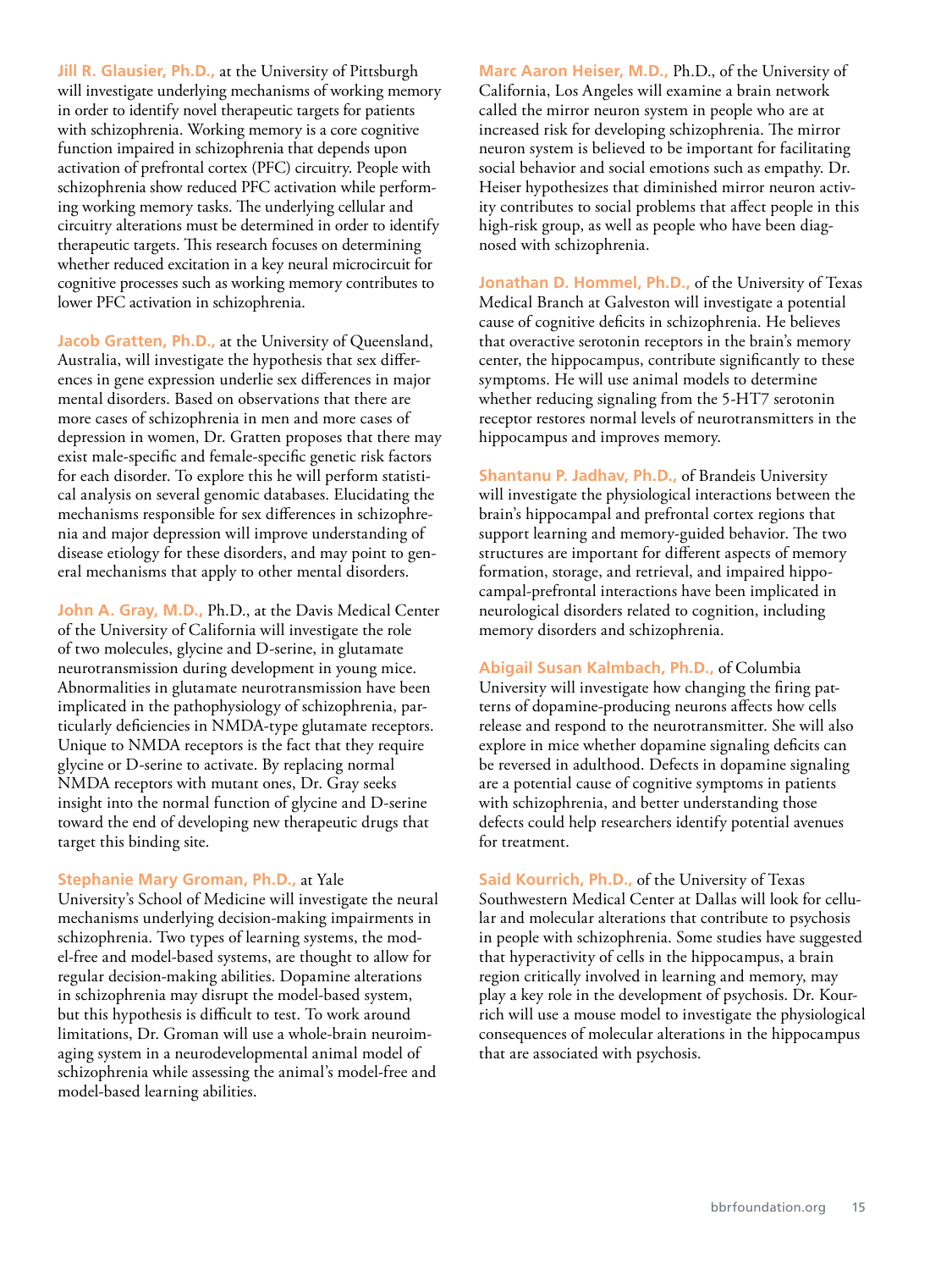**Viviane Labrie, Ph.D.,** of the Centre for Addiction and Mental Health, University of Toronto, Canada, will investigate whether sequence changes and epigenetic disturbances that affect genetic enhancers alter brain function to cause schizophrenia. Enhancers are regulatory segments of DNA that influence when and where genes are turned on. Dr. Labrie will examine enhancer regions where sequence changes have been associated with schizophrenia, surveying differences in the chemical marks that influence gene activity. By determining what genes are affected by abnormally regulated enhancers in schizophrenia, she will shed light on biological pathways that may be disrupted in people with the disorder.

**Hanmi Lee, Ph.D.,** of Stanford University will explore the link between immune molecules and neurological dysfunction in schizophrenia. Genetic studies have found that abnormalities within genes for immune molecules called human leukocyte antigens (HLAs), which play central roles in tissue rejection responses as well as during infection, are common among people with schizophrenia. Dr. Lee will investigate the role these immune molecules may play in remodeling connections between neurons during a critical period of brain development.

**Makino, Ph.D.,** of the University of California San Diego, is studying how we form perceptions of the environment, with implications for hallucinations experienced in schizophrenia. Perception results from both "bottom-up" processes that involve processing external information, and "top-down" processes projecting our expectations onto the world. Some researchers believe that learning is what shifts bottom-up processing to top-down. Using advanced imaging techniques and optogenetics to alter and measure activity in mouse brains, Dr. Makino and colleagues will test this claim by looking at the response of visual neurons to both processing types. They will then extend their investigations to hallucinations, by examining whether sensory expectations alone can create false visual perceptions in the mice, even in the absence of external stimuli.

**Amanda McCleery, Ph.D.,** of the University of California Los Angeles, will probe brain mechanisms that may give rise to cognitive symptoms in schizophrenia. Cognitive impairments include deficits in basic thought processes, such as being able to remember new information temporarily. Researchers have proposed that these impairments result from abnormalities in cortical plasticity. Using a new method for testing electrical activity in the brain, Dr. McCleery and colleagues will test whether cortical plasticity truly is disrupted in schizophrenia and whether phenomena associated with plasticity, like learning and memory, are also affected.

**Alex S. Nord, Ph.D.,** of the University of California, Davis, aims to improve diagnosis and treatment of schizophrenia by studying epigenetic factors contributing to the condition. Schizophrenia is believed to result from the interaction of environmental and genetic factors. Dr. Nord and colleagues will look at the activity of genes in fetal mice and also profile the activity of their frontal cortex after they are exposed to maternal immune system activity in utero, a response to stress. Their hope is to determine how that immune activity drives genetic changes in ways that contribute to schizophrenia, to identify possible biomarkers for diagnosing the illness and potential drug targets for treatment.

**Gaurav H. Patel, M.D.,** Ph.D., of New York State Psychiatric Institute/Columbia University, plans to uncover how activity across different communication networks in the brain contribute to the social deficits experienced in schizophrenia. To improve our understanding of the underlying brain activity, Dr. Patel and colleagues will study the activity in areas that direct attention and face processing—both important for social interaction among schizophrenia patients watching film clips of social encounters. Dissecting brain function during social behaviors will help characterize deficits in social interaction skills across different psychiatric conditions, paving the way for more targeted treatments.

**Albert R. Powers, M.D.,** Ph.D., of Yale University, hopes to connect the neural activity underlying hallucinations experienced in schizophrenia to the actual experience of hallucinations. In previous research, his team found that people with schizophrenia may be particular vulnerable to conditioned hallucinations, or the experience of phantom stimuli in response to associated real stimuli. To understand this aspect of schizophrenia, this project will identify behavior linked to hallucinatory experiences and connect that behavior to brain and clinical measures of hallucination severity. This work may form the basis for tests to identify and help treat different types of hallucination, perhaps manipulating forms of stimulation, inhibition and feedback to relevant brain circuits.

**Matthew David Puhl, Ph.D.,** of McClean Hospital/ Harvard University, will investigate elevated levels of certain chemicals in the brain associated with schizophrenia. Previous research has found high levels of the neurotransmitters glutamate, which promotes communication in the brain, and GABA, which inhibits communication. Dr. Puhl's team seeks to distinguish whether these elevated levels are the result of more being produced or unique patterns relating to their degradation after being released in the brain. These studies will lead to a better understanding of changes in brain chemistry during schizophrenia, potentially identifying novel targets for treatment and biomarkers that may help diagnose the disease.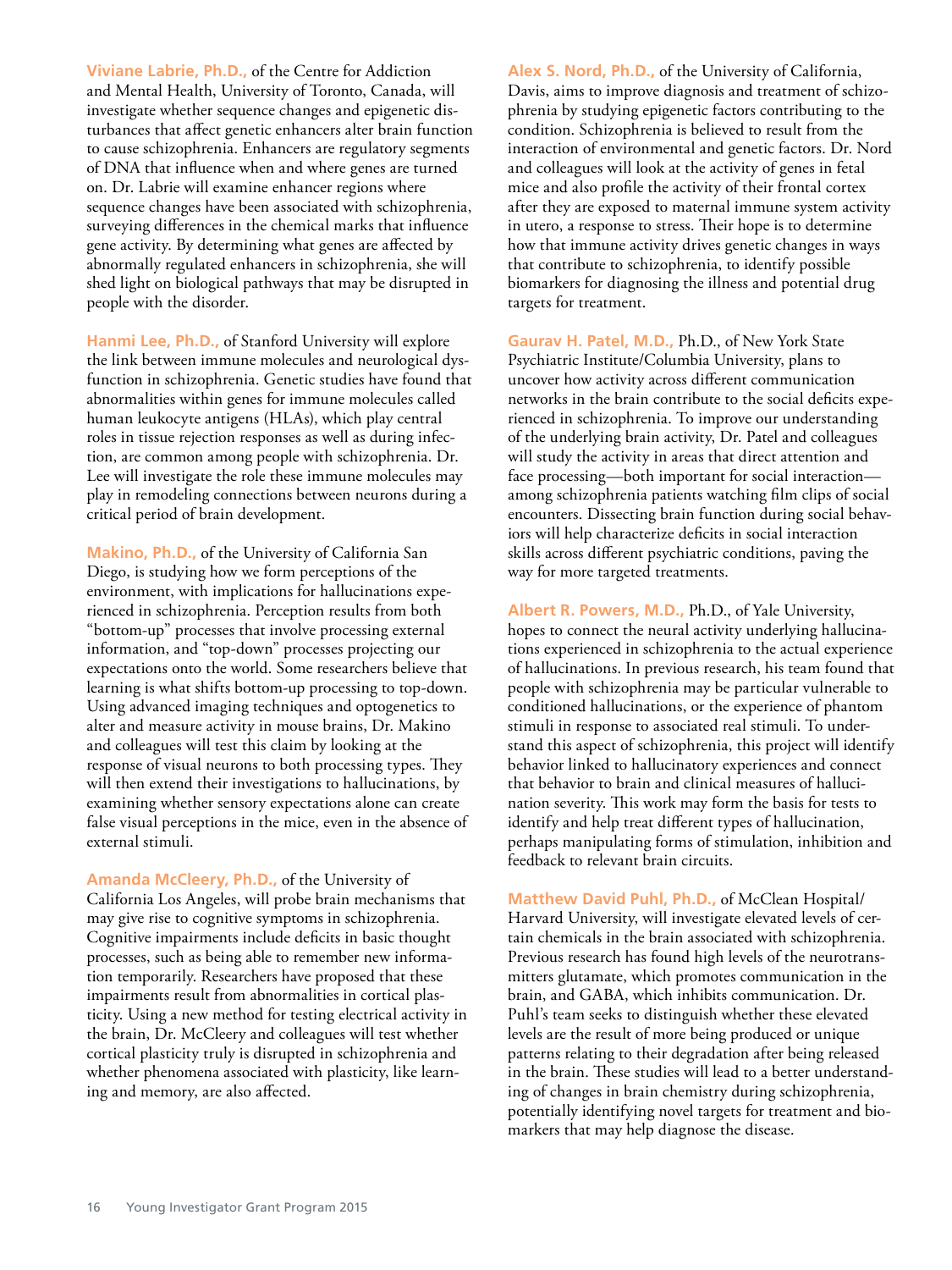**Stephen Ripke, M.D.,** Ph.D., of Charite—University Medicine Berlin, Freie Universitat Berlin, Germany, will use genome-wide association study to help identify the origins of schizophrenia. Collecting data from large samples—2,500 individuals with schizophrenia and 2,500 without—Dr. Ripke will look for gene variants that appear to correlate with schizophrenia, lending insight into the genetic basis for the illness. He will further evaluate the influence of especially unusual gene sets that show an association with schizophrenia, to understand how these pronounced cases of genetic variety contribute to the illness' development.

**Antonio Sanz-Clemente, Ph.D.,** of Northwestern University, will investigate changes in the molecules at communication points between neurons that contribute to cognitive symptoms in schizophrenia. To study this, Dr. Sanz-Clemente's team will use drugs to induce cognitive impairments among rats. They will then examine the rat brains for any effects of cognitive symptoms on proteins at communication points between neurons, any redistribution of these points, and changes to the chemical structures driving communication. The team will further analyze the effects of haloperidol and lurasidone, two drugs used to treat schizophrenia. They hope that their findings relating to molecular changes in the brain will help identify new drug targets for treating cognitive deficits.

**Jeffrey N. Savas, Ph.D.,** of Northwestern University, will examine molecular at synapses between neurons that are associated with schizophrenia, as well as how these are affected by the antipsychotic medications often used to treat the illness. Using advanced technology to examine proteins at synapses, the team will study the effects of phencyclidine (PCP). It is used to model cognitive deficits associated with schizophrenia because it reduces activity at NMDA receptors in the brain, crucial for learning and memory. Using PCP to simulate schizophrenia, Dr. Savas' team will study protein activity, any changes to that activity caused by the antipsychotic medication lurasidone, and any related behavioral effects. This work may shed light on the physiological causes of schizophrenia.

**Shushruth Shushruth, M.B.B.S.,** Ph.D., of Columbia University, will investigate deficits in cognitive performance associated with schizophrenia and other disorders. Dr. Shushruth and colleagues propose that a cause of such deficits is the failure of calculations made in association cortex, brain regions that shape our associations between sensory experiences. The team will test the cognitive effects of controlling activity in different regions of association cortex in primates. They hope this approach will not only allow more detailed study of the causes of cognitive impairments, but will also lay the foundation for treating impairments.

**Katharine Natasha Thakkar, Ph.D.,** of University Medical Center Utrecht, Holland, seeks to understand at the biological level a feature of schizophrenia and psychosis long observed in the clinic, involving disturbances to the patient's sense of self. She theorizes that a match between anticipated and actual sensory events following an action engenders a sense of agency—and that a mismatch causes the subjective experience that sensations are caused by an external agent (a frequent claim in hallucination and delusion). fMRI imaging will be used to determine regions that are differentially involved in generation or transmission of corollary discharge signals in schizophrenia patients, focusing on the mediodorsal thalamus. Diffusion tensor imaging and magnetization transfer imaging will be used to investigate microstructural abnormalities in thalamo-cortical pathways.

**Marie-Eve Tremblay, Ph.D.,** Laval University, Quebec, Canada, will investigate the implication of basic neuroimmunological mechanisms in the development of neurodevelopmental disorders. State-of-the-art imaging of microglia and synapses will be performed across development, adolescence and adulthood in mouse models of prenatal infection, a major environmental risk factor for neurodevelopmental disorders. Changes in microglial functions and their consequences on the maturation of neuronal circuits will be correlated with the developmental trajectory of behaviors relevant to either autism spectrum disorders or schizophrenia. This work will provide fundamental insights into the roles of microglia-synapse interactions, and new evidence regarding their vulnerability to environmental risk factors.

**Christiaan H. Vinkers, M.D.,** Ph.D., University Medical Center Utrecht, Holland, has developed a new method to measure glutamate levels across the brain in unprecedented detail. To shed light on the longstanding theory that glutamate dysfunction plays a causal role in at least some fraction of schizophrenia, Dr. Vinkers will look for distinct and local changes in glutamate throughout the brain in schizophrenia patients. The project will compare high-resolution data about glutamate levels in patients and healthy controls. In patients, glutamate levels also will be related to severity of psychotic and cognitive symptoms as well as brain connectivity.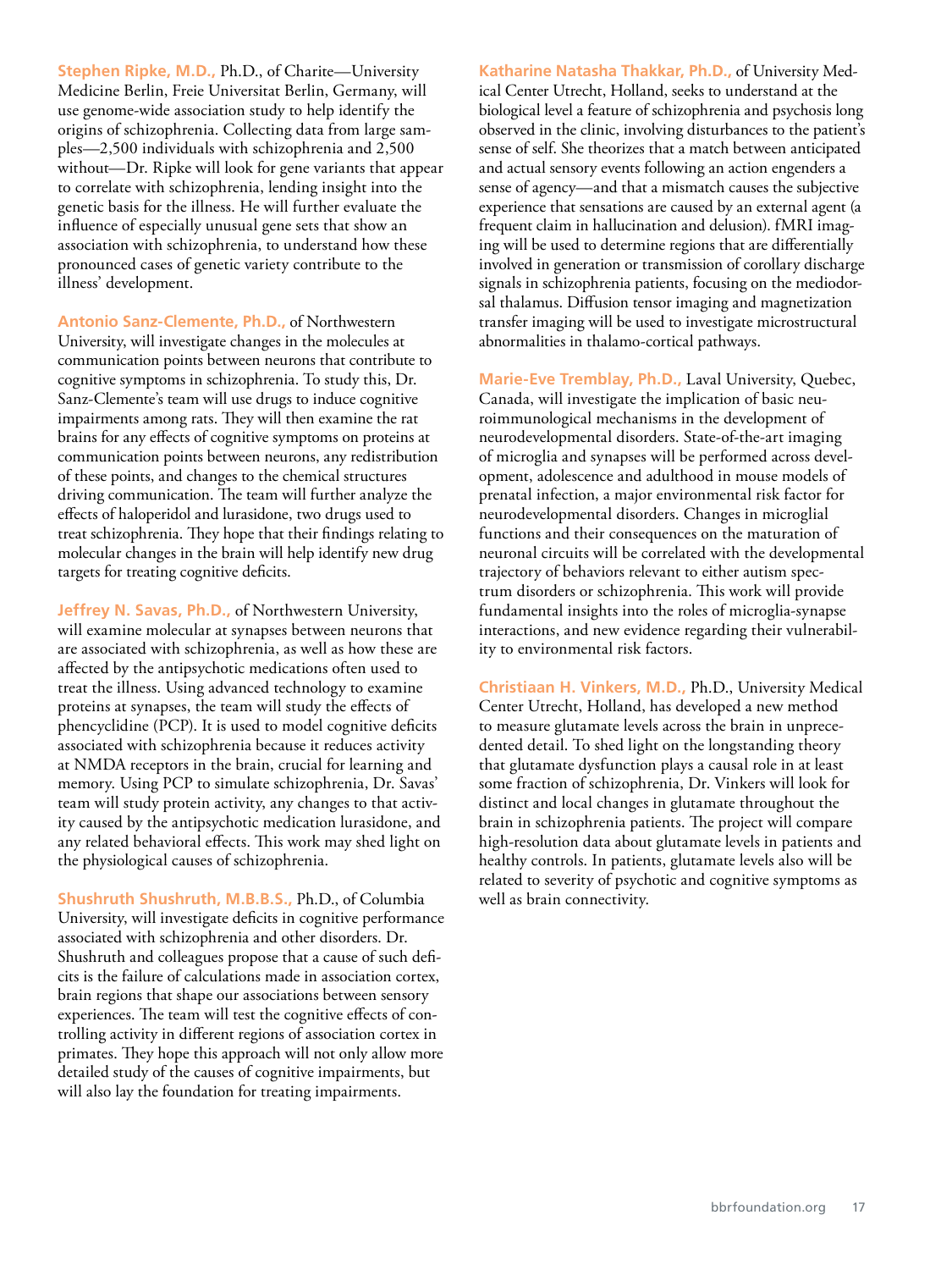**Gemma Margaret Williams, MBBCh,** Cardiff University, UK, notes that high-frequency oscillatory activity in the brain is required for cognitive processing and is impaired in patients with schizophrenia performing cognitive tasks. She will use an electrical recording method called magnetoencephalography (MEG) to see if abnormal oscillatory activity in the brain can provide a link between impaired sensory processing and cognitive function in schizophrenia and neurochemical hypotheses of how the illness is caused. Specifically, she will test the theory that patients with rare genetic changes affecting pathways for neurotransmitters GABA and glutamate will display altered neural synchronization, as measured by MEG, as compared to those with rare genetic changes that don't hit these pathways as well as controls without any rare genetic changes.

**Ki-Jun Yoon, Ph.D.,** Johns Hopkins University, has developed mouse models that enable the study of a type of genetic mutation seen in autism and schizophrenia. The mutation involves extra copies or missing copies of DNA in a region of chromosome 15 called 15q11.2. One gene within this region is called CYFIP1. The model mice show the effects of gaining or losing copies of this gene. The project aims to demonstrate the impact on neuronal development, neural systems and behavior. This could provide molecular insights into the functional roles of CYFIP1 as a factor in neuropsychiatric disorders.

#### OTHER DISORDERS

#### ANOREXIA NERVOSA

**Summer Fontaine Acevedo, Ph.D.,** at the Southwestern Medical Center of the University of Texas in Dallas hopes to show that a certain protein in the brain that is important for social functioning, the oxytocin receptor, could serve as a useful biomarker for those suffering from Anorexia Nervosa (AN). Dr. Acevedo will study the gene that encodes for the oxytocin receptor by comparing the gene's level of expression, or activity, with the gene's level of methylation, chemical "tags" that suppress activity. Dr. Acevedo hopes to show that these expression and methylation levels correspond to the severity of AN symptoms, specifically, limited social functioning abilities.

#### EATING DISORDERS

**Elisa S. Na, Ph.D.,** of the University of Michigan, aims to improve treatment of childhood obesity by investigating the neurobiological mechanisms that drive the condition. In particular, her team will examine the developmental trajectory of early onset obesity as a consequence of alterations to maternal diet, looking at changes to dietary patterns among children as a result of exposure to high fat and high calorie food while they are still in the womb. This study will identify interactions between genetic predisposition to obesity and in utero environment to broaden our understanding of childhood obesity, paving the way for appropriate pharmaceutical treatments.

"The Foundation believes that scientific breakthroughs come from encouraging people to think outside the box. By having the best scientists in the field select the most promising research projects to fund, the Foundation has consistently sponsored research that has led to important advances to improve the lives of those with mental illness."

#### **ERIC KANDEL, M.D.**

Nobel Prizewinner and Scientific Council Member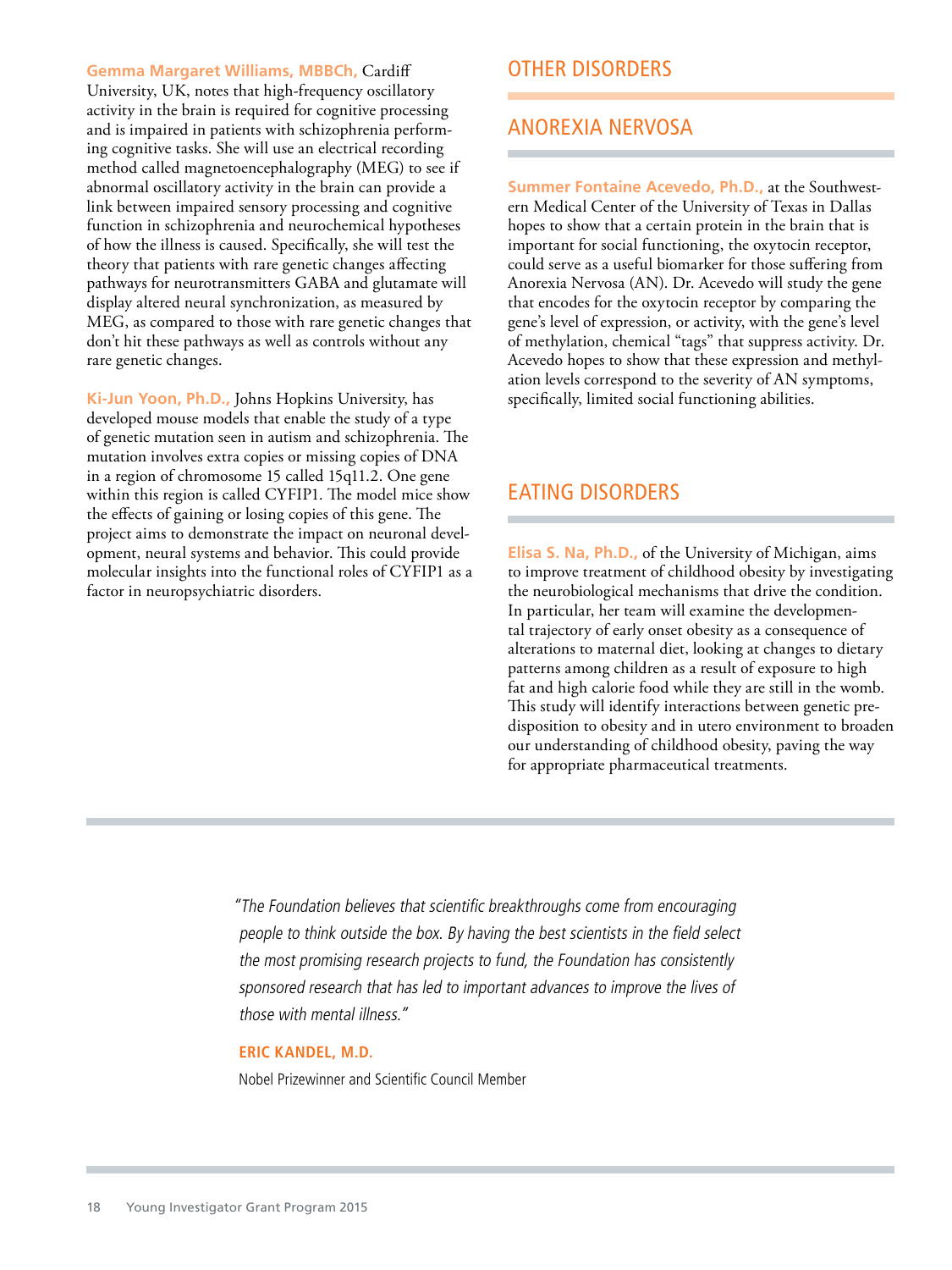## NEW TECHNOLOGIES

#### AUTISM SPECTRUM DISORDER (ASD)

**Kwanghun Chung, Ph.D.,** at Massachusetts Institute of Technology will utilize a new genetic manipulation technique called CRISPR to better understand how the brain's architecture, neuronal connectivity, molecular machinery, and genomic network bring about mental function. Chung aims to overcome certain limitations of CRISPR technology and will use it on mouse brains to ask how genes associated with autism spectrum disorder cause functional, structural, and molecular abnormalities in a cell-type and brain region-specific manner.

#### **DEPRESSION**

**Priti Balchandani, Ph.D.,** at Mount Sinai's Icahn School of Medicine aims to overcome current limitations on 7T (Tesla) MRI imaging. MRI machines operating with the power of 7T are able to image finer and more subtle abnormalities in brain regions known to be affected by psychiatric disease. But these machines still have physical and technical limitations. In this study, Dr. Balchandani hopes to construct an MRI procedure that overcomes these limitations while capturing key differences in the brains of those suffering from major depressive disorder (MDD).

**George M. Slavich, Ph.D.,** of the University of California, Los Angeles, will study how neuronal activity and the immune system may be associated with depression risk and stress response in adolescent girls. Dr. Slavich's team will use cellular reprogramming to generate functional neurons using blood samples from girls aged 12 to 15. Half of these girls will have a biological mother with depression but no history of psychiatric illness themselves, and the other half will have no personal or maternal history of mental illness. Thus the team will be able test how the neurons they create respond to immune system chemicals in girls at higher risk for depression, compared to girls at lower risk. The girls' moods will also be measured, in order to assess how any depressive symptoms they experience relate to neuronal activity.

**Mariano Soiza-Reilly, Ph.D.,** of INSERM, France, will study the development and maturation of neural pathways connecting the medial prefrontal cortex (mPFC) and the dorsal raphe nucleus, which are involved in stress and emotional responses and are impaired in mood disorders. Does dysregulation of this process contribute to vulnerability to stress and mood disorders? The team will use a new technique called array tomography along with in utero electroporation to selectively visualize and manipulate the activity of neural circuits. This may provide new insights into the possible role of mPFC neurons in the developmental origins of stress-related and mood disorders and will provide a plausible neural substrate for developing preventive tools and therapeutics.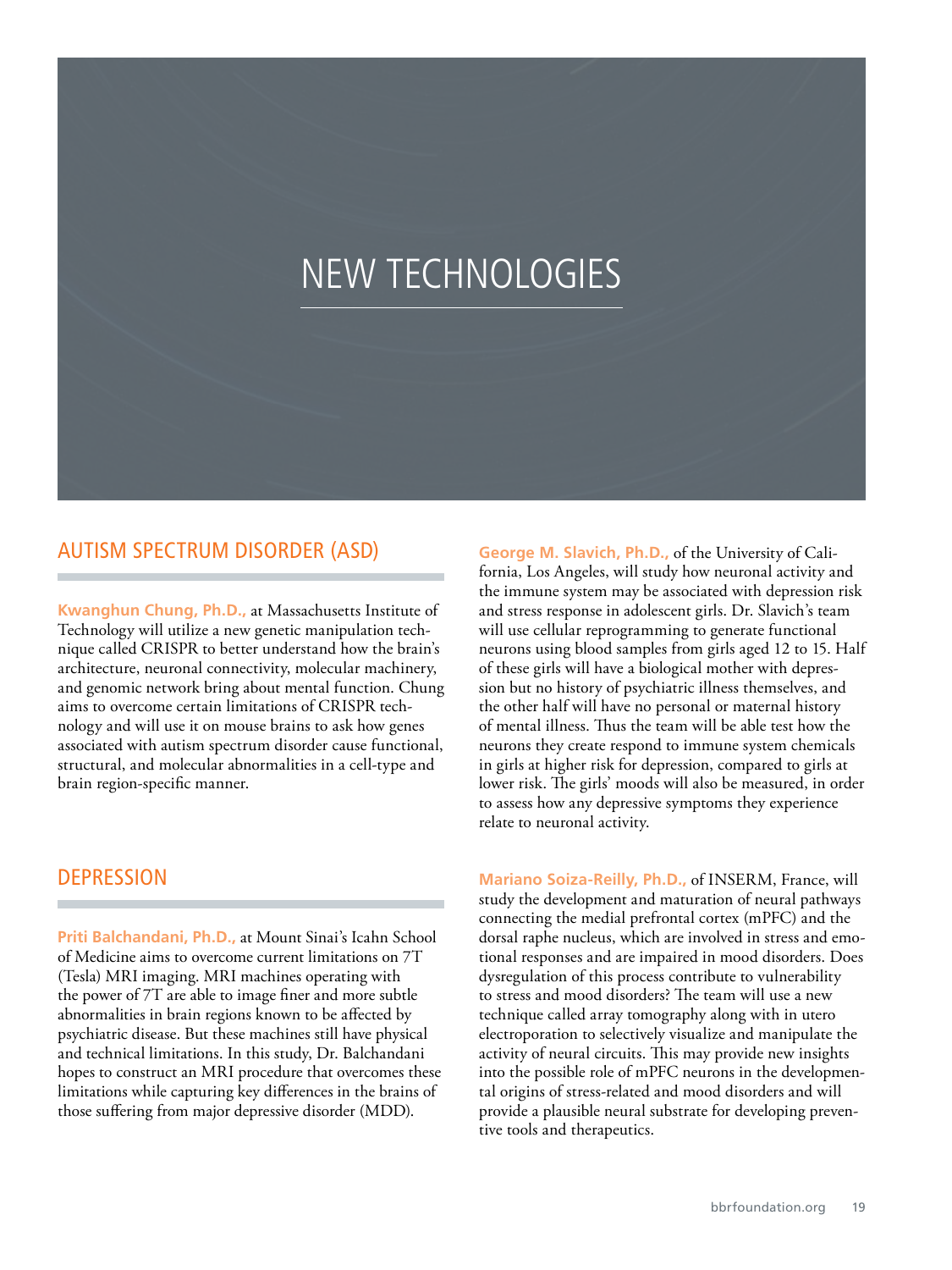**Amber Leaver, Ph.D.,** of the University of California, Los Angeles will develop strategies for improving the effectiveness of neurostimulation therapies for brain disorders by tailoring the placement of electrodes to individuals' unique brain anatomy. Her studies will determine how variations in electrode placement affect therapy-stimulated brain activity during transcranial direct-current stimulation of the dorsolateral prefrontal cortex, which is used for the treatment of major depressive disorder.

#### MULTIPLE DISORDERS

**Renato Pollmanti, Ph.D.,** of Yale University, will apply an innovative technique to understand genetic predisposition to psychiatric disorders. Analysis known as genome-wide association studies (GWAS) have helped researchers identify which gene variants may give rise to different psychiatric disorders. This proposal will expand on these studies by introducing evolutionary analysis to the GWAS approach, examining how evolution across the human genome may contribute to attention deficit hyperactivity disorder, bipolar disorder, major depressive disorder and schizophrenia, or multiple disorders. After identifying genes associated with psychiatric illness, the team will investigate pathways related to any significant interactions between these genes.

**Daniel Schmidt, Ph.D.,** of the University of Minnesota, hopes to develop new ways of exploring the molecular and cellular mechanisms that underlie brain cell activity. Researchers transfer certain genes into brain tissue to alter and measure the activity of different types of neurons. Dr. Schmidt's team plans to expand on techniques for doing this by introducing a method that targets neurons based on their receptors and the channels that regulate their electrical activity. This new method would allow for more specific genetic manipulation of neuron types, expanding researchers' tools for understanding how neurons communicate. In turn, a better understanding of neuron activity will help in identifying how that activity gets disrupted in a range of psychiatric disorders.

#### POST-TRAUMATIC STRESS DISORDER (PTSD)

**Tracy A. Butler, M.D.,** at New York University School of Medicine will use a new type of PET scanning that identifies deposition of the protein tau in neurofibrillary tangles in the brain. The second most common disease due to tau accumulation is called chronic traumatic encephalopathy (CTE). A recent finding suggests that many CTE cases in young patients is misdiagnosed as PTSD. Dr. Butler aims to use tau PET scans to identify individuals misdiagnosed with PTSD who are actually suffering from CTE.

#### SUICIDE PREVENTION

**Megan Lee Fitzgerald, Ph.D.,** at Columbia University will utilize stem cell technology to study postmortem brain tissue of those whose depression ultimately led to suicide. Human induced pluripotent stem cells (hiPSCs) can be generated from postmortem tissues, and neurons developed from these hiPSCs would allow direct examination of the equivalent of mature cells from people who died by suicide. Brain tissue will be taken from nine matched pairs of suicides and controls. Dr. Fitzgerald hopes these studies might contribute to a more complete portrait of the biological correlates of depression and suicide.

#### **SCHIZOPHRENIA**

**Jose Alejandro Cortes-Briones, Ph.D.,** at Yale University will evaluate a method for estimating relapse risk for patients with schizophrenia. 80-90% of patients have one or more relapses within five years of their first schizophrenic episode; therefore, searching for a reliable biomarker capable of detecting changes in brain activity indicative of an increase in relapse risk would be invaluable. Dr. Cortes-Brione seeks to demonstrate that an electroencephalography (EEG) measure called the Lempel-Ziv complexity, which measures the amount of neural noise occurring in the brain, might serve as a useful estimate of relapse risk. He will study 30 patients with schizophrenia aged 18-45 years who will be assessed four times over a two year period.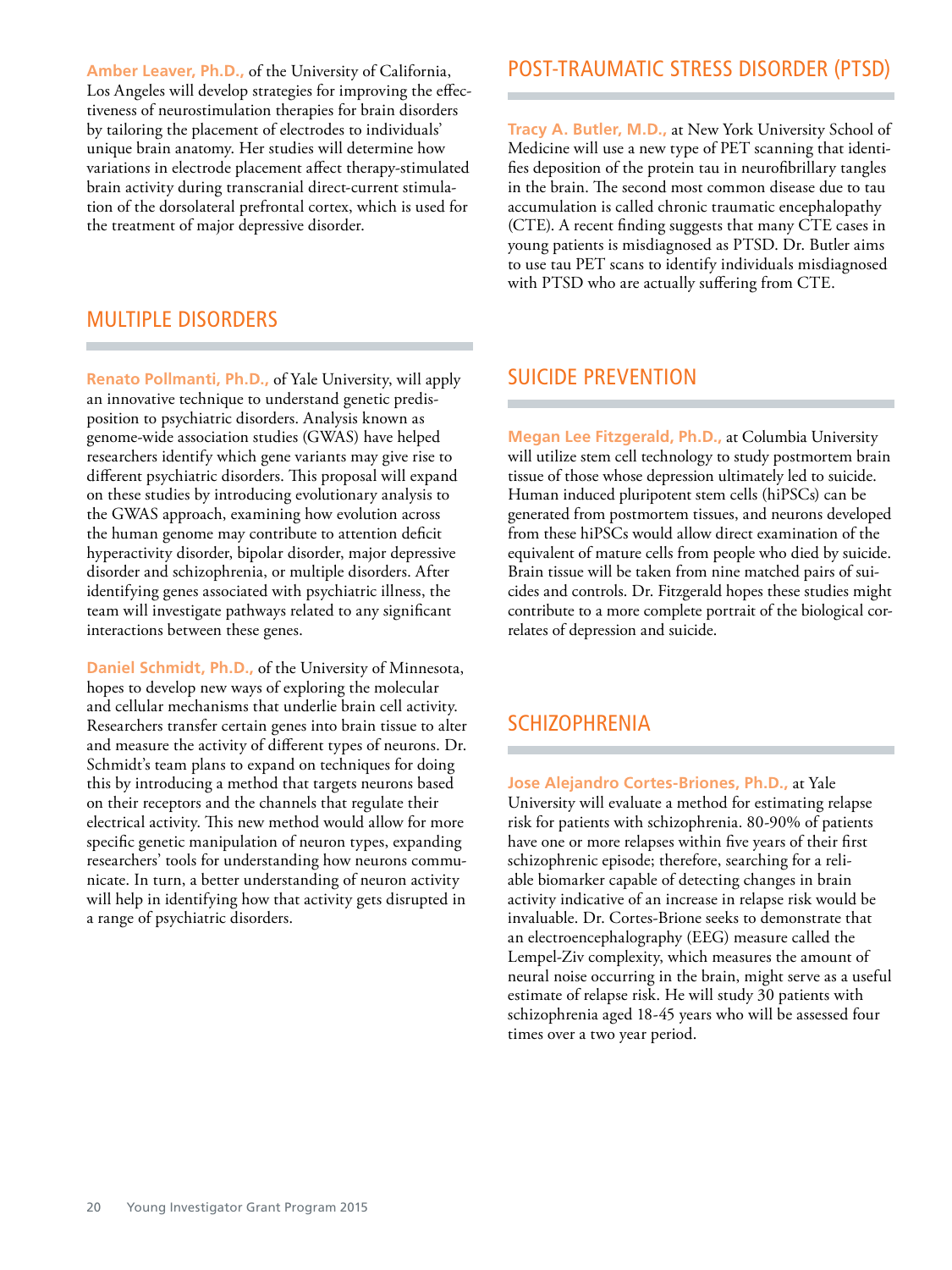**Erik Michael DeBoer, Ph.D.,** at the University of Pennsylvania will utilize innovations in stem cell technology to explore brain connectivity deficiencies observed in those with schizophrenia. Newly developed technology allows stem cells to be generated from the skin of patients of neuropsychiatric ailments and then rapidly converted into cortical neurons. Dr. DeBoer will take advantage of this technique to study stem cell-derived neurons from patients with the most common genetic cause of schizophrenia, called 22q11.2 deletion syndrome.

**Edmund Lalor, Ph.D.,** of Trinity College Dublin, Ireland, will investigate two new electroencephalogram (EEG) methods that he has developed to monitor the activity of visual processing systems in the brain that may be dysfunctional in people with schizophrenia. The new EEG methods offer greater precision and control than traditional approaches, and Dr. Lalor hopes to use them to uncover the neural mechanisms that underlie specific visual processing deficits often experienced by people with schizophrenia. That, in turn, could help identify new targets for drug development.

**Aviv Abraham Mezer, Ph.D.,** of Hebrew University, Israel, will investigate the role of white matter abnormalities in people with schizophrenia. White matter in the brain encompasses connections that transmit signals, and researchers have long proposed that schizophrenia is caused by disrupted connectivity. Dr. Mezer's project will use a new imaging technique to collect new insights on white matter pathways, how they change in relation to each other, and whether all these features correspond with certain genetic variations. He hopes this project will lead to improved techniques for analyzing white matter, with possible implications for a range of psychiatric conditions.

#### OTHER DISORDERS

#### FRAGILE X

**Manish Saggar, Ph.D.,** of Stanford University, will use a new approach in understanding the brain activity underlying fragile X syndrome, an inherited vulnerability of the X chromosome that typically leaves children mentally disabled. Working with data from individuals with and without fragile X syndrome, his team will attempt to improve current imaging technologies used to study resting state activity in the brain. Identifying patterns of resting state activity linked to fragile X syndrome may point toward biomarkers. Further, the team will study transitions between processes in the brain during resting states to see if these transitions also mark conditions-- for example, if "rapid" transitions reflect attention-based disorders, while unsuccessful transitions may characterize depression.

"Research generates more questions than answers, as it should, and it has become my defining characteristic. That statement is no less true today than it was when I began as a medical student at Yale."

#### **HERBERT MELTZER, M.D.**

Foundation Scientific Council Member Chair, Young Investigator Grant Selection Committee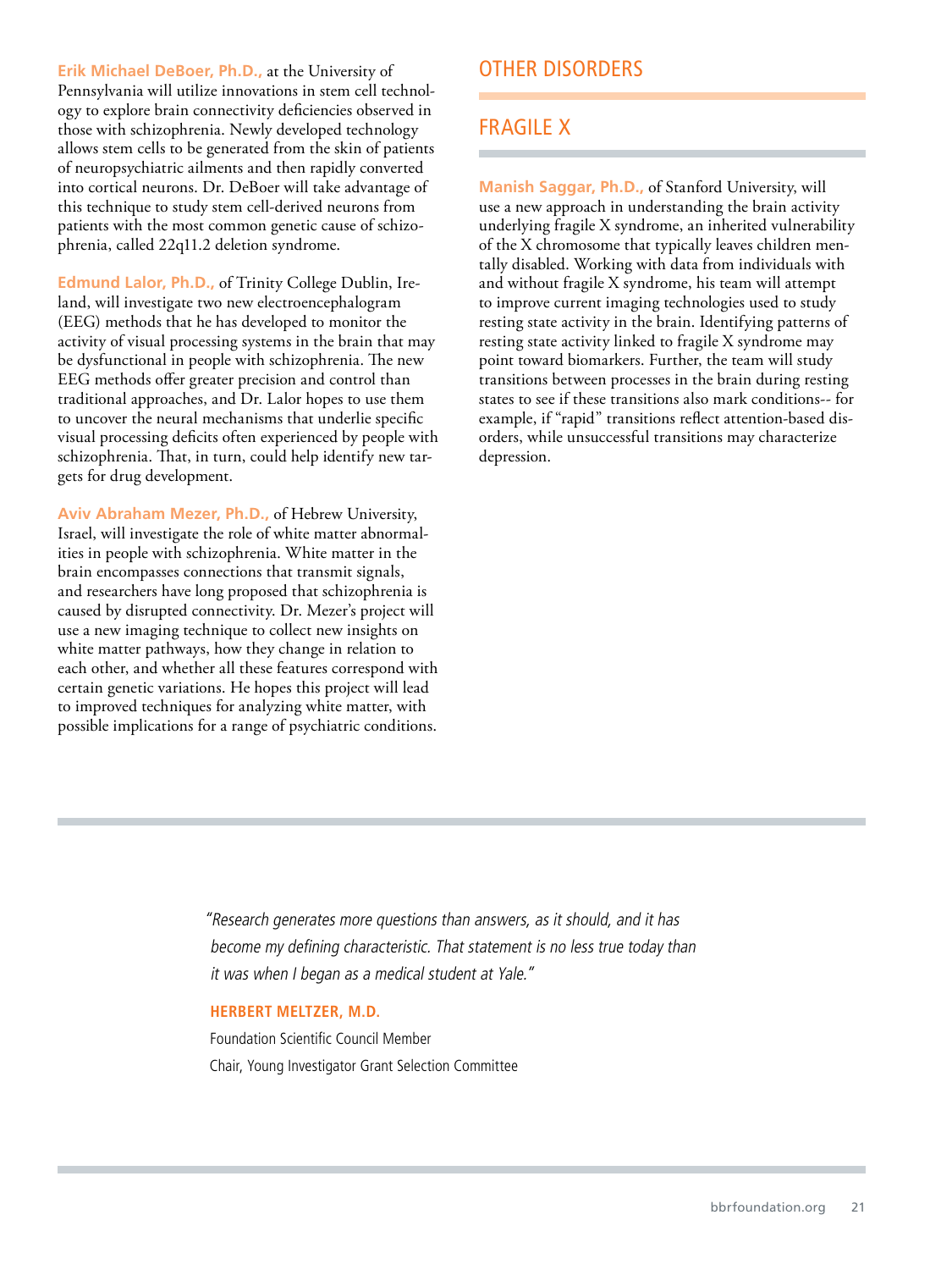## NEXT GENERATION THERAPIES

#### ADDICITON/SUBSTANCE ABSUSE

**David Louis Pennington, Ph.D.,** of the Northern California Institute for Research and Education, University of California, San Francisco, aims to improve the treatment of veterans who consume alcohol at hazardous levels. His team will examine the efficacy of Alcohol Approach Bias Modification (AABM), a training technique aimed at reducing people's motivation to acquire and drink alcohol. AABM will be tested for effectiveness in reducing alcohol approach and use, and in reducing or reversing neurocognitive deficits associated with alcoholism. Positive results will support adding AABM to more widespread treatments for individuals with alcohol addiction and the cognitive, emotional and behavioral impairments with which they struggle.

#### **James J. Prisciandaro, Ph.D.,** of the Medical

University of South Carolina, will conduct research aimed at simultaneously treating substance abuse and bipolar disorder, conditions that often co-occur and together produce worse outcomes than either disorder alone. Both have been linked to dysfunction of the prefrontal cortex (PFC), which directs cognitive control and planning of behavior. These findings have led to the model Dr. Prisciandaro plans to test—that abstinence from alcohol and/or drugs can restore the PFC in ways that also treat bipolar disorder. Imaging will be used to test for this PFC improvement, reflected by activity of the neurotransmitter glutamate.

#### ATTENTION-DEFICIT HYPERACTIVITY DISORDER (ADHD )

**Merideth Alice Addicott, Ph.D.,** at Duke University aims to improve treatment for those with ADHD by improving doctors' ability to identify a specific subtype of the disorder caused by problems with the dopamine system. She seeks to evaluate the diagnostic ability of a behavioral test called the 6-armed bandit task (6ABT). Dr. Addicott will test subjects with and without ADHD using 6ABT and will then test these subjects again when they are taking either a placebo or methylphenidate, the most commonly prescribed ADHD medication. Addicott hopes to use these results to relate the behaviors observed in the test to ADHD symptomatology, dopamine function, and medication efficacy.

**Hadi Hosseini, Ph.D.,** of Stanford University will test a treatment designed to improve executive function such as working memory and mental flexibility, in individuals with ADHD. Dr. Hosseini will evaluate effects of the intervention, which integrates neurofeedback with cognitive rehabilitation, on neural networks associated with executive function as well as on children's behavior. Validation of the technique could provide a foundation for improving executive function in a variety of disorders, including major depressive disorder and autism spectrum disorders.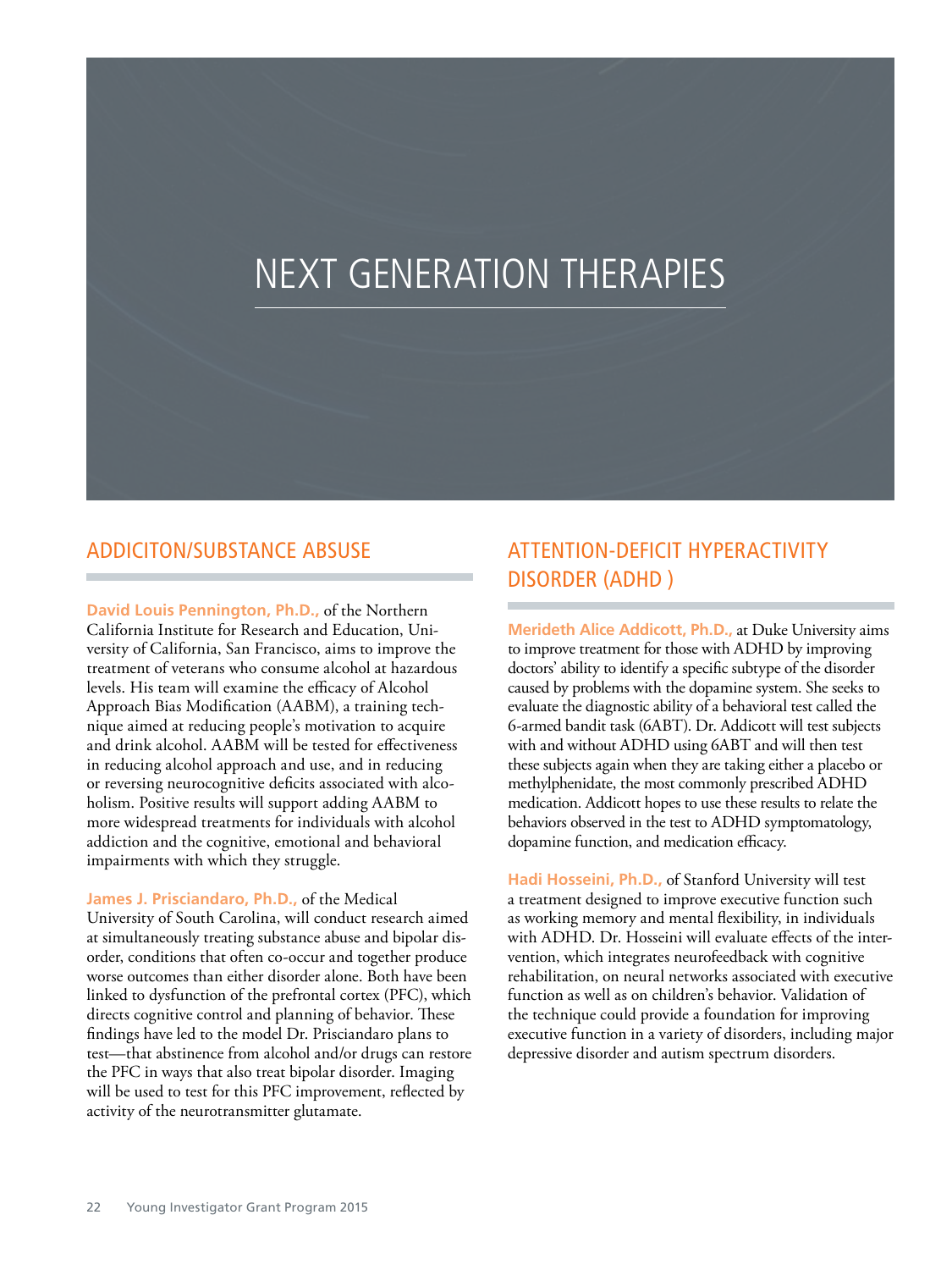#### ANXIETY

**Dylan Grace Gee, Ph.D.,** at Weill Cornell Medical College will investigate a core feature of anxiety disorder observed in children and evaluate a novel therapeutic approach to ameliorating it. Children with anxiety disorders have been observed to have difficulty identifying when situations that have been experienced as threatening in the past are no longer dangerous. This research will test the efficacy of a kind of learning called safety signal learning as a novel method of fear reduction. Dr. Gee will adapt a paradigm used in animal studies to test the efficacy of safety signals across development in healthy children and adolescents, and in those with anxiety disorders.

**Catherine Alexandra Hartley, Ph.D.,** of Weill Cornell Medical College will study whether active coping can alter fear-related brain networks and help adolescents regulate fear. The primary behavioral treatments for anxiety disorders are exposure therapies, which desensitize fear associations through repeated passive exposure to a fear-eliciting stimulus, but these therapies may be less effective during adolescence. Learning to exert control over a feared stimulus may be an alternative strategy for mitigating subsequent fear.

**Emily Sue Kappenman, Ph.D.,** of the University of California, Davis Medical Center will investigate an emerging brain stimulation technology known as transcranial direct current stimulation (tDCS) as a potential treatment for anxiety. Her laboratory has shown that tDCS can modulate neural signatures of error monitoring, a brain process that is significantly elevated in anxious individuals. She now plans to characterize the mechanisms of tDCS-induced modulations in error-related brain activity and examine the role of tDCS in modulating that activity in a model of anxiety.

**Stephen Eric Nybo, Ph.D.,** of Ferris State University, will pilot a new method for engineering E. coli bacteria to aid in the production of a new medication to treat anxiety and stress. Valerenic acid has shown promise as an anti-anxiety and sedative compound that affects the transmission of GABA, the chief neurotransmitter that inhibits communication in the brain. But this acid cannot be efficiently produced by current synthetic methods. Dr. Nybo's team hopes to use genetic and engineering techniques to produce compounds with chemical profiles similar to valerenic acid, paving the way for new drugs to treat stress and anxiety by targeting GABA activity.

**Lauren M. Osborne, M.D.,** of Johns Hopkins University, will investigate the relationship between the immune system and anxiety levels among pregnant women. Looking at women with and without anxiety disorder, Dr. Osborne and colleagues seek to determine if symptoms of obsessional anxiety in pregnancy correspond with changes in immune system function. They will also test whether those changes correspond with levels of the important hormone progesterone and its metabolites. Cognitive behavioral therapy will be tested as a possible treatment for anxiety during pregnancy that, accordingly, resolves abnormal immune response.

**Laura Sagliano, Ph.D.,** of Second University of Naples, Italy, will evaluate the effectiveness of an innovative treatment for anxiety and obsessive compulsive disorders (OCD) called transcranial direct current stimulation (tDCS). Dr. Sagliano's team will use tDCS to modulate activity in prefrontal cortex, which is believed to have reduced activity in anxiety and OCD and so decrease an avoidance of threatening stimuli. They will test the ability of tDCS to lower the amount of attention paid to threat, compared to the therapeutic effects of general cognitive training and attention-focused training. This project, they hope, will help establish procedures for detecting early symptoms in, treating and preventing anxiety and OCD.

**Simona Scaini, Ph.D.,** of San Raffaele Vita-Salute University, Italy, will develop non-invasive tools to recognize emotional reactivity among children with anxiety symptoms compared to children without anxiety. Children with and without anxiety, as well as the children of adults with anxiety disorders, will view emotional expressions while having their own facial expressions and physiological responses recorded. Dr. Scaini's team will analyze this data and compare it to questionnaires and clinical examinations of the children's emotions, to see where bodily reactions and reported emotions match up with the observations or self-reports. Their goal is to translate these match-ups into a reliable clinical tool for assessing patients' description of their emotional states against their body language, adding another layer of information to inform treatment.

**Shari A. Steinman, Ph.D.,** of New York State Psychiatric Institute, Columbia University, will test a new way of reducing return of fear following cognitive behavioral therapy (CBT). This will be the first test of a novelty-facilitated extinction paradigm vs. a standard extinction paradigm. 80 patients with pathological anxiety will take part, half receiving standard therapy and half the new therapy. If novelty-facilitated extinction similarly affects those with pathological anxiety as it does healthy people, this study will be the foundation for research evaluating effects of adding novelty to exposure therapy (e.g., pairing a tarantula with a surprising, novel stimulus during exposure treatment for spider phobia, as opposed to pairing a tarantula with the absence of a negative outcome).

**Richard Michiel van Rijn, Ph.D.,** Purdue University, seeks to determine the exact manner by which a signaling protein called β-arrestin assists in the modulation of anxiety and depression, knowledge that may help in developing novel therapeutics for those disorders. The project will investigate how β-arrestin-induced signaling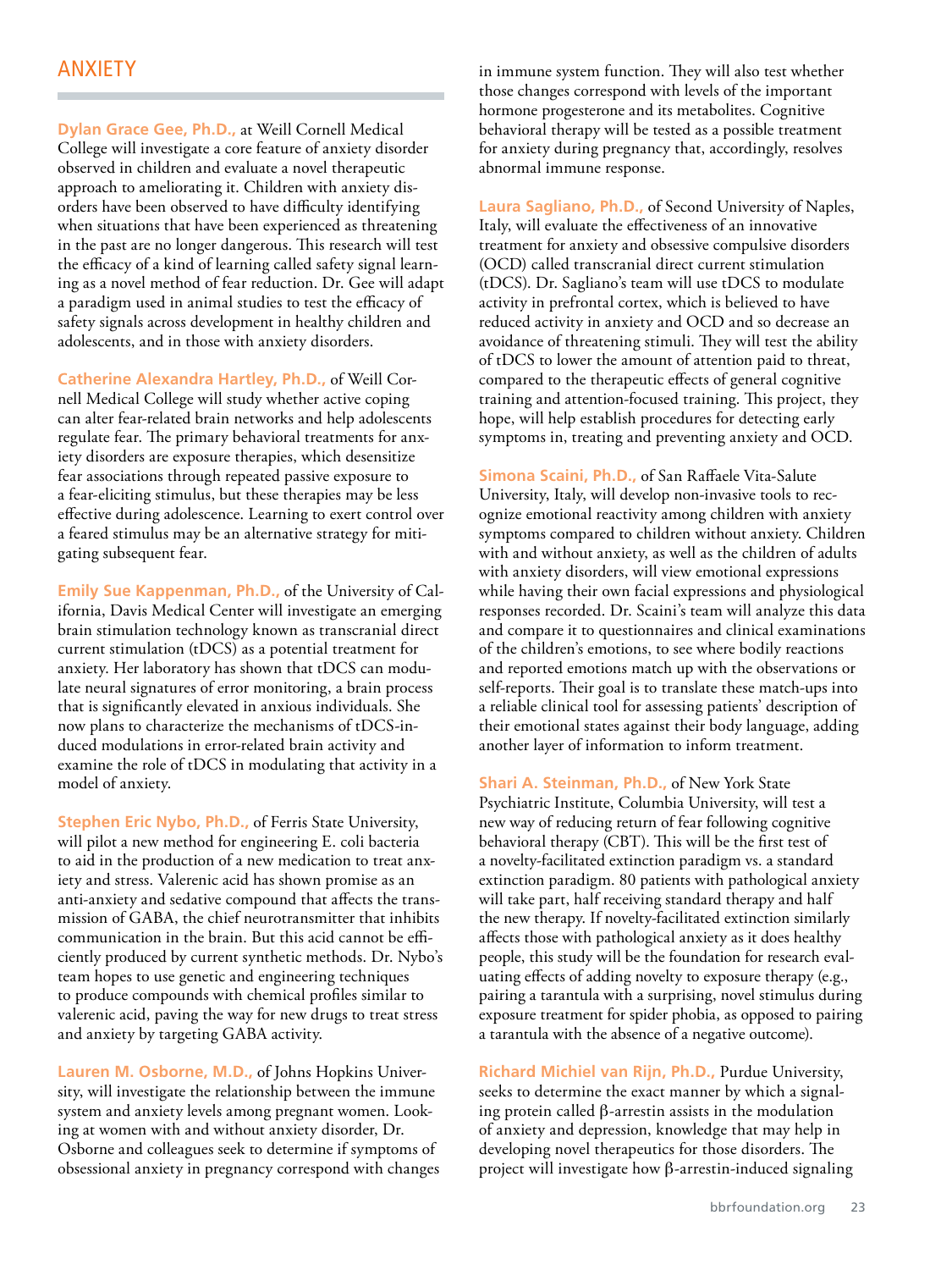can reduce anxious behavior in mice. To isolate the functional relevance of the β-arrestin signaling pathway in living animals, the team will use so called designer receptors that can only exclusively be activated by designer drugs (DREADDs).

#### AUTISM SPECTRUM DISORDER (ASD)

**Marta Biagioli, Ph.D.,** at the University of Trento, Italy, will investigate a novel gene therapy for autism spectrum disorder (ASD). A genetic mutation causing a reduction of a protein called CHD8 has been shown in several studies to be linked to ASD. Dr. Biagioli aims to develop innovative RNA tools to increase CHD8 expression and reverse alterations observed in both cellular and animal models of ASD.

**Julien Christian Roger Dubois, Ph.D.,** at California Institute of Technology will seek out neural markers for ASD, specifically markers for the altered social functioning. Using extensive fMRI analysis, Dr. Dubois will image subjects with and without ASD before and after they undergo a 14–16 week-long social skills training program. Dr. Dubois hopes measurements from this study can be used to better diagnose and predict treatment outcomes in ASD.

#### BIPOLAR DISORDER

**Alexis Estelle Whitton, Ph.D.,** Maclean Hospital/ Harvard University, studies bipolar disorder. Her current research seeks to get at one of the reasons for the documented delay between symptom onset and diagnosis, which is over 10 years, on average. It concerns recognizing hypomanic behavior—less than fully manic, but marked by talkativeness, great energy and expressions of great confidence. Such episodes sometimes predict full blown mania and onset of BDP. Dr. Whitton has used scalp-recorded EEG to differentiate people with BD from those with unipolar major depression. This project uses fMRI and MRS (magnetic resonance spectroscopy) imaging to elucidate the underlying molecular and neural mechanisms contributing to these scalp-recorded differences—to improve diagnosis of both depression and BPD

#### **DEPRESSION**

**Melynda Diane Casement, Ph.D.,** at the University of Pittsburgh will study the relationship between chronic inflammation and depression in young women with moderate to severe depressive symptoms. Research suggests that inflammation might contribute to depression by damaging brain regions that allow us to feel pleasure or accomplishment. Dr. Casement will explore this by experimenting with the women's sleep conditions. She hopes to show that sleep extension might serve as a low-risk intervention that could reduce inflammation, improve pleasure-related brain function, and decrease symptom severity in young women with moderate to severe depressive symptoms.

**Evangelia G. Chrysikou, Ph.D.,** at the University of Kansas aims to better understand transcranial direct current stimulation (tDCS) as a noninvasive and painless neuromodulation method for treating depression. Using proton magnetic resonance spectroscopy, a technique that measures metabolic function in the brain, and functional magnetic resonance imaging, a technique measuring brain activity, Chrysikou seeks to identify the changes in brain chemistry and neural activity induced by tDCS.

**Laura K. Fonken, Ph.D.,** at the University of Colorado will investigate late-life depression. Little is known about how late-life depression develops. Based on previous research, Dr. Fonken hypothesizes that immune system hyperactivity due to the effects of aging contributes to the development of late-life depression. A molecule called HMBG1 is known to stimulate immune cells, so to further understand the role of HMBG1, Dr. Fonken will test an HMBG1 inhibitor as a potential therapy.

**Brian M. Iacoviello, Ph.D.,** of the Icahn School of Medicine at Mount Sinai has developed a cognitive training program to enhance the control of emotional information processing. Preliminary studies have found that the training program, called the Emotional Faces Memory Task, can reduce the symptoms of major depression. Dr. Iacoviello will now investigate the effects of the training on brain circuits that process emotional information.

**Dawn F. Ionescu, M.D.,** of Massachusetts General Hospital and Harvard University will investigate the mechanism by which the drug ketamine decreases depression in anxious depression patients. She will measure how ketamine affects activity of the insula, an area of the brain that has been found to be dysfunctional in patients with anxious depression. The drug's effects will be compared between patients with anxious depression, patients with non-anxious depression, and healthy controls.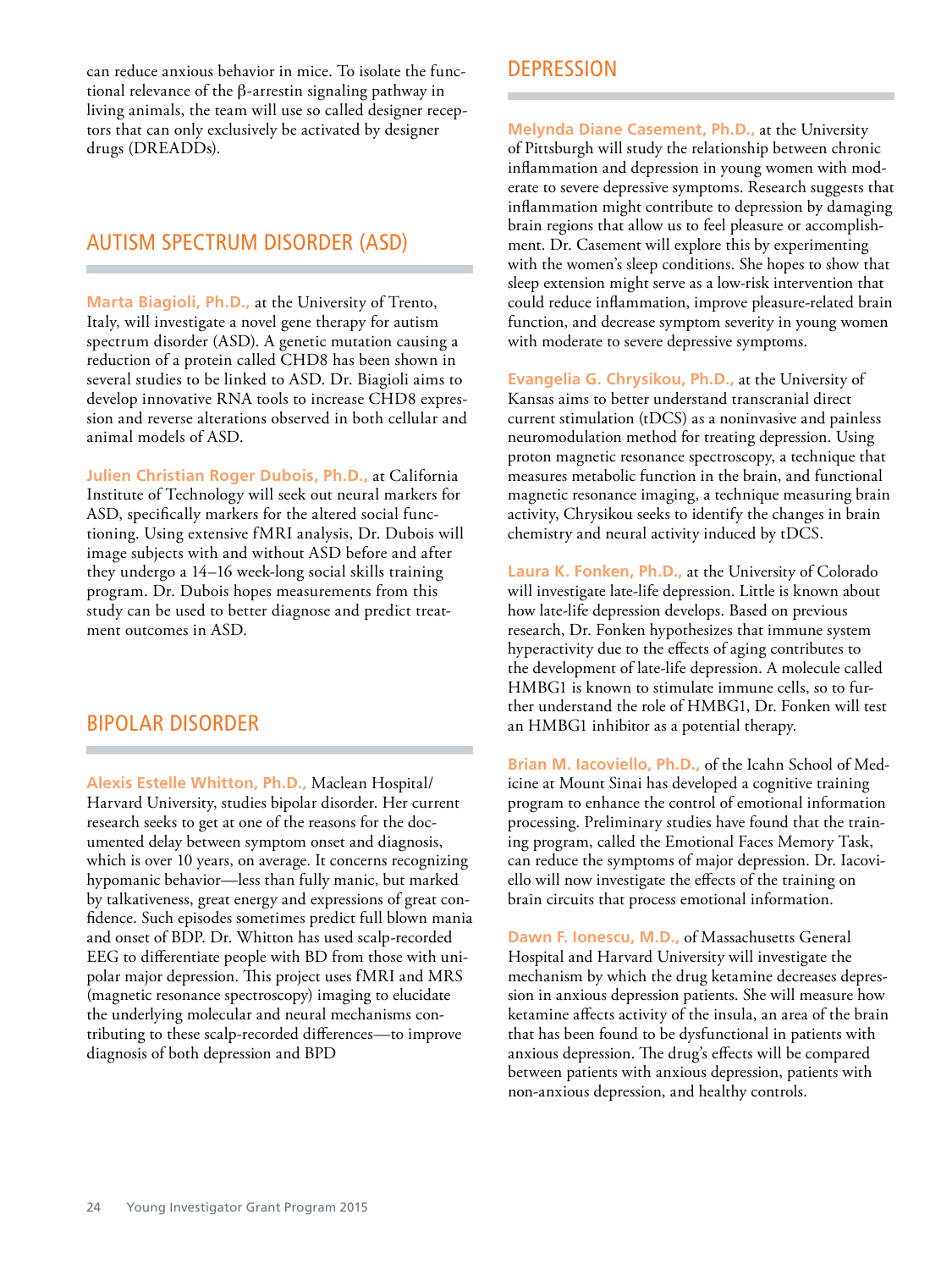**Clare Kelly, Ph.D.,** of Trinity College Dublin, Ireland, will assess active coping strategies in adolescent girls with and without depressive symptoms. Active coping strategies, which influence individuals' resilience to stress, involve brain circuits involved in emotion and reward processing that have been implicated in depression. Dr. Kelly's study will evaluate how age and depressive symptoms affect girls' performance of an active coping task, as well as the underlying circuitry, which could help researchers identify individuals most at risk for major depression.

**Donel M. Martin, Ph.D.,** of the University of New South Wales, Australia, will test the efficacy of non-invasive brain stimulation in treating depression, particularly in people who have not responded to more common depression treatments. His team will use transcranial direct current stimulation (tDCS), stimulation of the scalp, which has previously been shown to reduce symptoms moderately. Participants will undergo tDCS in combination with emotional brain training, which has promoted antidepressant effects in other studies. Participants will also report on their symptoms as long as three months after getting the treatment, to gauge how long any effects of tDCS last, and have their brain activity measured to help determine exactly how tDCS might help overcome treatment-resistant depression.

**Mark J. Niciu, M.D.,** Ph.D., of the National Institute of Mental Health, will study the efficacy of the medication ketamine in specifically treating depression among individuals with a family history of alcohol abuse. Ketamine is thought to have antidepressant effects by acting on NMDA receptors. Predicting that low-dose ketamine enhances the brain's ability to adjust its connections in response to learning, known as neural plasticity, Dr. Niciu's team will examine how ketamine changes plasticity in relation to a family history of alcoholism. Their findings may help treat depression, especially among individuals predisposed to alcohol addiction.

**Darren Michael Opland, Ph.D.,** of Yale University, will develop a novel treatment for a specific aspect of major depressive disorder: anhedonia, the inability to feel pleasure. Previous research suggests that anhedonia stems from dopamine signaling in the ventral striatum of the brain, involved in our reward system. This project will try reactivating ventral striatal neurons in mice using optogenetic techniques, which genetically sensitize brain cells to pulses of light. The activity of these neurons will be measured before and after depression symptoms are induced. These findings may broaden our understanding of the way striatal neurons track reward and so help identify new possible targets for treating depression-related anhedonia.

**Leah H. Somerville, Ph.D.,** of Harvard University, will test whether measures of brain network integrity (measured with resting state fMRI) can be used to prospectively identify individuals at risk for an uptick in depression and anxiety symptoms during adolescence. She will use a unique dataset which characterizes brain networks and symptoms of depression and anxiety in 125 youth aged 9–15. The study seeks to distinguish between two groups based on the network integrity of two brain networks: the frontoparietal control network and the salience network, which play a critical role in the generation of emotion and regulatory processes. These analyses aim to identify what particular features of these brain networks 'carry information' about risk for mood dysregulation through adolescence, and by extension, throughout the lifespan.

**Marie Spies, M.D.,** of the University of Vienna, Austria, will investigate if the rapid-acting experimental antidepressant ketamine binds to the serotonin transporter (SERT) in humans, and will relate its binding pattern to antidepressant response. Since ketamine has acute and short-term anti-depressant effects and treatment must be followed by long-term antidepressant treatment, the team aims to investigate if the response to ketamine can be used to predict response to subsequent SSRI treatment. This double-blind control study involving 20 patients with severe unipolar depression and 20 age and sex matched healthy controls will help explore how ketamine can be incorporated into long-term antidepressant treatment strategies.

**Oren Tene, M.D.,** of Tel Aviv University, Israel, will conduct a prospective double blind cross-over study to learn the effect of deep transcranial magnetic stimulation (dTMS) on women with premenstrual dysphoric disorder (PMDD), a hormone-dependent mental condition that causes significant distress in 5% of women of reproductive age. An estimated 15% of symptomatic women attempt suicide; 70% of all who are symptomatic suffer from major depression. dTMS is a technique of electrically induced neurostimulation and neuromodulation. It has been used experimentally with some success in treating refractory depression.

**Erin Christine Tully, Ph.D.,** Georgia State University, studies negatively-biased processing of emotional faces and excessive empathy and shame responses to others' emotions, particularly parents' sadness and anger, theorizing they may be early-risk markers for depression. Dr. Tully will modify a well-validated emotional face processing task to incorporate elements used to elicit empathy and shame. Children will view parents' facial expressions in addition to strangers' faces. The project will follow up at age eight to nine years-old, a sample of 40 children (25 high-risk, 15 low-risk) who participated at ages five to six years-old, in a study of risks for internalizing problems. Using fMRI and other technologies, the study seeks to identify a pattern of neural activation consistent with poor modulation of emotion processing, excessive empathy, and shame. This would be a boon to early identification of depression risk.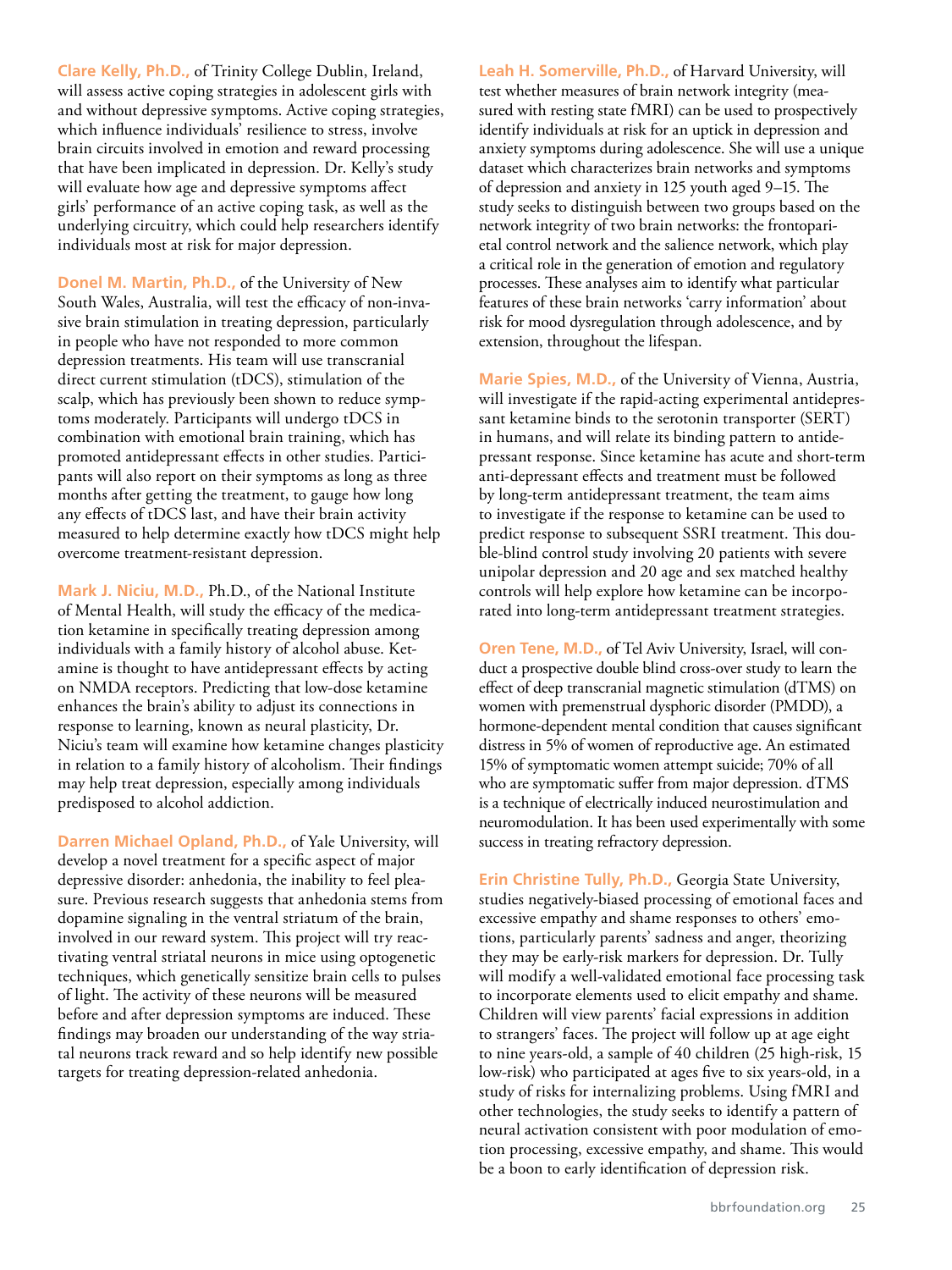**Ryan Van Lieshout, M.D.,** Ph.D., McMaster University, Canada, seeks to determine the impact of cognitive behavioral therapy (CBT) group treatment for women with postpartum depression (PPD) upon their children—in their neurophysiological development and their ability to regulate their emotions. Both are important predictors of subsequent mental health. Dr. Van Lieshout will enroll 30 depressed and 30 non-depressed mothers within 3 months of delivery in a clinical trial. Depressed mothers will participate in a nine week group CBT treatment for PPD. Just before the CBT group, immediately after its completion, and three months after it has finished, emotion regulation and neurophysiological development will be assessed in infants. At six months a comparison will be made to agematched infants born to non-depressed mothers.

**Christian Anthony Webb, Ph.D.,** Maclean Hospital/ Harvard University, will test the theory that abnormalities in neural reward circuitry play a central role in adolescent depression. Depressed teens exhibit blunted neural response in the ventral and dorsal striatum, as well as hyper-activation in the medial prefrontal cortex (mPFC), to reward-related stimuli (e.g., monetary gains). Dr. Webb will examine the extent to which these neural abnormalities correspond with anhedonic and other depressive symptoms. The aim is to predict the onset of depressive symptoms in adolescents. Study participants will include 50 adolescents aged 12–14 who are at high-risk of developing major depres-sion on the basis of elevated anhedonia.

#### MULTIPLE DISORDERS

**Satoru Ikezawa, M.D.,** Ph.D., of the National Center of Neurology & Psychiatry, Japan, plans to develop integrated cognitive training for children, with the goal of preventing or reducing the severity of mental illness and developmental disorders. He will evaluate the effectiveness of a neurocognitive training program that integrates computer-based training and physical exercise to strengthen executive function.

**Nicole Rachel Kozloff, M.D.,** of St. Michael's Hospital and the University of Toronto, Canada, will evaluate the effects and economic impact of a program called Housing First on homeless youth with mental illness. Housing First gives homeless people with mental illness immediate access to housing of their choice and intensive mental health services without mandating sobriety or psychiatric treatment. In a research trial in Canada, Housing First reduced the use of emergency shelters, hospital emergency rooms, and other expensive services among homeless adults. The effects of the program have not yet been studied among young people.

**Timothy Y. Mariano, M.D.,** Ph.D., M.Sc., of Brown University, will investigate whether a non-invasive form of brain stimulation can effectively treat lower back pain, which can contribute to anxiety and depression. Chronic pain is often treated in the short-term with medications, sometimes having serious side effects, and in the longer term with invasive surgery or electrode implantation. Transcranial direct current stimulation (tDCS) stimulates the scalp without requiring surgery and has not been shown to have severe side effects. Dr. Mariano and colleagues will test whether tDCS reduces the experience of lower back pain, while also screening for any related changes in brain activity. The success of tDCS would mean a portable, cheap and comparatively simple treatment for chronic pain.

**Andrada Delia Neacsiu, Ph.D.,** of Duke University Medical Center, plans to build a new approach to treating mental disorders that involve mismanagement of negative emotions. This study will investigate the efficacy of repetitive transcranial magnetic stimulation (rTMS), a non-invasive procedure, in people using cognitive restructuring, an evidence-supported treatment for problems with emotional management. Dr. Neacsia and colleagues expect that rTMS will enhance the positive effects of cognitive restructuring. Such findings would point toward neuroscience-supported behavioral interventions for psychiatric deficits that contribute to a broad spectrum of mental illness.

**Ueli Rutishauser, Ph.D.,** of Cedars-Sinai Medical Center at the University of California Los Angeles, will study rhythms of electrical activity in the brain that impact memory. Dr. Rutishauser will investigate the theta rhythm in the hippocampus, a brain region crucial for memory formation. His team will directly test how coordination of brain activity by the theta rhythm affects the strength of memory. If theta influences memory formation, electrical stimulation and medication that modify this rhythm may help in slowing, reversing or even preventing memory loss, a major symptom of neurological disorders such as epilepsy, Alzheimer's and post-traumatic stress disorder.

**Antonios S. Zannas, M.D.,** Max-Planck Institute for Psychiatry, Germany, is studying epigenetic changes associated with accelerated aging to see if they contribute to the causation of neuropsychiatric disorders. Epigenetic changes involve changes in gene expression caused by factors that do not alter underlying DNA sequences. Lasting changes in one kind of epigenetic mechanism, DNA methylation, are known to be caused by psychological stressors. Dr. Zannas will correlate DNA methylation markers with measures of brain structure living subjects, as measured via MRI imaging, in the hope of identifying epigenetic biomarkers. Such markers might flag subjects at risk for accelerated aging-related changes in brain structure associated with various neuropsychiatric disorders.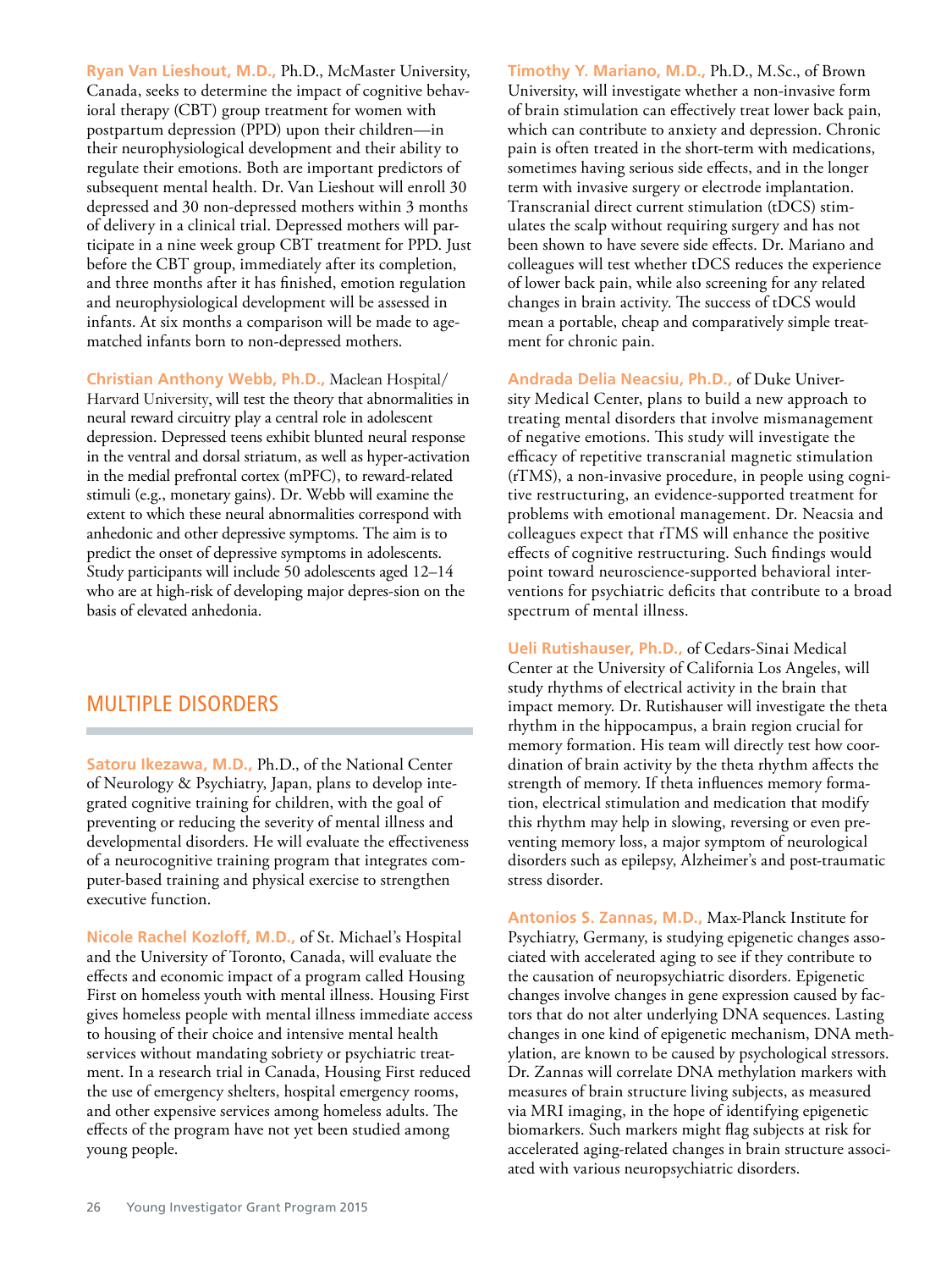#### OBSESSIVE-COMPULSIVE DISORDER (OCD)

**George McConnell, Ph.D.,** of Duke University, plans to identify the precise processes by which deep brain stimulation (DBS) treats obsessive compulsive disorder (OCD). Though medication is often prescribed for OCD, up to half of patients do not respond, including those who are most seriously impaired. Working as a pacemaker for the brain, DBS is now being used as an alternative treatment. Yet its mechanisms of action are not known. Looking at mice, Dr. McConnell's work will examine how changes in brain circuit activity across the cortex, thalamus and basal ganglia relate to DBS efficacy in treating OCD, hoping to elucidate the mechanisms of this promising treatment.

addiction in particular while testing a drug to treat extinction memory failure as an underlying cause of both disorders.

**Basant K. Pradhan, M.D.,** of Cooper University Hospital & Cooper Medical School of Rowan University, plans to replicate his prior pilot study supporting the use of ketamine with cognitive behavioral therapy to treat posttraumatic stress disorder (PTSD). Ketamine regulates levels of glutamate. Dr. Pradhan and colleagues have found that ketamine treats PTSD most effectively when combined with a form of therapy known as TIMBER— Trauma Interventions using Mindfulness Based Extinction and Reconsolidation of trauma memories. Extending their pilot findings would help support novel pharmacological treatments for PTSD.

#### POST-TRAUMATIC STRESS DISORDER (PTSD)

**Lynnette Astrid Averill, Ph.D.,** at Yale University will evaluate the effects of ketamine on the cognitive functioning of patients with PTSD. Those with PTSD often suffer from cognitive impairments. Ketamine interacts with glutamate receptors, which are important for regular cognitive functioning. Using specialized MRI imaging techniques, Dr. Averill will explore the effects of ketamine on functional connectivity in PTSD patients with the hope of establishing ketamine's pro-cognitive effects.

**Isaac Galatzer-Levy, Ph.D.,** at New York University's School of Medicine will evaluate the efficacy of a drug called dexamethasone in preventing the development of PTSD. The goal is to determine if a single dose of dexamethasone, a commonly utilized cortisol-suppressing steroid, when administered in the emergency room immediately following a traumatic event, will prevent the development of PTSD by altering expression of the gene FKBP5. Dexamethasone has been shown to both reduce cortisol and reduce FKBP5 expression in animal models, making it a plausible treatment for acute PTSD by altering the initial neurobiological response to trauma.

**Jamie Lynn Peters, Ph.D.,** of the Medical University of South Carolina, plans to study a form of memory that may point the way to treating posttraumatic stress disorder (PTSD) and substance abuse. Although PTSD and substance abuse often co-occur, few treatments target both at once. Dr. Peters and colleagues will investigate the proposal that PTSD and substance abuse both arise from a failure in extinction memory, the formation of a new memory to replace an old one. This proposal will test the therapeutic potential of new designer drugs to activate a brain area associated with extinction therapy, the infralimbic region of prefrontal cortex. This research aims to develop a model of comorbid PTSD and cocaine

#### SUICIDE PREVENTION

**Emily B. Ansell, Ph.D.,** at Yale University will investigate neural system dysfunctions underlying suicidality and explore a possible drug intervention for high-risk individuals—in this case, people diagnosed with Borderline Personality Disorder (BPD). Suicidality is thought to be a result of dysregulation in a part of the brain called the prefrontal cortex (PFC). A compound called Guanfacine HCl has been shown to ameliorate PFC dysregulation. Thirty patients with BPD will undergo brain imaging before receiving either Guanfacine or placebo and eight weeks after treatment. Dr. Ansell hopes these results will identify Guanfacine as a pharmaceutical method of reducing suicidality as well as provide further evidence for the PFC's role in emotional and impulse regulation.

**Haggai Sharon, M.D.,** of Tel Aviv University, Israel, will examine the use of oral ketamine to treat suicidal urges. Traditionally used as an anesthetic, ketamine can reduce depressive symptoms within hours. However, its usage is limited when it has to be taken intravenously. Dr. Sharon will examine the efficacy of a more convenient form of ketamine, by administering oral ketamine every day for three weeks to hospitalized and community patients immediately following a suicide attempt. The patients will be monitored on their immediate and ongoing clinical response and will also receive neuroimaging scans. If successful, this approach may introduce a new treatment approach in clinical psychiatry and improve outpatient treatment of suicidal patients.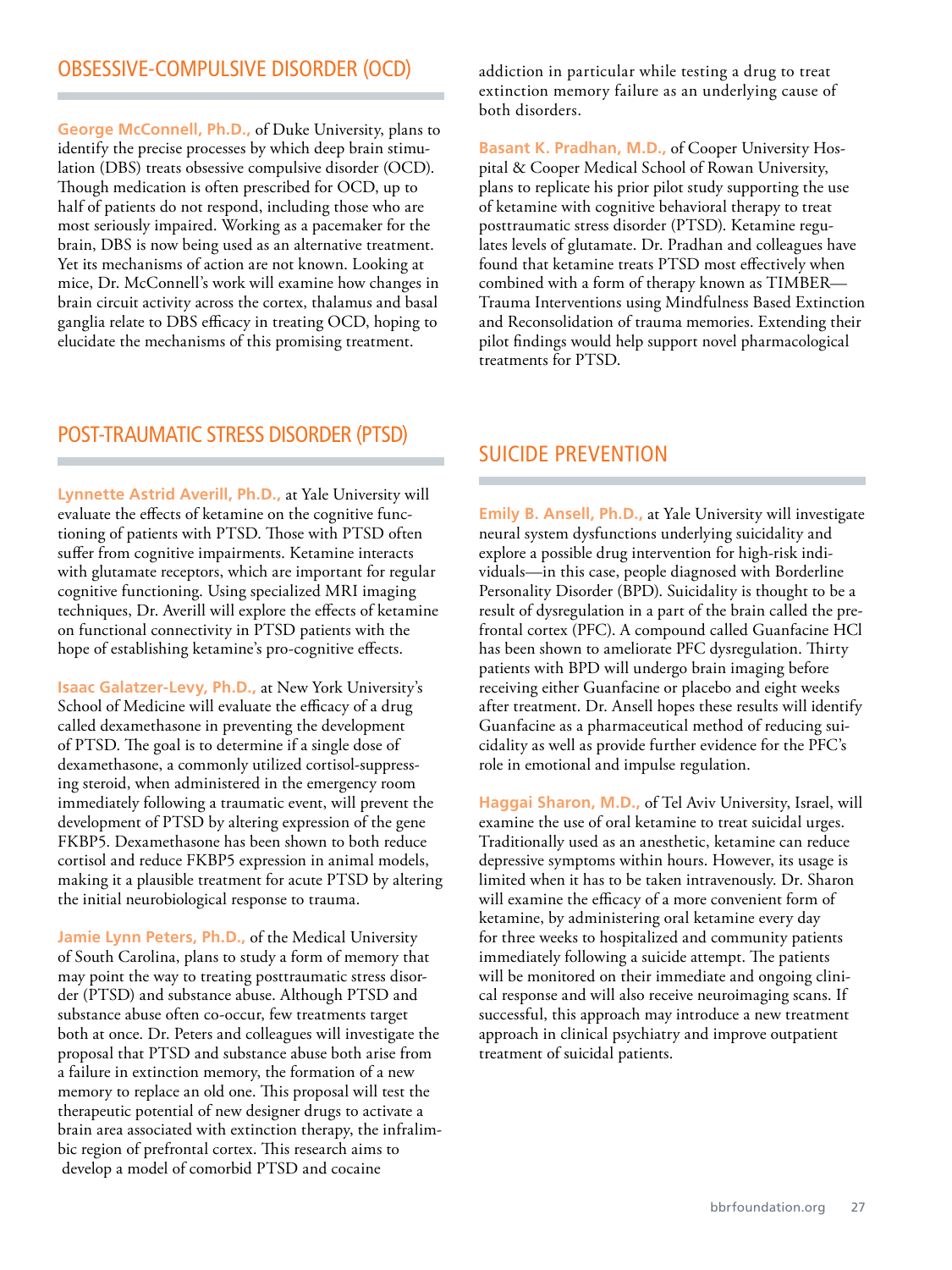#### **SCHIZOPHRENIA**

**Anthony Olufemi Ahmed, Ph.D.,** at Weill Cornell Medical College will investigate a neurocognitive treatment called cognitive rehabilitation training (CRT), which has been shown to improve cognition and also decrease verbal and physical aggression in people with schizophrenia. Ahmed hopes to show that this training improves cognition and decreases aggression by improving emotional regulation and impulse control. He will compare subjects who undergo CRT with those who undergo CRT plus additional training that focuses on emotional regulation and impulse control. To measure emotional control and impulsivity, he will utilize a system called the International Affective Picture System, a task in which a series of pictures are presented to a subject while physiological responses are recorded.

**Lisa Anne Buchy, Ph.D.,** at University of Calgary, Canada, will evaluate the efficacy of a neurocognitive intervention designed to improve prospective memory. Prospective memory is the ability to remember to perform tasks in the future. Those with schizophrenia have demonstrated impaired prospective memory skills. Dr. Buchy's study will evaluate the brain changes that occur in 40 people with schizophrenia following a five week prospective memory training program called ProMT.

**Sasja Noriko Duijff, Ph.D.,** at the University Medical Center of Utrecht, Holland, will test a cognitive training program called cognitive remediation (CR) as a potential intervention for those at high risk for schizophrenia. CR is a strategy to improve neuropsychological deficits such as attention, verbal memory and executive function. Dr. Duijiff will study 50 patients at high risk due to a genetic deletion they carry, in order to evaluate the efficacy of CR in preventing or delaying the onset of psychosis.

**Anne-Kathrin J. Fett, Ph.D.,** at Vrije Universiteit, Holland, will evaluate a mobile application intervention to treat social functioning problems observed in schizophrenia. Dr. Fett says that traditional methods of improving social functioning often do not take place within the real-world environments patients live in; as a result, there is a high clinical demand for personalized interventions that adapt to the patient's specific needs and that offer structure and support within everyday life contexts. This study will assess the efficacy of a mobile intervention application that aims to improve patients' real-life social outcomes and wellbeing by incorporating interactive, tailored feedback and guidance.

**Daniel John Foster, Ph.D.,** at Vanderbilt University Medical Center will investigate a kind of receptor in the brain known as the M4 muscarinic receptor, which may serve as a potential therapeutic target in schizophrenia. Current antipsychotic medications have significant side-effects that limit their long-term utility. Using an integrated

approach of electrophysiological and behavioral studies along with novel pharmacological tools and genetically-modified mice, Dr. Foster aims to show that M4-PAM, a molecule designed to target the M4 muscarinic receptors, has promise as an antipsychotic target.

**David Gyllenberg, M.D.,** Ph.D., at the University of Turku, Finland, aims to develop profiles of premorbid cognition in relation to psychotic disorders. Studies that examine cognitive functioning before the onset of disease offer a possibility for prediction and early intervention. Dr. Gyllenberg will utilize machine learning techniques to analyze a large database of people with psychotic disorders established through a collaboration between Columbia University and Turku Unviersity. Through this analysis, he aims to provide a better understanding of premorbid cognition.

**Carol Jahshan, Ph.D.,** of the University of California, Los Angeles will explore whether transcranial direct current stimulation (tDCS), a brain stimulation therapy, can improve visual processing in patients with schizophrenia. Research in healthy subjects has demonstrated that when applied to the occipital cortex, tDCS can lead to perceptual changes. Dr. Jahshan's study will evaluate the technique's potential to treat perceptual deficits in schizophrenia, which can impact patients' cognitive skills and real-world functioning.

**Heeyoung Lee, Ph.D.,** of the University of Pittsburgh will implement a pilot study evaluating the effectiveness of a home-based physical activity program in improving cognitive function in older adults with schizophrenia or schizoaffective disorder. His team will compare the effects of the physical activity program, in which participants will be instructed to engage in brisk walking for 30 to 45 minutes a day at least five days a week, to the effects of a health education program. Both neurocognitive function and levels of brain-derived neurotrophic factor, a neuron-supporting factor that can be measured in the blood, will be evaluated at the end of the 12-week exercise program and again 12 weeks later.

**Shupeng Li, M.D.,** Ph.D., of the Centre for Addiction and Mental Health, University of Toronto, Canada, will test whether a potential new therapeutic, a peptide called TAT-D2, can reverse developmental problems in the brain and eliminate symptoms of schizophrenia. TAT-D2 disrupts the interaction between dopamine receptors and a protein called Disrupted-in-Schizophrenia-1 (DISC1), which is sometimes mutated in people with schizophrenia, bipolar disorder, or major depression. Abnormal DISC1 can cause prolonged activation of dopamine receptors, leading to schizophrenia-like behavior in mice.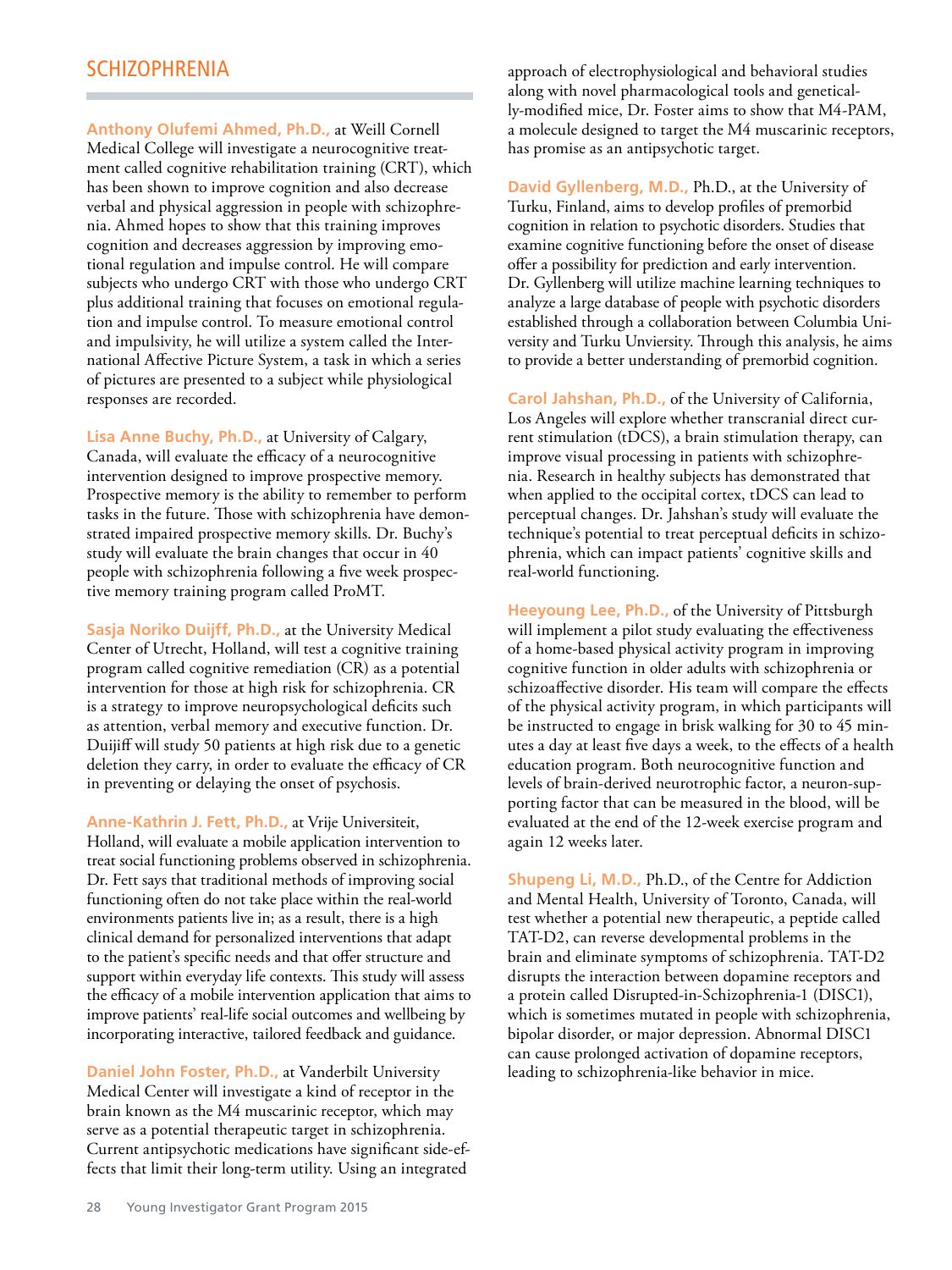**Rachel L. C. Mitchell, Ph.D.,** of King's College London, UK, will examine how impaired social inferences might develop among individuals with schizophrenia, who may have trouble accurately judging other people's intentions. She and colleagues believe schizophrenia patients have distorted perceptions of time and causality, or the extent to which one event leads to another, due to abnormal communication in the brain. They will test this theory based on the ability of schizophrenic patients to judge causality between events based on their timing, as well as their psychological well-being and electrical activity in their brains during perception. Patients will also undergo non-invasive brain stimulation to see if this intervention regulates time perception, pointing toward a possible treatment for damaging social inferences in schizophrenia.

**Nigel Craig Rogasch, Ph.D.,** of Monash University, Australia, will develop a new system for testing a system in the brain that can contribute to schizophrenia. The brain tissue of patients has shown irregularities in the system regulating GABA, the main inhibitory neurotransmitter. This project will investigate whether non-invasive electrical stimulation of the brain alters GABA levels. In turn, the team will also measure whether any changes in GABA levels brought on by brain stimulation affects the experience of cognitive symptoms, such as impaired memory and attention, and activity in prefrontal cortex, which oversees much of cognition. Cognitive symptoms are among the most common traits in schizophrenia, and the most clearly in need of improved treatment.

**Jerri M. Rook, Ph.D.,** of Vanderbilt University Medical Center, notes that current drug treatments for schizophrenia help reduce hallucinations, paranoia and delusions but have little effect on cognitive impairments or symptoms reflecting a lack of normal sensations, such as pleasure. Altering levels of the neurotransmitter acetylcholine may help treat cognitive symptoms. Dr. Rook and colleagues have developed a compound that regulates activity at docking ports for acetylcholine in the brain, receptors that may be compromised in schizophrenia. They will test whether their compound improves cognitive function and social interaction in patients.

**Douglas Ruderfer, Ph.D.,** of the Icahn School of Medicine at Mount Sinai, aims to apply findings on gene sets associated with schizophrenia to improving treatment of the disorder. Studying the effects of nearly 2,000 drugs, the team will evaluate how genes targeted by antipsychotics change their activity based on rare variations in their structures. They will also look at the activity of genes that otherwise interact with psychiatric drugs or are associated with schizophrenia risk. This study will provide an overview of how a wide range of genes influence the activity of different medications, which could potentially be better used to treat schizophrenia.

#### OTHER DISORDERS:

#### ANOREXIA

**Sahib Khalsa, M.D.,** Ph.D. of the University of Tulsa will investigate a new approach to making eating less anxiety provoking for individuals with anorexia nervosa. He will assess the impact of infusions of isoproterenol on anticipatory meal anxiety and eating behavior in individuals with the disorder. The drug will be administered during meal anticipation to systematically link increased cardiorespiratory sensations to the experience of anxiety, a form of exposure therapy.

**Pei-an (Betty) Shih, Ph.D.,** of the University of California, will study how biological traits that reflect vulnerability to anorexia nervosa affect the symptoms and clinical outcomes of the disorder. The team will study a marker of anorexia called sEH (soluble epoxide hydrolase), an enzyme that is more active in anorexia and produces inflammation in the body. They will test whether high sEH activity corresponds with anorexia symptoms such as anxiety and perfectionism and also examine the impact of genes that encode sEH. By identifying how sEH and the genes that code for it affect anorexia, this project aims to improve biological methods for predicting anorexia onset and monitoring illness progression as well as treatment response.

#### BORDERLINE PERSONALITY DISORDER

**Vanessa Nieratschker, Ph.D.,** of the University of Tübingen, Germany, will study how genetic factors interact with the environment in a treatment for borderline personality disorder (BPD). Established treatments for BPD include dialectical behavioral therapy, which targets patients' environments. Dr. Nieratschker and colleagues plan to assess how this kind of therapy affects the expression of genes that have already been associated with BPD. This testing is needed to check the theory that therapy and other comparable treatments work by promoting methylation, the adding of methyl groups to DNA (an epigenetic process).